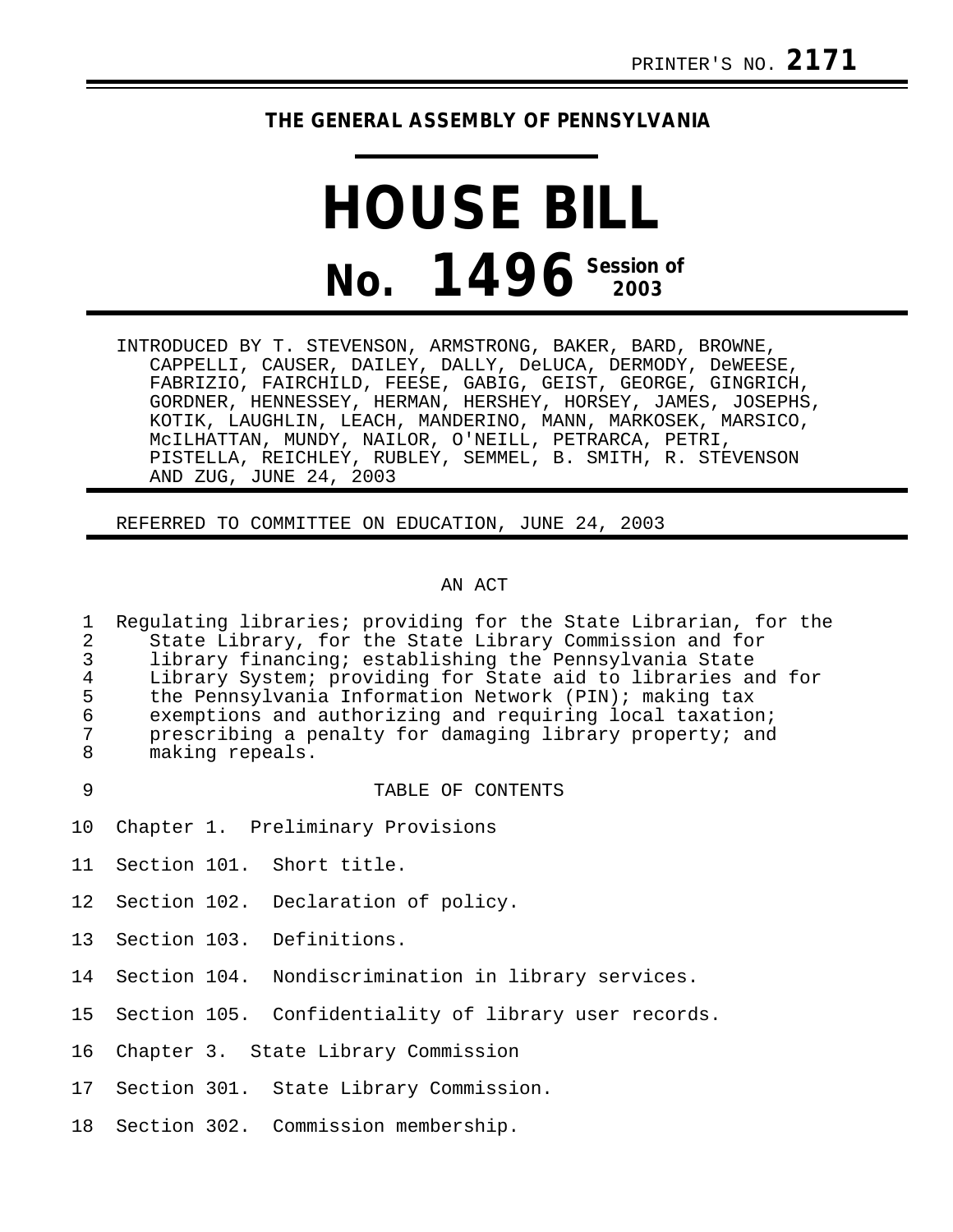- 1 Section 303. Meetings and records.
- 2 Section 304. Internal procedures.
- 3 Section 305. Commission powers and duties.
- 4 Section 306. Special financing report to General Assembly.
- 5 Section 307. Cooperation of other agencies.
- 6 Chapter 5. State Librarian
- 7 Section 501. State Librarian.
- 8 Section 502. Staff.
- 9 Section 503. Powers and duties.
- 10 Chapter 7. State Library
- 11 Section 701. Establishment.
- 12 Section 702. Main branch.
- 13 Section 703. Public documents.
- 14 Section 704. Deposits and copies of public records.
- 15 Chapter 9. Pennsylvania State Library System
- 16 Section 901. Establishment.
- 17 Section 902. District library centers.
- 18 Section 903. Statewide library resource centers.
- 19 Section 904. Public library boards.
- 20 Section 905. Surrogate voting.
- 21 Section 906. Duties of the governing board and board members.
- 22 Section 907. Organization of board and bond of treasurer.
- 23 Section 908. Staff.
- 24 Section 909. Merger of local libraries.
- 25 Section 910. Shared services among libraries.
- 26 Section 911. Statewide library card.
- 27 Section 912. Noncompliance with system requirements.
- 28 Chapter 11. State Aid to Libraries
- 29 Section 1101. Establishment of system of State aid.
- 30 Section 1102. State aid.

20030H1496B2171 - 2 -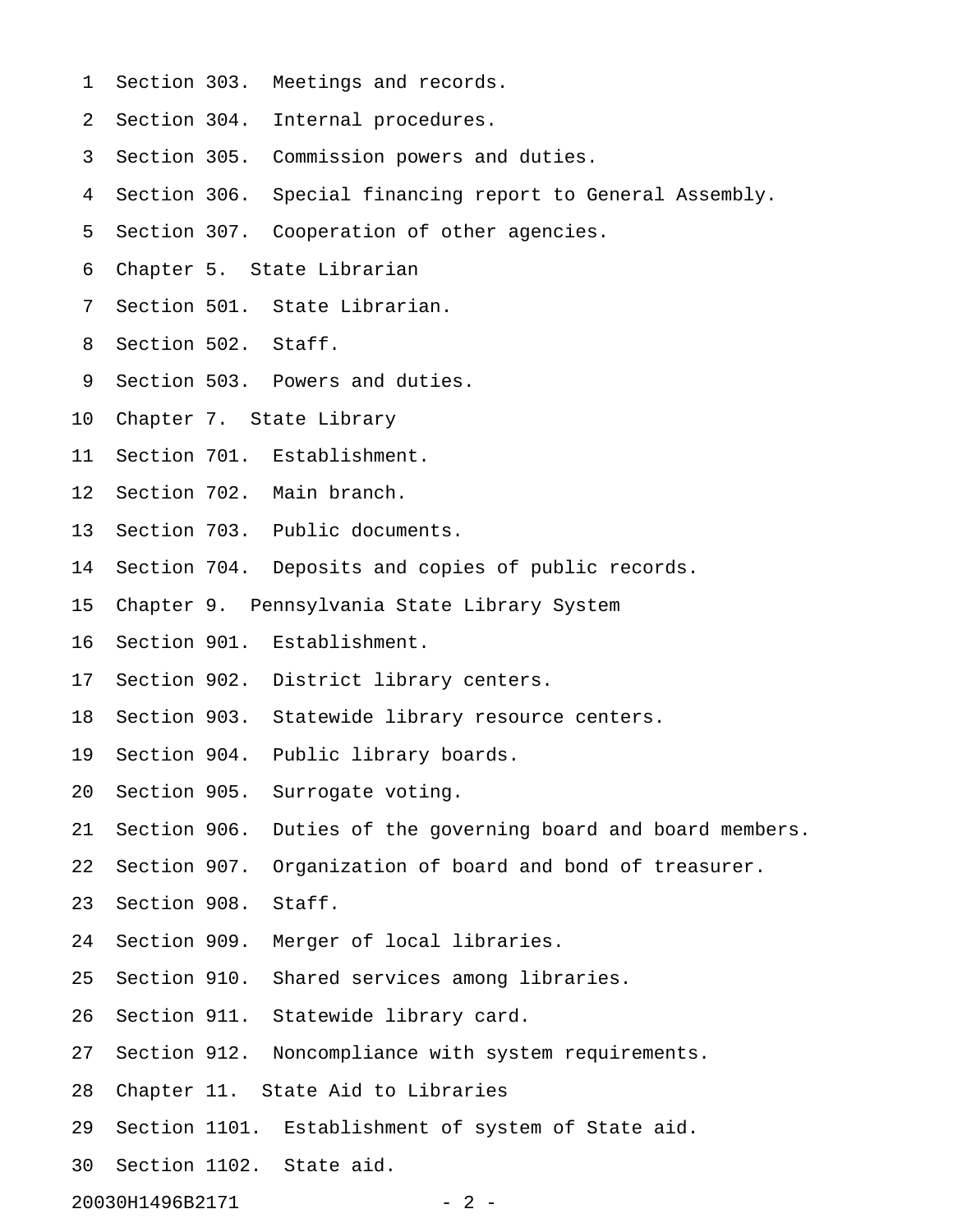- 1 Section 1103. Basic aid to local libraries.
- 2 Section 1104. Quality libraries aid.
- 3 Section 1105. Quality libraries aid criteria.
- 4 Section 1106. Incentive for excellence aid.
- 5 Section 1107. Incentive for excellence aid criteria.
- 6 Section 1108. County coordination aid.
- 7 Section 1109. District library centers.
- 8 Section 1110. Statewide library resource centers.
- 9 Section 1111. Equalization aid.
- 10 Section 1112. Equal distribution grants to local libraries 11 and library systems.
- 12 Section 1113. Transfer of funds.
- 13 Section 1114. State Librarian to approve plans.
- 14 Section 1115. Implementation schedule.
- 15 Chapter 13. Pennsylvania Information Network
- 16 Section 1301. Computer library services.
- 17 Section 1302. User fees.
- 18 Chapter 15. Tax Exemptions and Tax Credits
- 19 Section 1501. Property, inheritance and income.
- 20 Section 1502. Tax credit.

21 Chapter 17. Establishment and Maintenance of Local Libraries

22 Section 1701. Municipal library tax and appropriations.

- 23 Section 1702. Referendum.
- 24 Section 1703. Tax-levying and restrictions to county tax.
- 25 Section 1704. Annual tax rate; levy and collection.
- 26 Section 1705. Discontinuance of county library and tax in city, 27 borough, town township or school district.
- 28 Section 1706. Joint action by municipalities.
- 29 Section 1707. Municipality contract for free library services.
- 30 Section 1708. Appropriation for contracted library services.

20030H1496B2171 - 3 -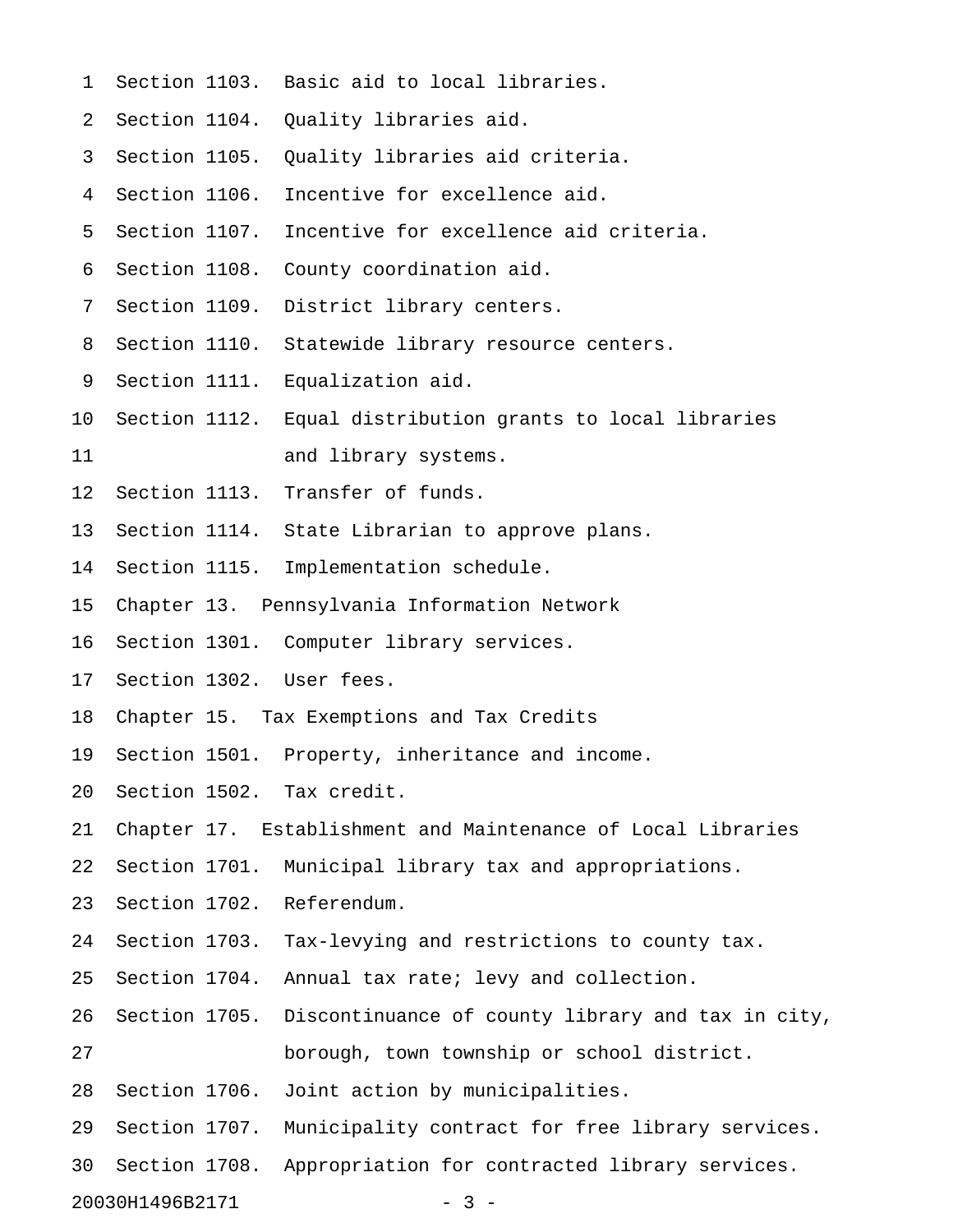- 1 Section 1709. Purchase, lease lands and buildings for local 2 library purposes.
- 3 Section 1710. Appropriation of private property for library 4 purposes.
- 5 Section 1711. Petition for submission of bond issue.
- 6 Section 1712. Existing agreements not affected.
- 7 Section 1713. Duplication.
- 8 Chapter 19. Library Offenses
- 9 Section 1901. Damaging library property.
- 10 Chapter 31. Miscellaneous Provisions
- 11 Section 3101. Repeals.
- 12 Section 3102. Transfer.
- 13 Section 3103. Regulations.
- 14 Section 3104. Level of funding for 2003-2004.
- 15 Section 3105. Effective date.
- 16 The General Assembly of the Commonwealth of Pennsylvania
- 17 hereby enacts as follows:
- 18 CHAPTER 1
	-
- 19 PRELIMINARY PROVISIONS
- 20 Section 101. Short title.
- 21 This act shall be known and may be cited as the Pennsylvania
- 22 Library Code.
- 23 Section 102. Declaration of policy.
- 24 Because the public library and its information are
- 25 indispensable to a free and democratic people, the General
- 26 Assembly declares as follows:

27 (1) Public libraries are an essential public service 28 which provide lifelong educational benefits, enhance the 29 economic welfare of the citizenry and improve the quality of 30 life thus ensuring that this Commonwealth remains attractive 20030H1496B2171 - 4 -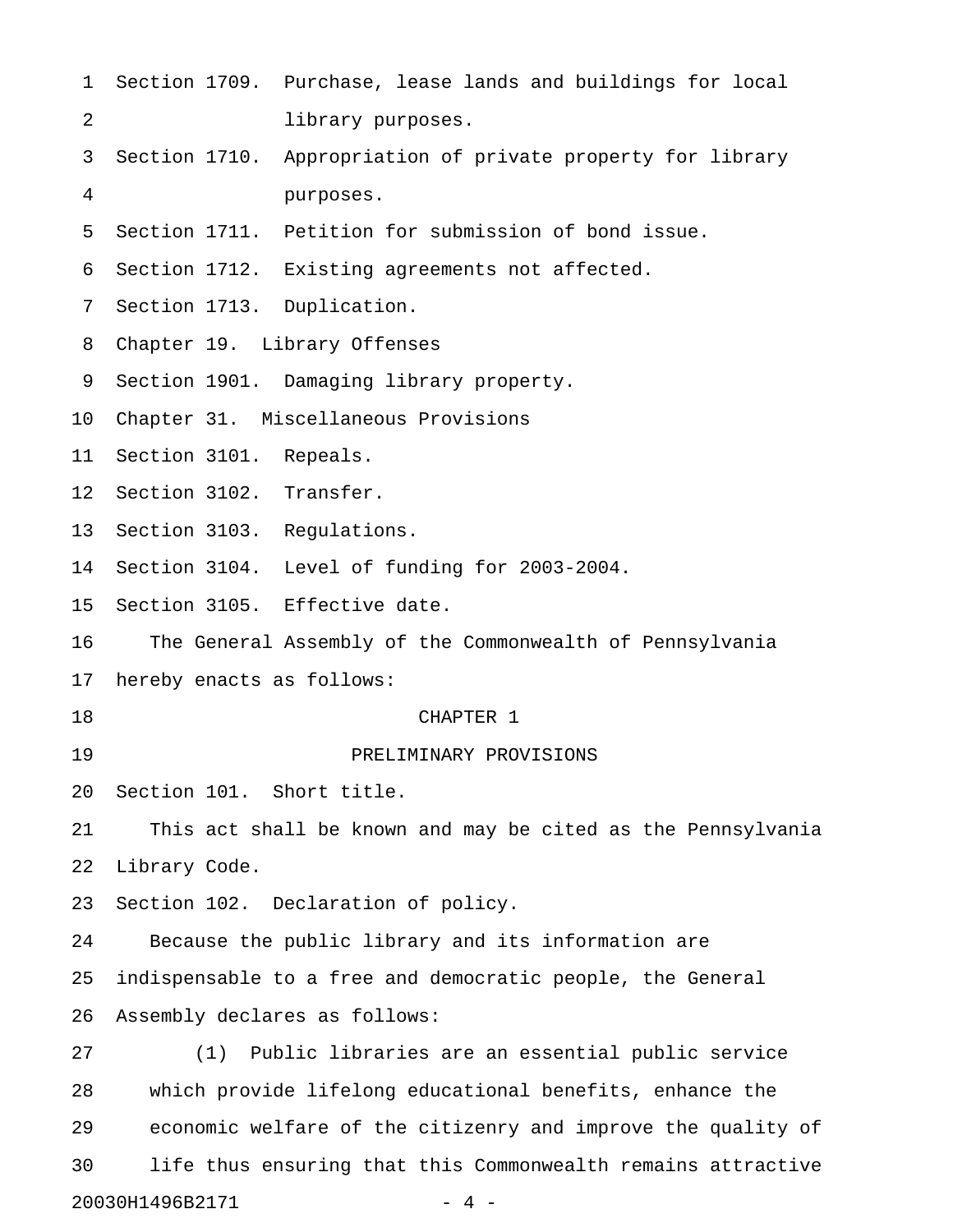1 and amenable to both business and citizens.

2 (2) It is the highest priority that the State Library 3 and all public libraries throughout this Commonwealth be 4 properly governed, administered and funded so as to provide 5 the citizens of this Commonwealth with the most advanced 6 information and reference services possible.

7 (3) The citizens of this Commonwealth have the right to 8 require the General Assembly and the governing body of each 9 county and municipality, by judicious expenditure of the 10 taxes levied upon the citizens, to assure the fullest, 11 freest, uninterrupted flow of information from the public 12 libraries of this Commonwealth.

13 (4) The services of a public library shall be available 14 to all citizens of this Commonwealth regardless of race, 15 color, gender, ethnic background, sexual orientation, 16 physical disabilities or religious or political beliefs.

17 (5) The citizens of this Commonwealth are guaranteed 18 that their rights of free speech and to petition the 19 government for redress of grievances are not abridged, 20 diminished or derogated by the denial of the free and public 21 dissemination of information.

22 (6) The State Library is an indispensable resource for 23 the General Assembly and the executive and judicial branches 24 of this Commonwealth and provides to all citizens of this 25 Commonwealth the wealth of knowledge essential for democratic 26 people.

27 (7) The librarian of any public library within this 28 Commonwealth shall be free to exercise the best professional 29 judgment in providing the widest possible dissemination of 30 information to the citizens of this Commonwealth. Whatever 20030H1496B2171 - 5 -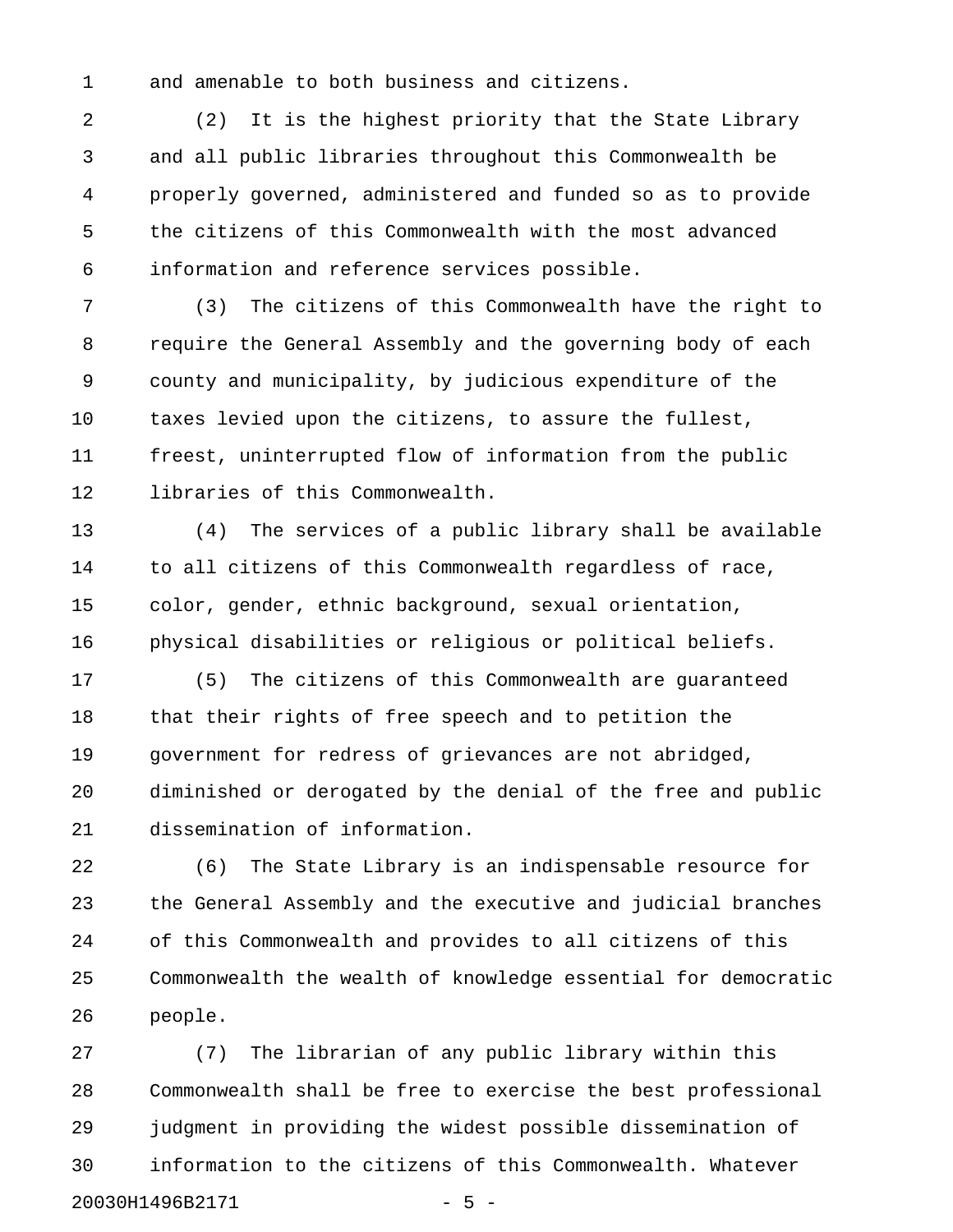1 information is not locally available shall be, to the maximum 2 extent possible, readily available from any other public 3 library within this Commonwealth.

4 Section 103. Definitions.

5 The following words and phrases when used in this act shall 6 have the meanings given to them in this section unless the 7 context clearly indicates otherwise:

8 "Board." The governing board of directors or board of 9 trustees of a local library or public library system.

10 "Board member." A voting member of a board.

11 "Commission." The State Library Commission established in 12 section 301.

13 "County library." Any local library or division of a local 14 library, which derives income from the commissioners of the 15 county for the express purpose of making its resources and 16 services available to all the residents of the direct service 17 area of that library.

18 "Direct service area." The municipality or municipalities to 19 which the governing body of a public library is responsible for 20 extending library services.

21 "District library center." Any public library designated as 22 such by the State Library Commission and receiving State aid for 23 the purpose of making its resources and services available 24 without charge to all the residents of the district, or 25 providing supplementary library services to local libraries 26 within the district, or coordinating the services of all local 27 libraries within the district which by contract become part of 28 the district library center program and of exchanging, providing 29 or contracting for library services with other district library 30 centers.

20030H1496B2171 - 6 -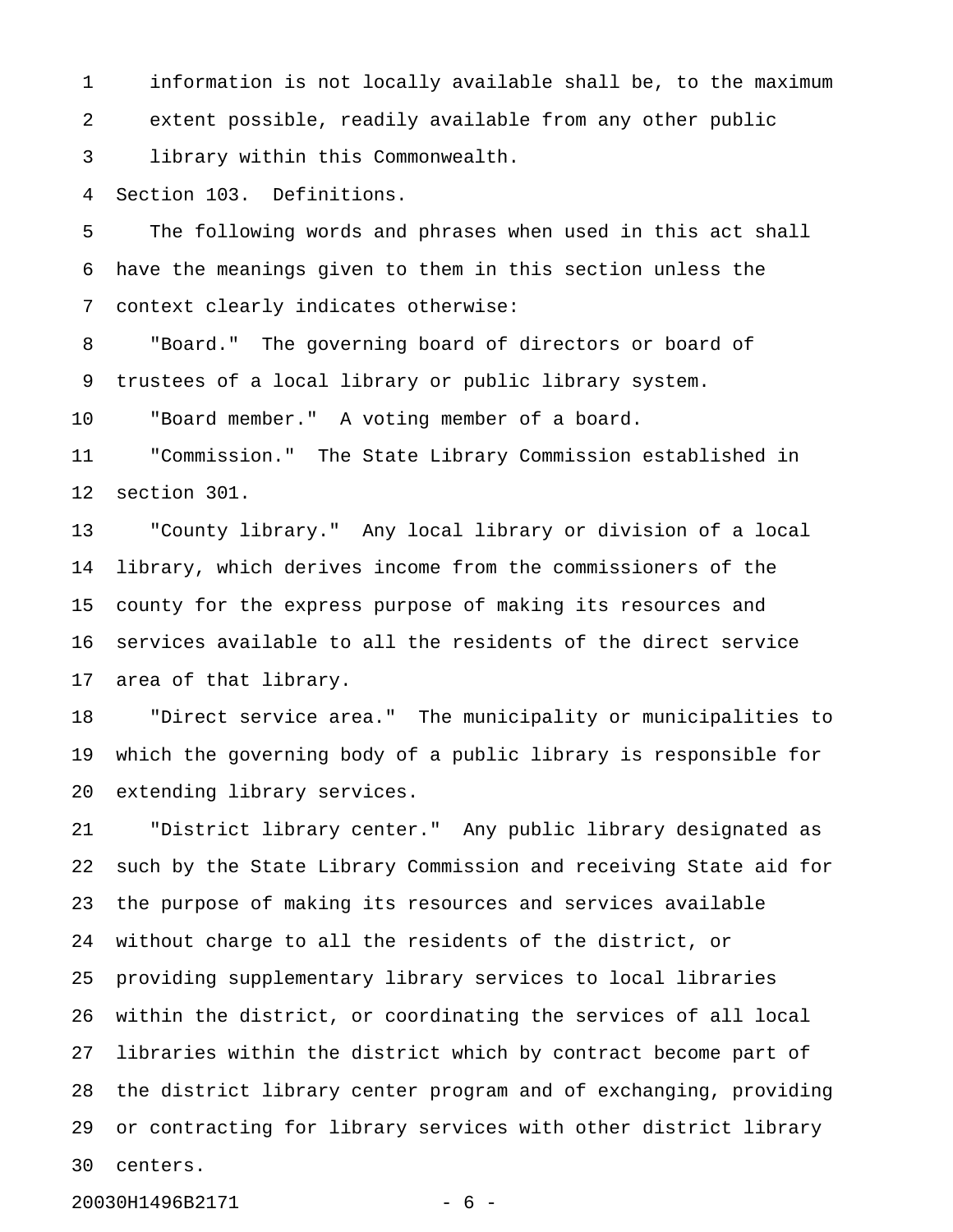1 "Economically distressed municipality." The term includes 2 any of the following:

3 (1) A city, borough, town or township having a market 4 value per capita below the 30th percentile of all such 5 cities, boroughs, towns and townships, as certified annually 6 by the State Tax Equalization Board.

7 (2) Municipalities located in a county having a personal 8 income per capita below the 30th percentile of all counties, 9 as certified annually by the Department of Revenue.

10 (3) Municipalities located in a county having an annual 11 average unemployment rate above the 70th percentile of all 12 counties, as determined annually by the Department of Labor 13 and Industry.

14 Population data to be used for determining market value per 15 capita and personal income per capita, as provided for in this 16 definition, shall be the latest available data from the United 17 States Bureau of the Census for the direct service area of the 18 local library or public library system.

19 "Financial effort." The sum expended annually by a public 20 library for the establishment, operation and maintenance of 21 library services which derives from local taxes, gifts, 22 endowments and other local sources, as may be provided under 23 rules and regulations adopted by the State Library Commission, 24 and which is used to determine eligibility for State aid.

25 "Financial effort equal to one-half mill." The financial 26 effort equal to one-half mill times the market value of taxable 27 property, as determined by the State Tax Equalization Board, in 28 the municipalities for which aid is claimed or in the direct 29 service area of a local library, whichever is applicable.

30 "Financial effort equal to one-quarter mill." The financial 20030H1496B2171 - 7 -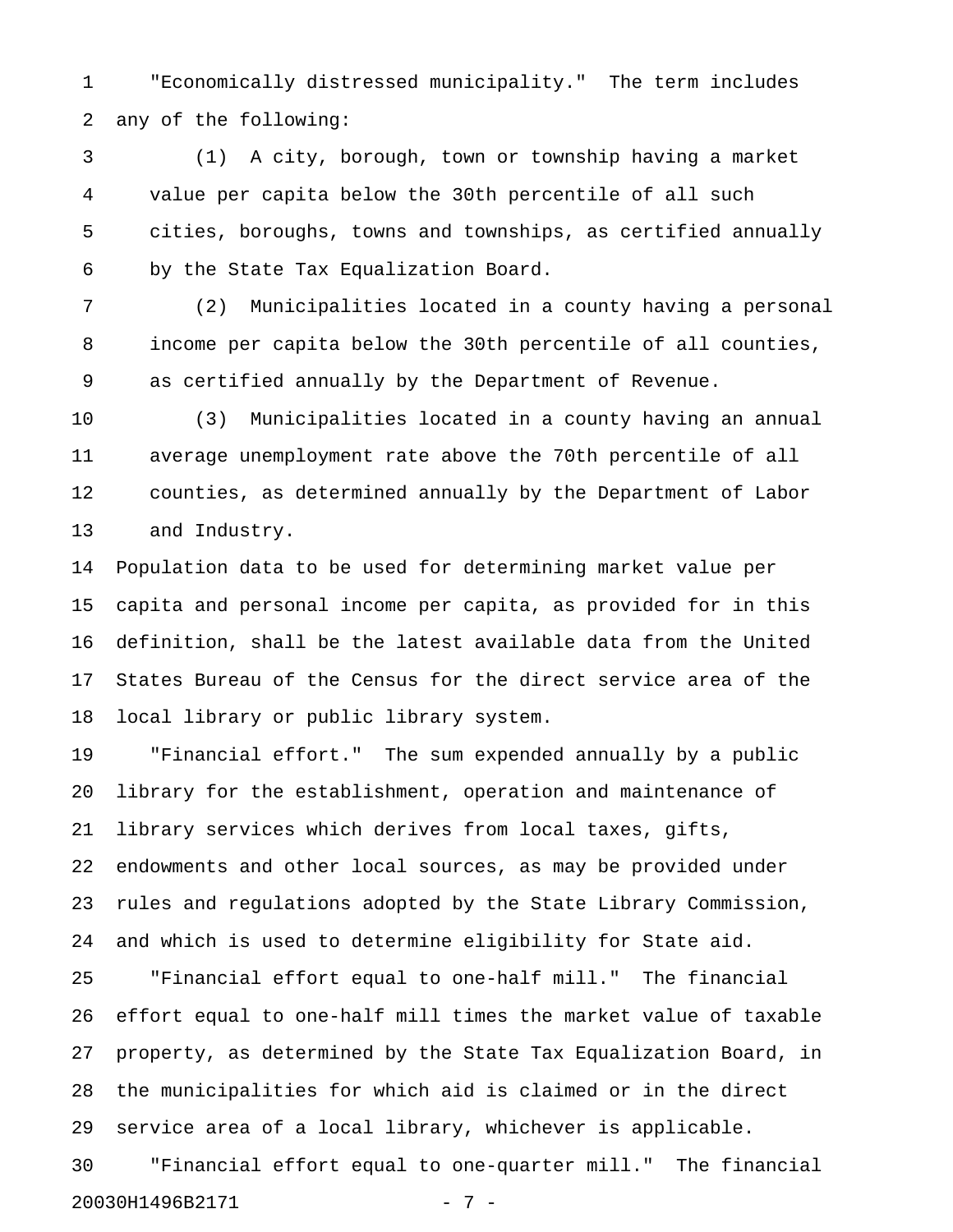1 effort equal to one-quarter mill times the market value of 2 taxable property, as determined by the State Tax Equalization 3 Board, in the municipalities for which aid is claimed or in the 4 direct service area of a local library, whichever is applicable.

5 "Information retrieval service." A service, public or 6 commercial, which provides computerized information retrieval 7 services over a communications network.

8 "Internet." The international nonproprietary computer 9 network of both Federal and non-Federal interoperable packet-10 switched data networks.

11 "Local government support." Support from a municipality 12 within a direct service area for the normal, recurring operating 13 costs of a library or a library system serving that direct 14 service area from appropriations, general purpose taxes, special 15 library taxes or direct payment of any library expense. The term 16 shall not include costs of shared services, in-kind costs or 17 employment program costs.

18 "Local library." A free, public, nonsectarian library 19 whether established and maintained by a municipality, or by a 20 private association, corporation or group, which serves the 21 informational, educational and recreational needs of all the 22 residents of the area for which its governing body is 23 responsible, by providing free access, including free lending 24 and reference services to an organized and currently useful 25 collection of printed items and other materials and to the 26 services of a staff trained to recognize and provide for these 27 needs. The term includes a public library with multiple outlets 28 which is governed by a single board.

29 "Merger." The union or joinder of two or more local 30 libraries pursuant to the provisions of section 909.

20030H1496B2171 - 8 -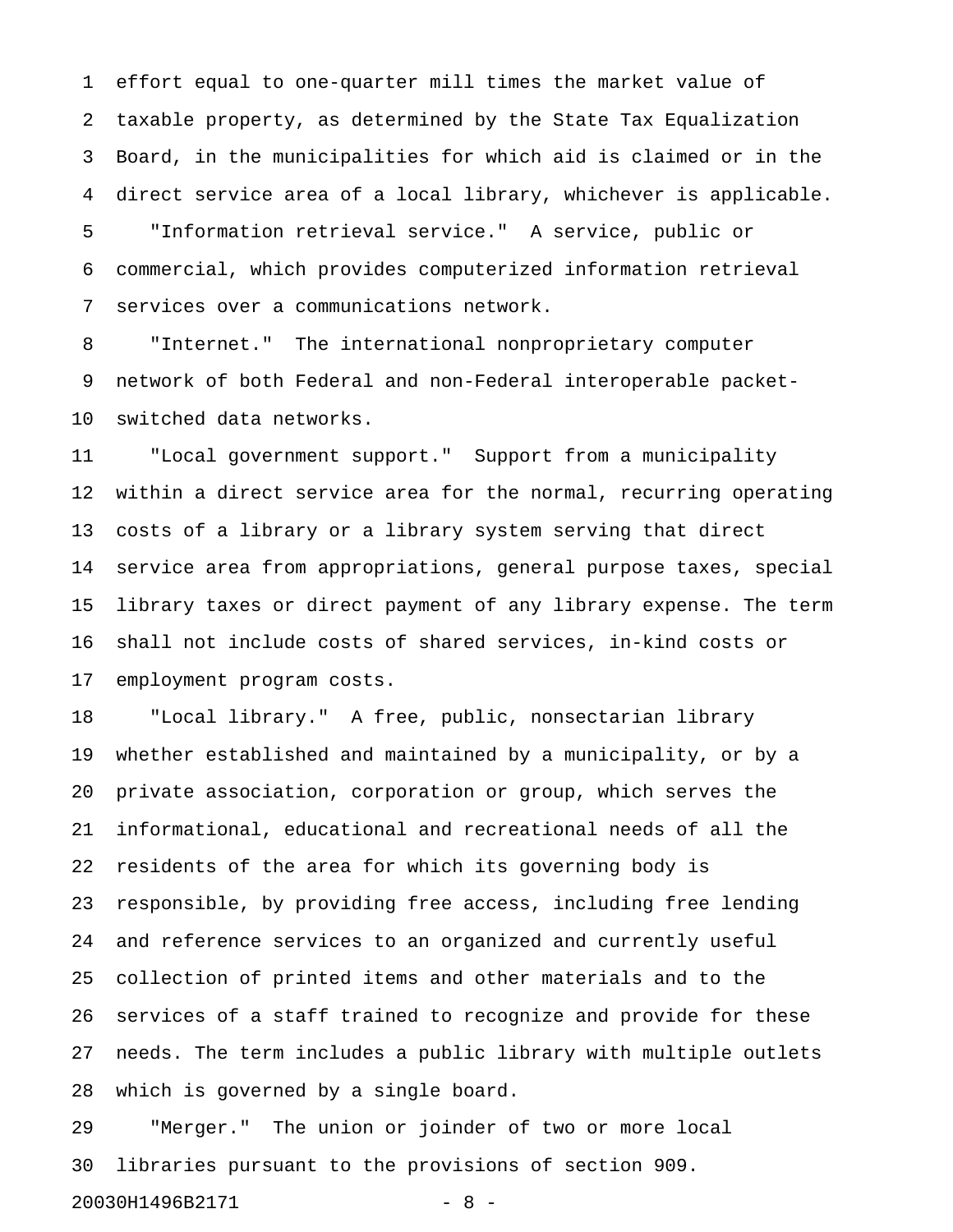1 "Minimum standards." Threshold levels of service related to 2 performance, services, materials and staffing which must be 3 achieved for a public library or public library system to 4 qualify for State aid.

5 "Municipal officer." The mayor and council of any city, the 6 mayor and council of any borough, town or home rule 7 municipality, the commissioners or supervisors of any township, 8 the commissioners of any county or the board of school directors 9 of any school district of the second, third or fourth class. 10 "Municipality." Any county, city, borough, town, township,

11 home rule municipality or any school district of the second, 12 third or fourth class, which establishes or aids in the 13 maintenance of a local library or public library system.

14 "Pennsylvania Information Network." Pennsylvanians' medium 15 for public dissemination and distribution of digital material 16 operated by the State Library Commission.

17 "Pennsylvania State Library System." A unified system of 18 public libraries within this Commonwealth which qualify for and 19 accept State aid.

20 "Pennsylvania State Library System member." A public library 21 which qualifies and elects to become a member of the 22 Pennsylvania State Library System.

23 "Per capita." A number of persons determined on the basis of 24 the latest official United States census report.

25 "Public library." A public nonsectarian library, whether 26 established and maintained by a governmental body or as a 27 charitable organization under section  $501(c)(3)$  of the Internal 28 Revenue Code of 1986 (Public Law 99-514, 26 U.S.C. § 501(c)(3)), 29 which serves the informational, educational and recreational 30 needs of all the residents of a politically defined 20030H1496B2171 - 9 -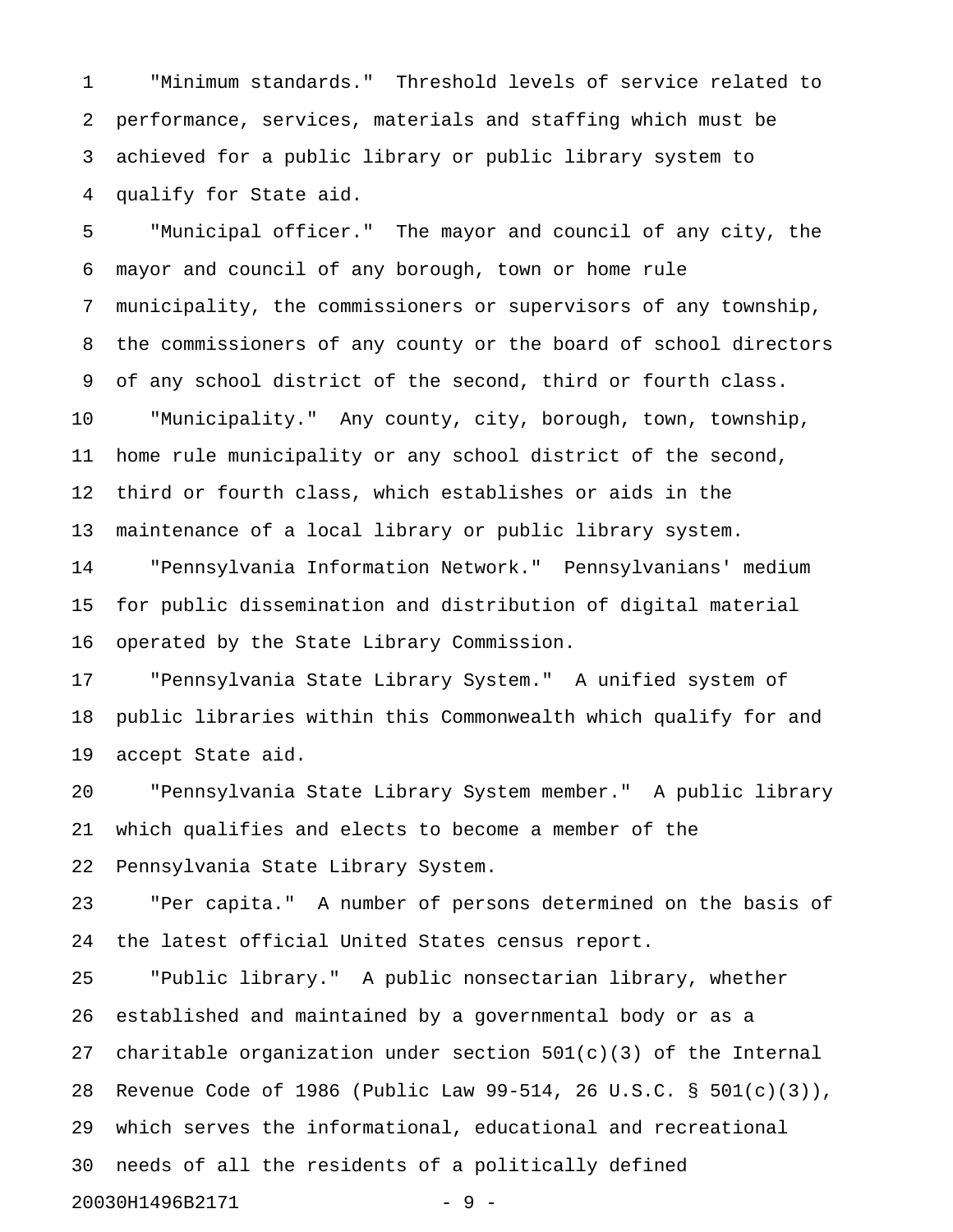1 jurisdiction, by providing free access to services and a 2 collection of currently useful materials. The term includes 3 local libraries, county libraries, public library systems and 4 district library centers.

5 "Public library system." A county-based or multicounty-based 6 administrative unit composed of two or more local libraries 7 serving not less than 25,000 people established in accordance 8 with this act which is responsible for the provision and 9 development of public library services within the geographic 10 boundaries of the county or multicounty area. The term includes 11 township-based public library systems in existence prior to the 12 effective date of this act.

13 "Qualified library." Any public library, academic library, 14 special library or school library regardless of organization or 15 ownership, entitled by this act to access the computer library 16 services of the Pennsylvania Information Network.

17 "School library." A library, whether established and 18 maintained by a public school district or a private school, 19 which primarily serves the informational, educational and 20 recreational needs of the student body, faculty and staff of the 21 school through an organized and currently useful collection of 22 printed items and other materials. The term does not include an 23 academic library.

24 "Special library." Any library or organized collection of 25 information which meets the following criteria:

26 (1) Is established and maintained by any Commonwealth 27 agency, county, municipal or government agency, commercial 28 enterprise or nonprofit organization.

29 (2) Serves the informational, educational and 30 professional needs of the entity with which the library is 20030H1496B2171 - 10 -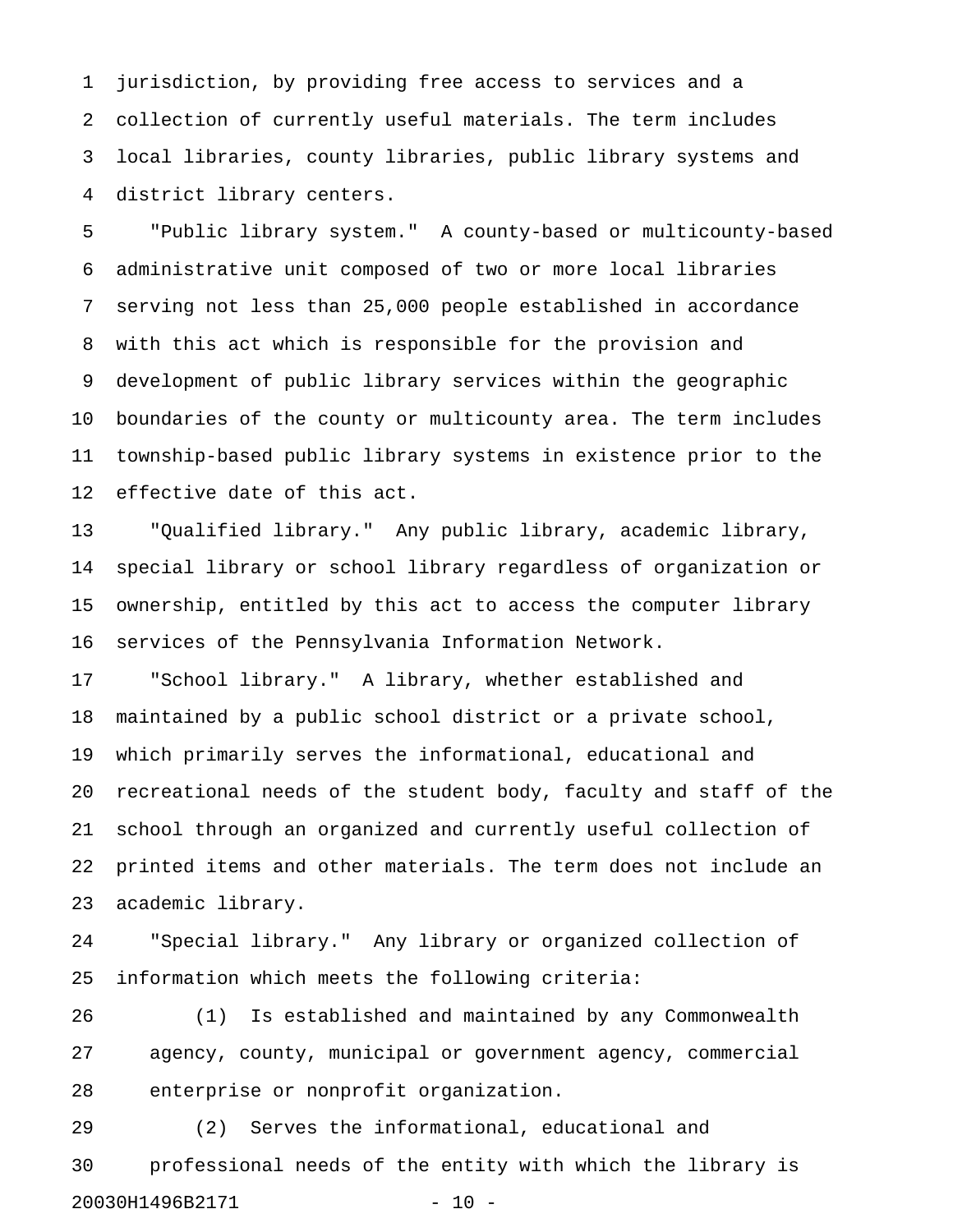1 affiliated.

2 (3) Provides free and reasonable access to or has 3 possession of unique material of interest to educators, 4 professionals, scholars and students. For purposes of this 5 definition, "reasonable access" means access during regular 6 business hours without disruption of ongoing functions or 7 services of the business, institution or organization. 8 "State aid." Designation of financial assistance under 9 Chapter 11.

10 "State Librarian." The chief executive officer of the State 11 Library Commission and the Pennsylvania State Library System. 12 "State Library." The principal agency providing library 13 service to this Commonwealth.

14 "Statewide library resource center." Any library designated 15 as such by the State Library Commission and receiving State aid 16 for the purpose of acquiring major research collections.

17 "Surplus financial effort." The financial effort which is in 18 excess of a financial effort equal to one-half mill on market 19 value in the direct service area or \$2 per capita for each 20 person residing in the direct service area of the local library, 21 whichever is less.

22 Section 104. Nondiscrimination in library services.

23 Libraries which obtain and receive assistance under this act 24 shall provide their library services on a nondiscriminatory 25 basis without regard to race, gender, color, creed, ethnic 26 background, political or religious beliefs or affiliation, 27 sexual orientation or physical disability.

28 Section 105. Confidentiality of library user records. 29 Records related to the circulation of library materials or 30 any other user records which contain the names or other 20030H1496B2171 - 11 -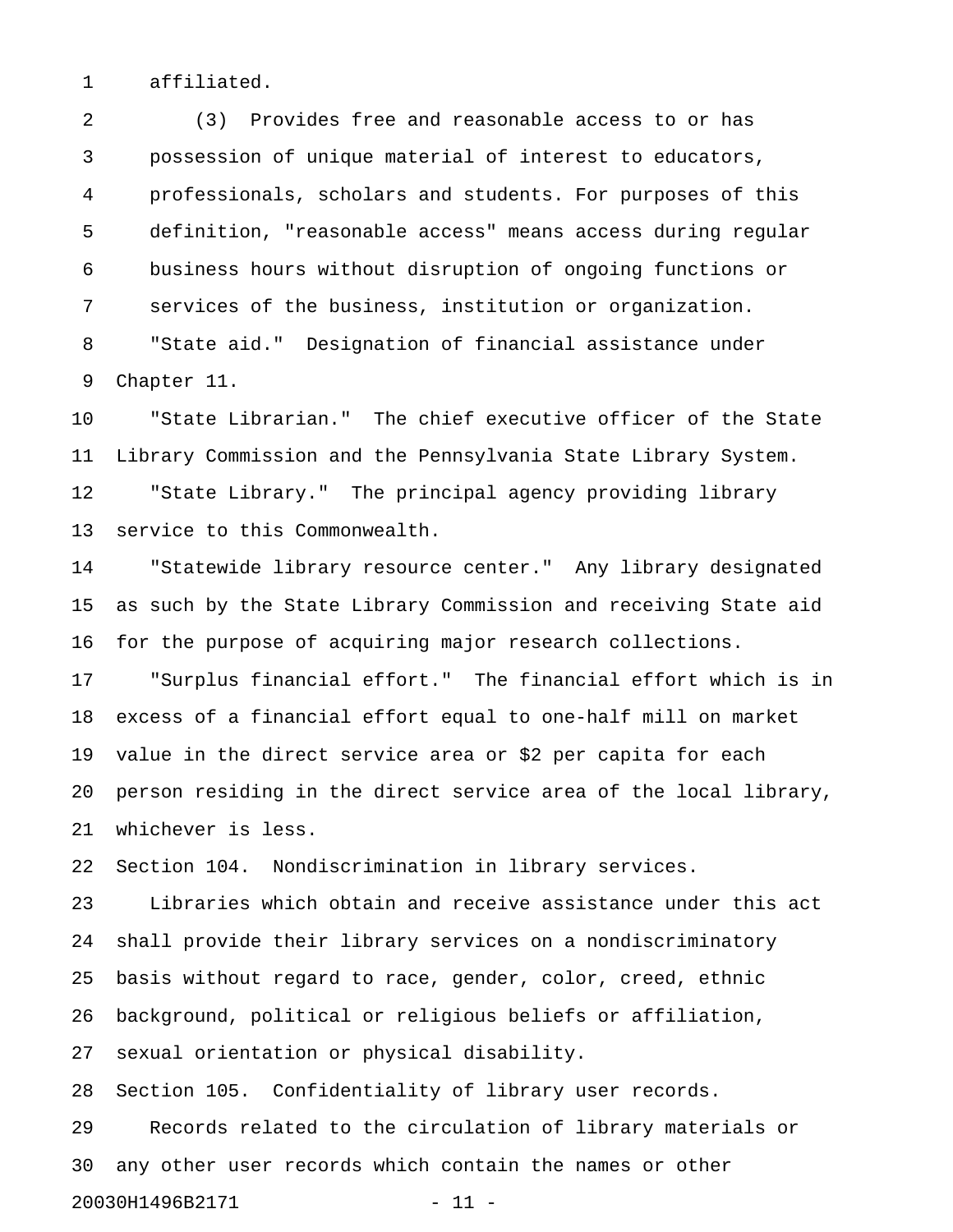1 personally identifying details regarding the users of a library 2 shall be confidential and shall not be made available to anyone 3 except by a court order.

4 CHAPTER 3 5 STATE LIBRARY COMMISSION 6 Section 301. State Library Commission. 7 The State Library Commission is established as an independent 8 commission. The commission may sue and be sued, contract and 9 have an official seal. The commission is constituted an 10 instrumentality of the Commonwealth. The exercise by the 11 commission of the powers conferred by this act is an essential 12 governmental function of the Commonwealth. All actions of law or 13 in equity against the commission shall be brought only in the 14 courts in which those actions may be brought against the 15 Commonwealth.

16 Section 302. Commission membership.

17 The commission shall consist of 11 members, seven of whom 18 shall be appointed by the Governor, three of whom shall be 19 librarians, two of whom shall be library board members, and two 20 of whom shall be residents of this Commonwealth. The President 21 pro tempore and the Minority Leader of the Senate and the 22 Speaker and Minority Leader of the House of Representatives 23 shall each appoint one of the remaining four members, whom shall 24 be constitutionally elected members of the General Assembly. The 25 State Librarian shall serve as an ex officio member of the 26 commission. The term of office of the members appointed by the 27 Governor shall be four years from the third Tuesday of January 28 of the year which the member takes office, or until a successor 29 has been appointed, except that upon initial appointment, one 30 member shall be appointed for one year, two members shall be 20030H1496B2171 - 12 -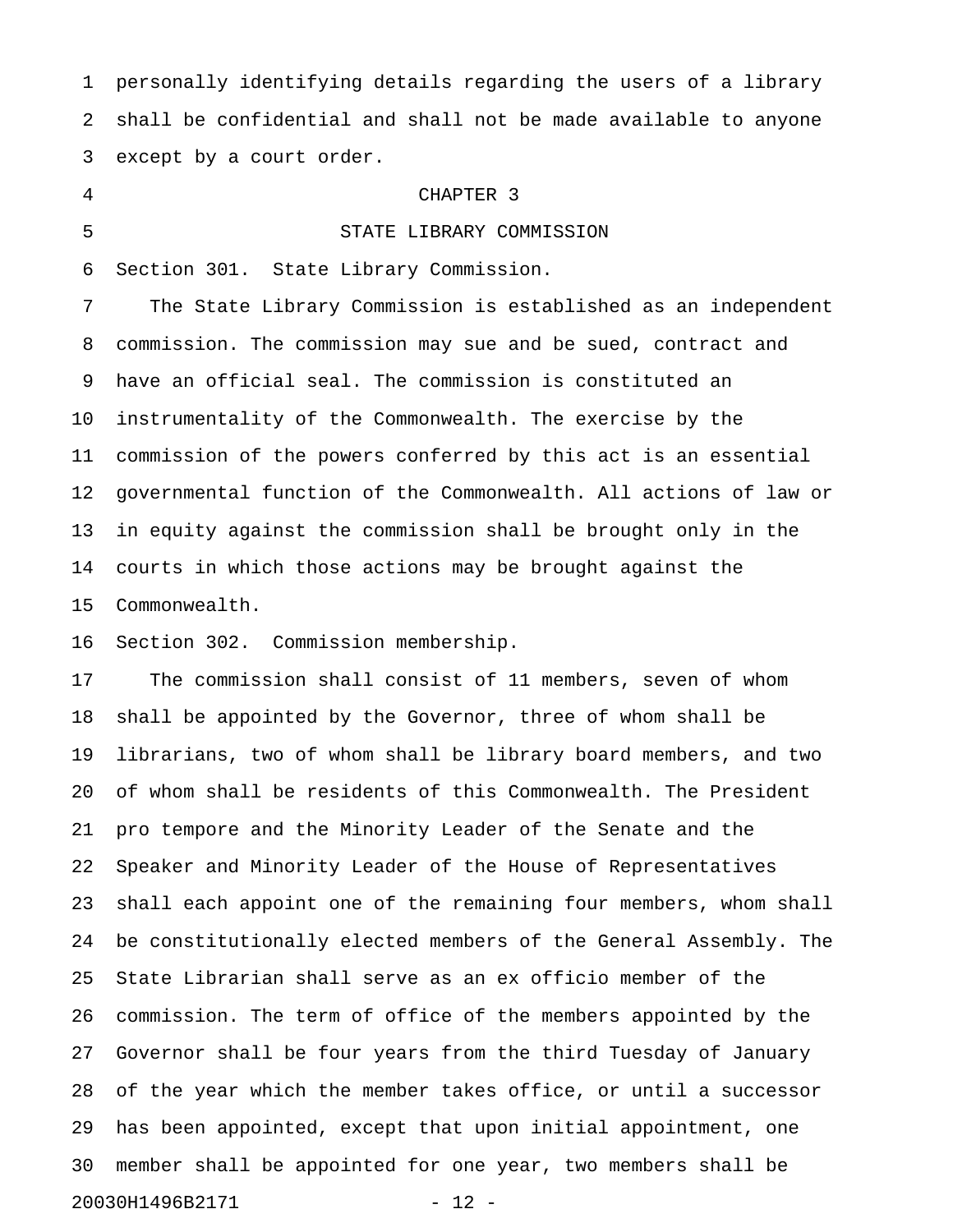1 appointed for two years, two members shall be appointed for 2 three years, and two members shall be appointed for four years. 3 The members appointed by the legislative leaders shall serve 4 terms concurrent with their respective legislative terms of 5 office. The members shall serve without compensation other than 6 reimbursement for travel and other actual expenses incurred in 7 the performance of their duties. The commission shall elect one 8 member as the chairman of the commission. The commission shall 9 meet at least six times per year at the places and times as it 10 deems necessary.

11 Section 303. Meetings and records.

12 (1) The meetings of the commission shall be open to the 13 public and meet the requirements of 65 Pa.C.S. Ch. 7 14 (relating to open meetings).

15 (2) The records of the commission shall be open to the 16 public. The minutes of the commission meetings shall be 17 preserved as permanent records.

18 Section 304. Internal procedures.

19 The commission shall make necessary rules for its own 20 operation. The commission may do all of the following:

21 (1) Acquire, own, use, lease, exchange, operate and 22 dispose of property.

23 (2) Enter into contracts necessary or incidental to the 24 performance of its functions.

25 Section 305. Commission powers and duties.

26 The commission has the following powers and duties:

27 (1) To employ a State Librarian as its chief executive 28 officer.

29 (2) To propose annually to the General Assembly and the 30 Governor the appropriation required for the operation of the 20030H1496B2171 - 13 -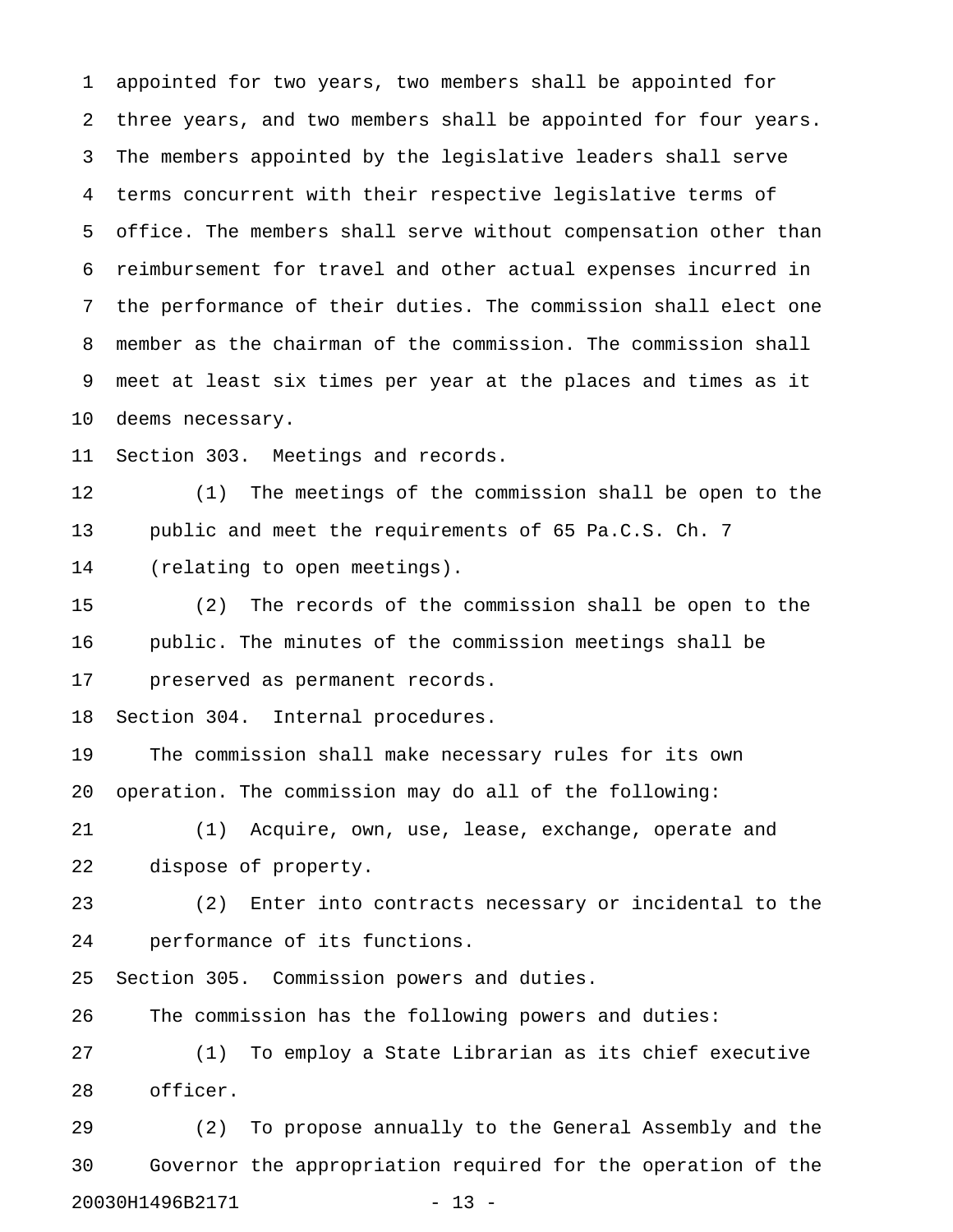1 State Library, for financial assistance to Pennsylvania State 2 Library System members and for financial assistance required 3 by the commission to carry out the powers and duties outlined 4 under this act.

5 (3) To operate the Pennsylvania State Library System and 6 the Pennsylvania Information Network.

7 (4) To provide for the certification of professional 8 librarians.

9 (5) To provide for grants and other programs to 10 Pennsylvania State Library System members to aid in the 11 operation, maintenance and construction of library facilities 12 and to facilitate mergers and shared services as set forth 13 under this act.

14 (6) To designate Statewide resource centers.

15 (7) To determine minimum standards and other standards 16 for public libraries.

17 (8) To accept, on behalf of the Commonwealth, gifts and 18 bequests, for the endowment of its work in accordance with 19 the instructions of the donors and in conjunction with the 20 Governor and State Treasurer, who shall together with the 21 members of the commission, constitute a body of trustees for 22 the care of these funds. The trustees shall invest the funds 23 and employ the income and increase in value to the 24 investments for the purposes of the commission or apply the 25 funds to the uses specified by the respective donors.

26 (9) To receive all funds allocated to the Commonwealth 27 for library purposes by the Federal Government or by private 28 agencies and to administer those funds in library 29 maintenance, improvement or extension programs consistent 30 with Federal and State library goals and policies.

20030H1496B2171 - 14 -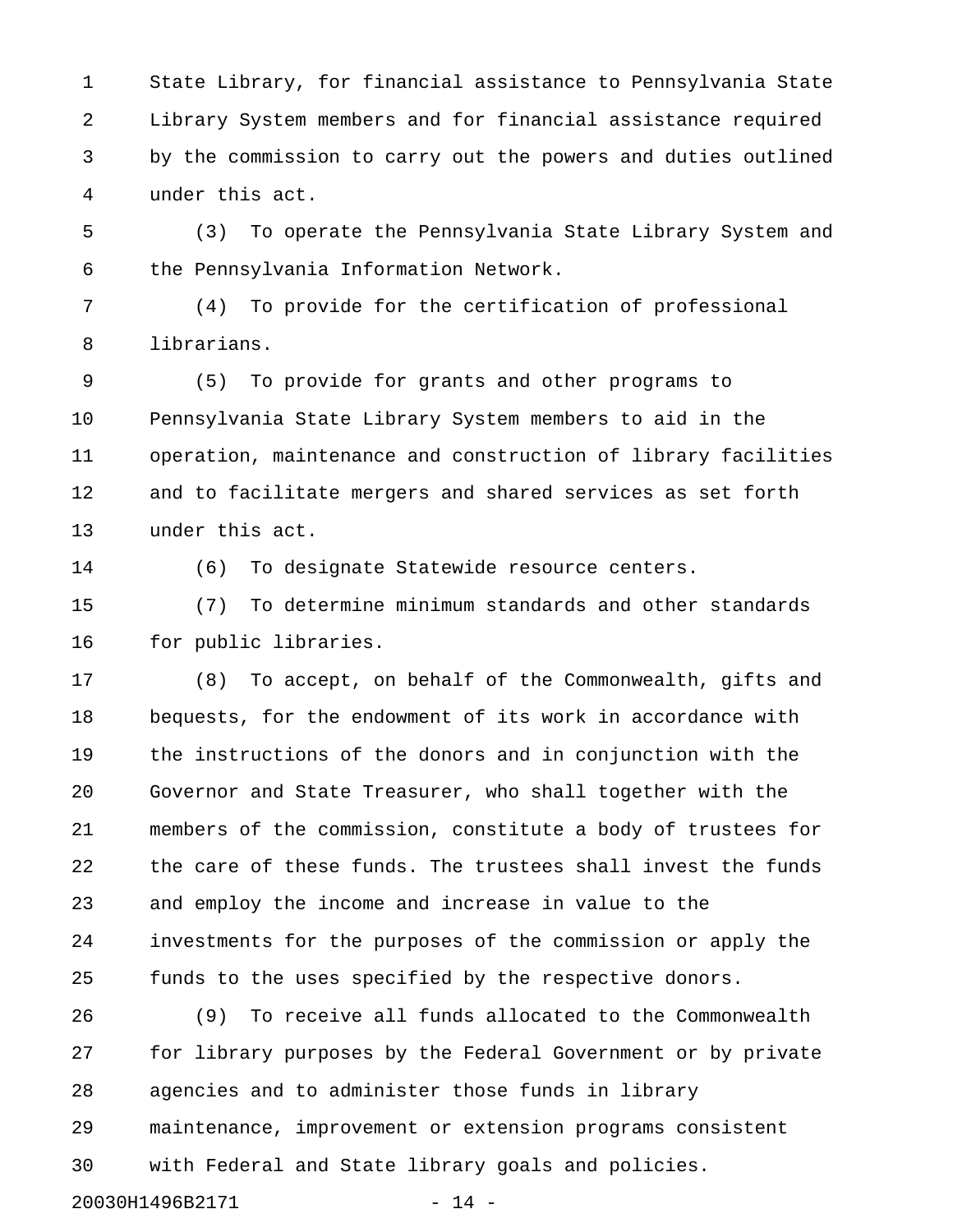1 (10) To coordinate literacy programs in conjunction with 2 other State agencies.

3 (11) To designate libraries within this Commonwealth to 4 be State depository libraries under criteria established by 5 the commission and, in the case of documents published 6 pursuant to the act of July 31, 1968 (P.L.769, No.240), 7 referred to as the Commonwealth Documents Law, by the Joint 8 Committee on Documents.

9 (12) To collect, preserve and publish appropriate 10 statistics on the libraries located within this Commonwealth.

11 (13) To constitute a board of appeal for Pennsylvania 12 State Library System members with regard to disputes arising 13 from decisions of the State Librarian.

14 (14) To require annual reports by all Pennsylvania State 15 Library System members regarding the state of the member 16 library, its service to the general public and forecasts for 17 library development. The report shall include, but not be 18 limited to, the annual expenditures of the member library, 19 the number of patrons, borrowings, visitations and inquiries, 20 the number of print, audio-visual and digital materials on 21 hand, including additions and matter missing, and the general 22 character of books, with other statistics, information and 23 suggestions as may be deemed of general interest. All reports 24 filed with the commission shall be subject to the provisions 25 of 18 Pa.C.S. § 4902 (relating to perjury).

26 (15) To make recommendations to the Governor and the 27 General Assembly on matters of general policy concerning the 28 State Library and the Pennsylvania State Library System.

30 (17) To establish the location of district library 20030H1496B2171 - 15 -

29 (16) To engage in interstate library compacts.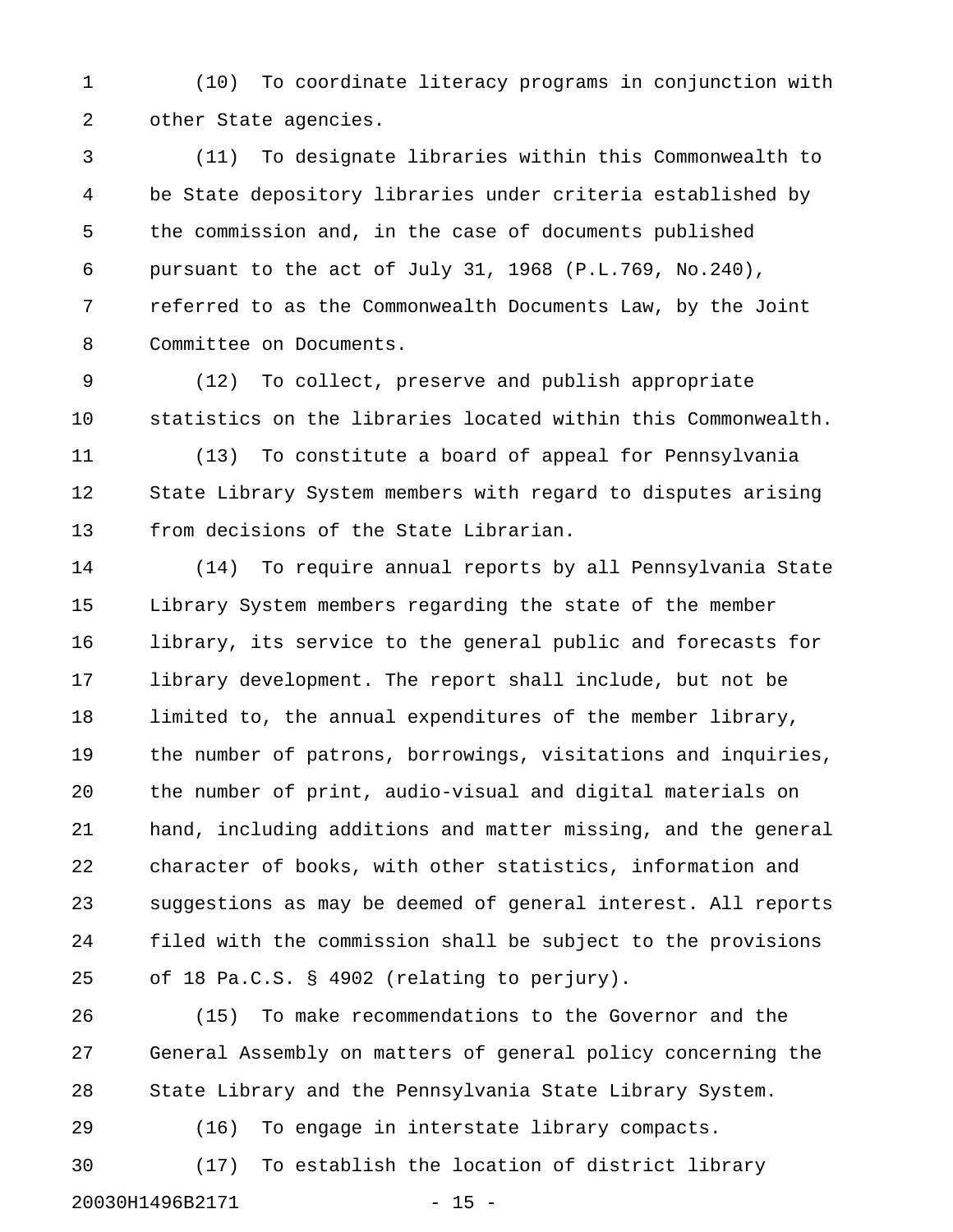1 centers and thereafter to change the location of the same as 2 the commission deems appropriate, or to concur with any 3 requested change in location pursuant to section 904(3).

4 (18) To require all public libraries to conduct an audit 5 in accordance with regulations as may be determined from time 6 to time by the commission.

7 Section 306. Special financing report to General Assembly. 8 The commission shall report to the General Assembly and make 9 recommendations every three years from the effective date of 10 this act on funding for the Pennsylvania State Library System. 11 The report shall take into consideration infrastructure, 12 technological and staffing needs of the Pennsylvania State 13 Library System.

14 Section 307. Cooperation of other agencies.

15 The commission may request from Commonwealth agencies and 16 authorities and from political subdivisions and their agencies 17 and authorities available information required in its work. 18 Required information shall be furnished to the commission within 19 a reasonable time.

#### 20 CHAPTER 5

22 Section 501. State Librarian.

21 STATE LIBRARIAN

23 (a) State Librarian.--The commission shall appoint a 24 professional librarian as the State Librarian of the 25 Commonwealth.

26 (b) Compensation.--The compensation of the State Librarian 27 shall be set by the commission.

28 (c) Qualifications.--The State Librarian must have a 29 master's degree in library science from an accredited school of 30 library science.

20030H1496B2171 - 16 -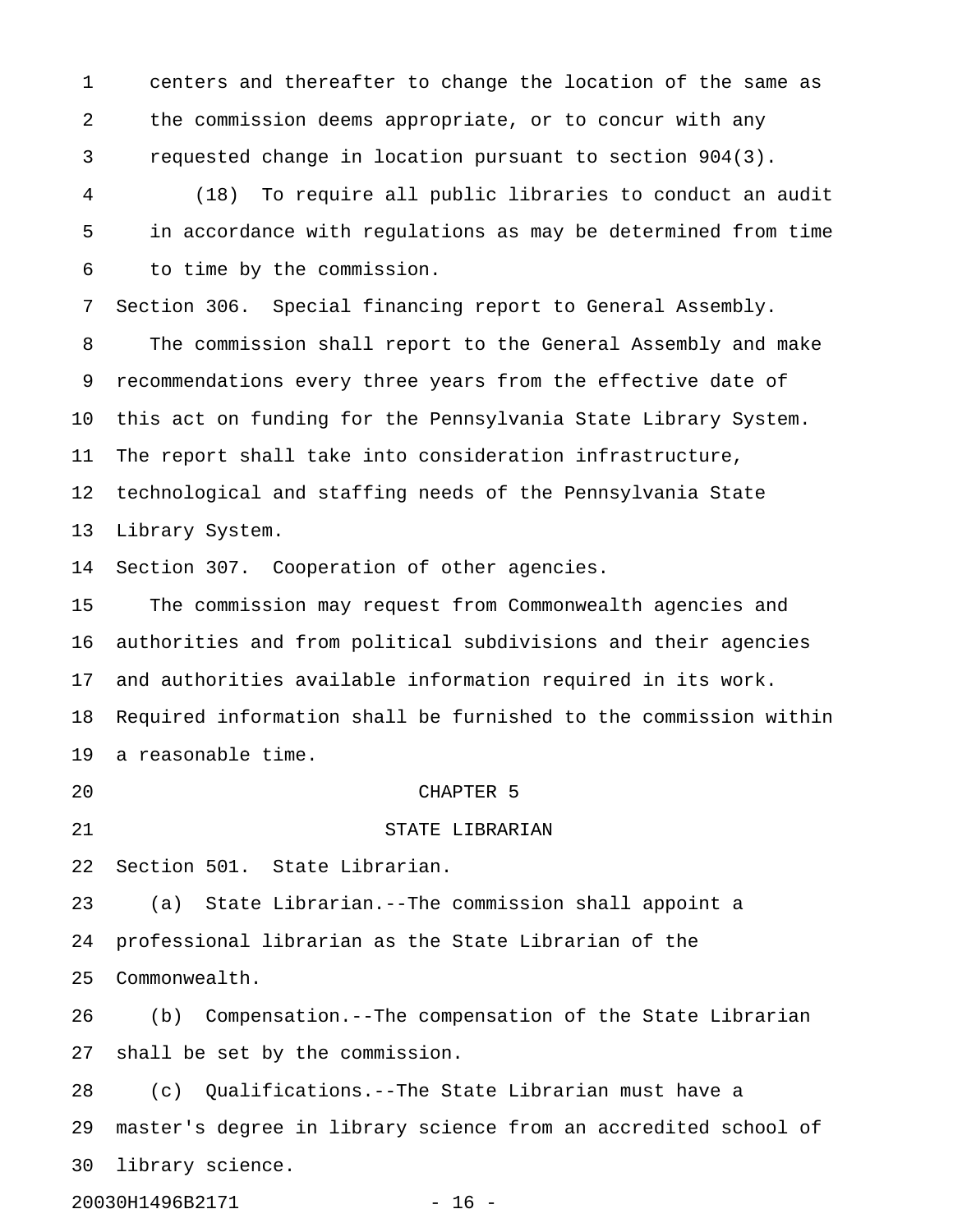1 Section 502. Staff.

2 (a) General rule.--The State Librarian may employ other 3 employees as necessary for the care and management of the State 4 Library as required to fulfill the requirements of this act in 5 accordance with the act of August 5, 1941 (P.L.752, No.286), 6 known as the Civil Service Act.

7 (b) Civil service status of existing employees.--The civil 8 service status of employees of the State Library employed on the 9 effective date of this act shall not be affected by this act. 10 (c) Existing labor agreements.--The provisions of this act 11 shall not abrogate labor agreements in existence on the 12 effective date of this act.

13 Section 503. Powers and duties.

14 The State Librarian has the following powers and duties: 15 (1) To manage the State Library pursuant to the 16 philosophy and mission as set forth by the commission.

17 (2) To receive copies of all publications of all 18 agencies of the Commonwealth in order to maintain a 19 definitive, organized collection of all these publications by 20 the State Library and to provide for the distribution of 21 these publications to other libraries.

22 (3) To coordinate the services and programs of the 23 Pennsylvania State Library System and to aid and assist the 24 libraries in the Pennsylvania State Library System in 25 complying with the regulations of the commission.

26 (4) To purchase and maintain the collections of the 27 State Library.

28 (5) To transfer unneeded duplicate books or books which 29 are superseded or have been replaced with microfilm to other 30 libraries or to historical societies where they will be 20030H1496B2171 - 17 -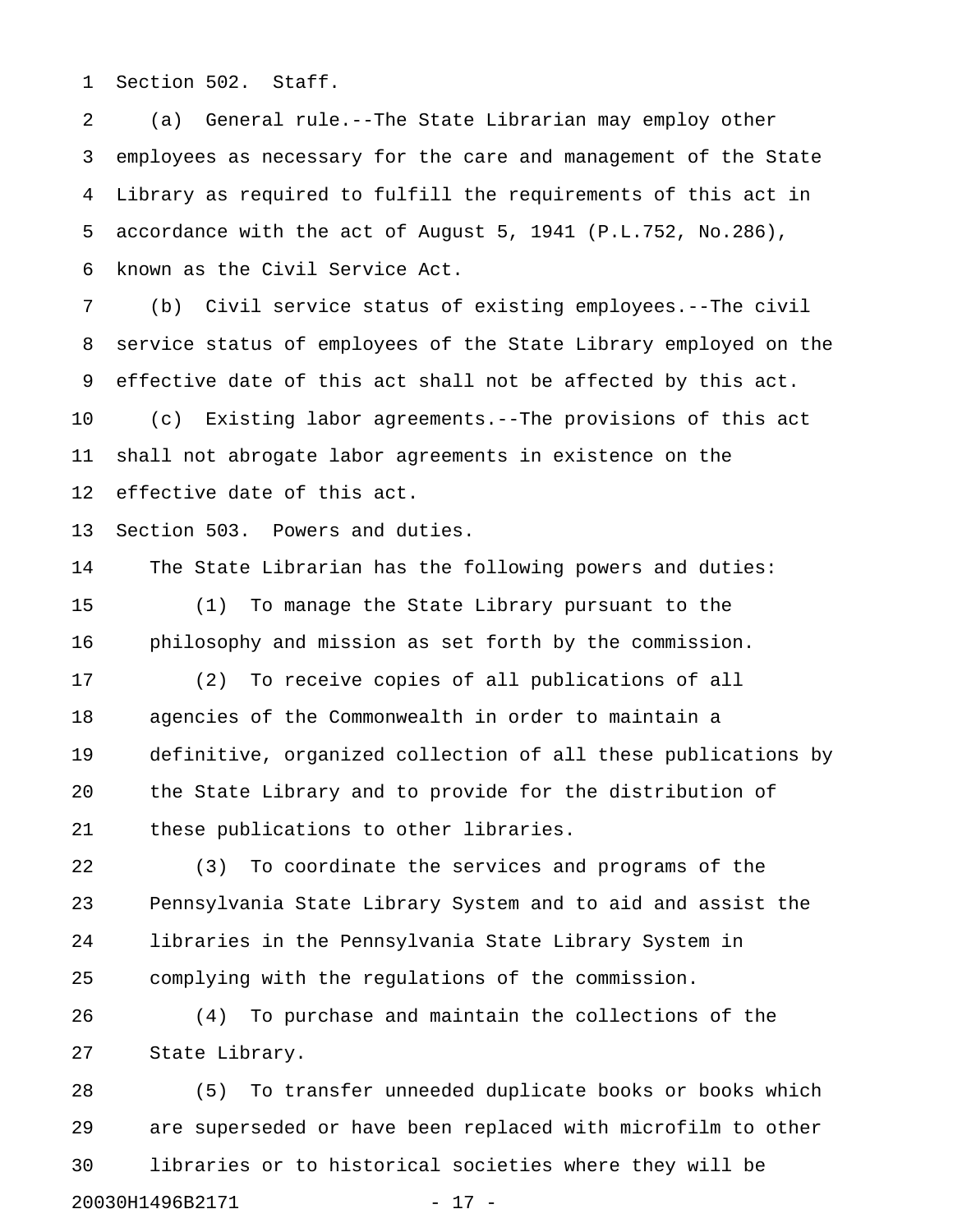1 accessible to scholars or to members of the public and to 2 sell at public auction such books if the State Librarian 3 determines that the transfer of the books by other means 4 would not be feasible and that the books are not needed by 5 the library. Sales shall be conducted by the Department of 6 General Services. Income produced through these sales shall 7 be paid into the State Treasury through the Department of 8 Revenue and credited to the State Library for the purchase of 9 library materials. No unique book, article, manuscript, 10 document or other material which is of special significance 11 to the history of this Commonwealth shall be sold.

12 (6) To make available materials of the State Library for 13 circulation to the members of the Pennsylvania State Library 14 System and to the citizens of this Commonwealth. The State 15 Librarian may, after consultation with the commission, 16 restrict the circulation of certain materials because they 17 are rare or used intensively in the State Library for 18 reference or other purposes.

19 (7) To establish and conduct continuing professional 20 educational programs for personnel of the State Library and 21 all of the Pennsylvania State Library System members.

22 (8) To further the development of effective Statewide 23 school library services by offering consultation and 24 assistance to the Department of Education and school 25 libraries.

26 (9) To promote and advance the library science of this 27 Commonwealth.

28 (10) To otherwise coordinate the affairs and activities 29 of the State Library with the commission.

30 (11) To send documents to the Library of Congress as 20030H1496B2171 - 18 -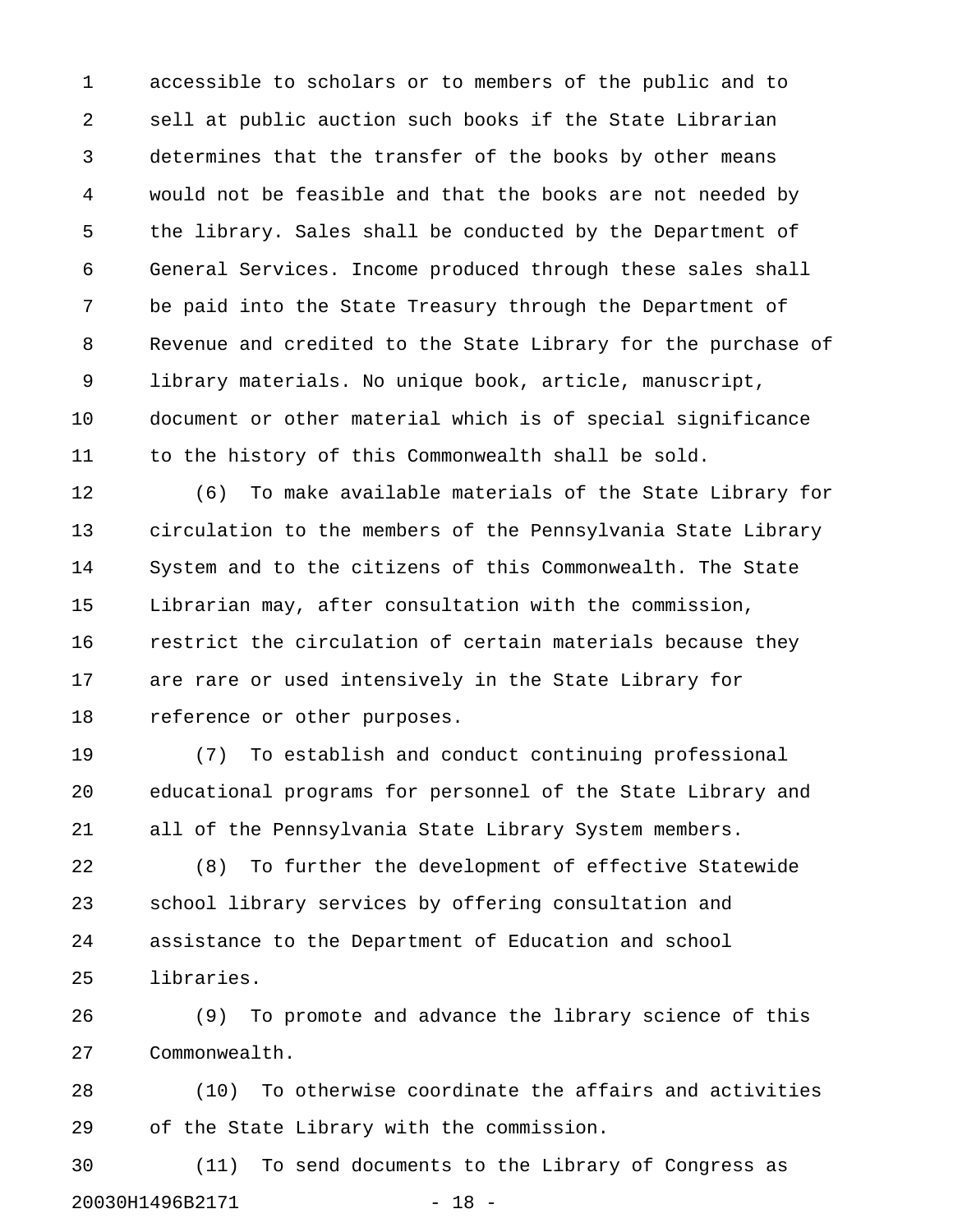1 deemed necessary.

2 (12) To prepare and issue quarterly a complete index of 3 public documents deposited under this act during the 4 immediately preceding quarter. The index shall be cumulated 5 at the end of each calendar year. These sections shall be 6 made available in digital format.

7 (13) To establish a document exchange system with 8 agencies in the several states to make available selected 9 documents as deemed necessary.

10 (14) To exchange the judicial decisions, statutes, 11 journals, legislative and executive documents of this 12 Commonwealth and other books placed in the care of the State 13 Library with other libraries of the several states, the 14 Federal Government, foreign countries, societies and 15 institutions as deemed necessary.

16 (15) To name, after consultation with the commission, 17 members to advisory panels for each section of the State 18 Library to advise and consult on the establishment and 19 maintenance of materials for the sections.

20 (16) To act as arbiter in defining the direct service 21 area of any public library.

22 (17) To make recommendations to the commission with 23 regard to standards, regulations and policies the State 24 Librarian deems appropriate.

25 (18) To determine disputes among local libraries, 26 district library centers, public library systems and the 27 State Library. The determination shall be subject to review 28 by the commission as set forth in section 305(13).

29 (19) To counsel public libraries on minimum standards as 30 promulgated by the commission and to advise and encourage 20030H1496B2171 - 19 -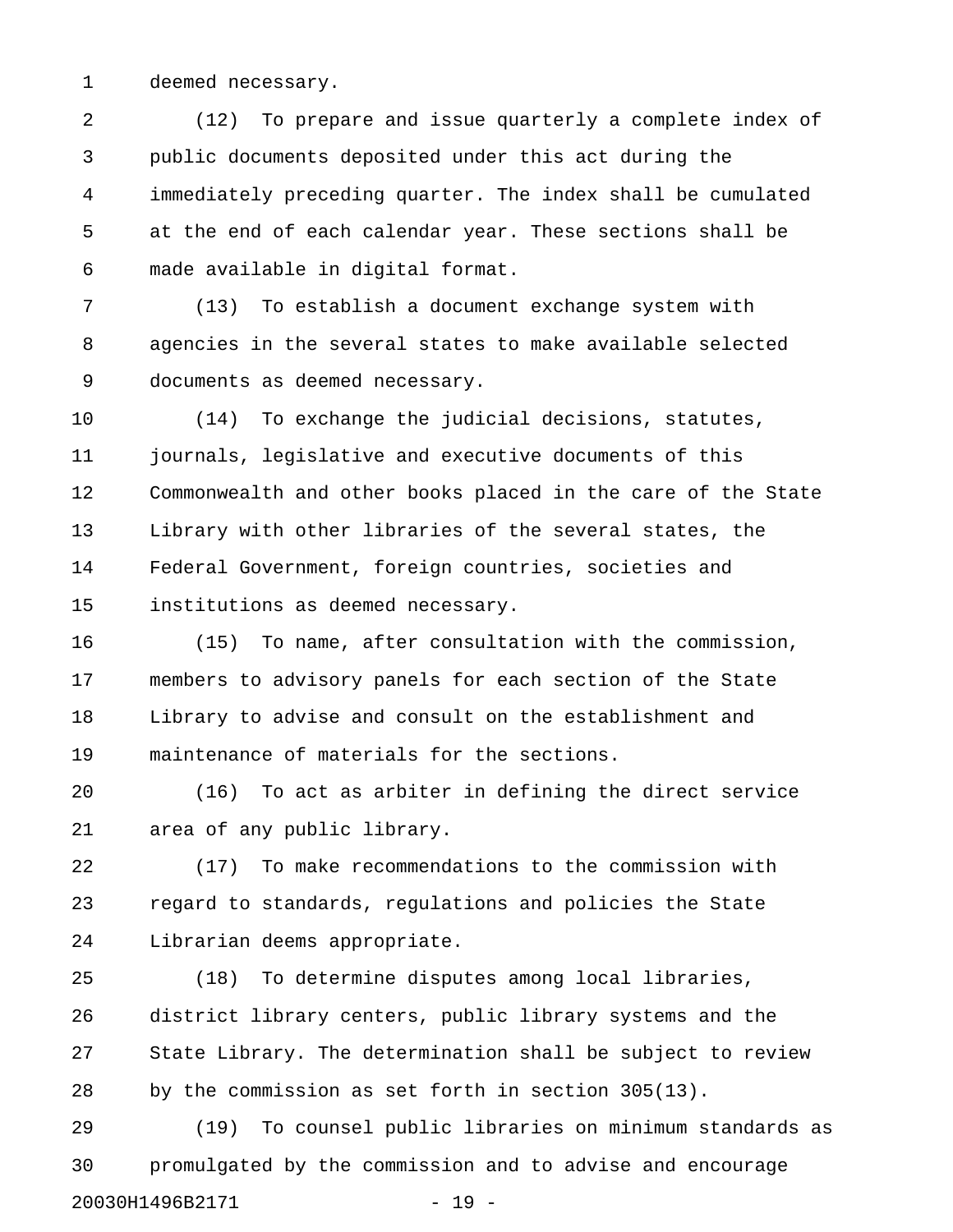1 libraries to exceed those standards. Nothing contained in 2 this act shall restrict or limit public libraries in the 3 selection of resources of books and other materials as 4 appropriate for their communities.

5 (20) To give advice and counsel to all public libraries 6 and Statewide resource centers and to all municipalities and 7 groups, which may propose to establish public libraries, in 8 the requirements necessary to provide adequate, modern 9 library service, and on the administration of public 10 libraries.

11 (21) To inspect public libraries, and Statewide resource 12 centers and require reports as deemed appropriate.

13 (22) To study library issues throughout this 14 Commonwealth and make the findings available as determined by 15 the commission.

16 (23) To administer a cooperative program among all types 17 of libraries to increase services and availability of 18 resources throughout this Commonwealth.

19 (24) To certify library personnel as required by the 20 commission.

21 (25) The State Librarian shall establish policies for 22 the preservation of historical materials in the State 23 Library's collection.

#### 24 CHAPTER 7

25 STATE LIBRARY

26 Section 701. Establishment.

27 The State Library is established by the commission as the 28 principal agency for providing library service to this 29 Commonwealth.

30 Section 702. Main branch.

20030H1496B2171 - 20 -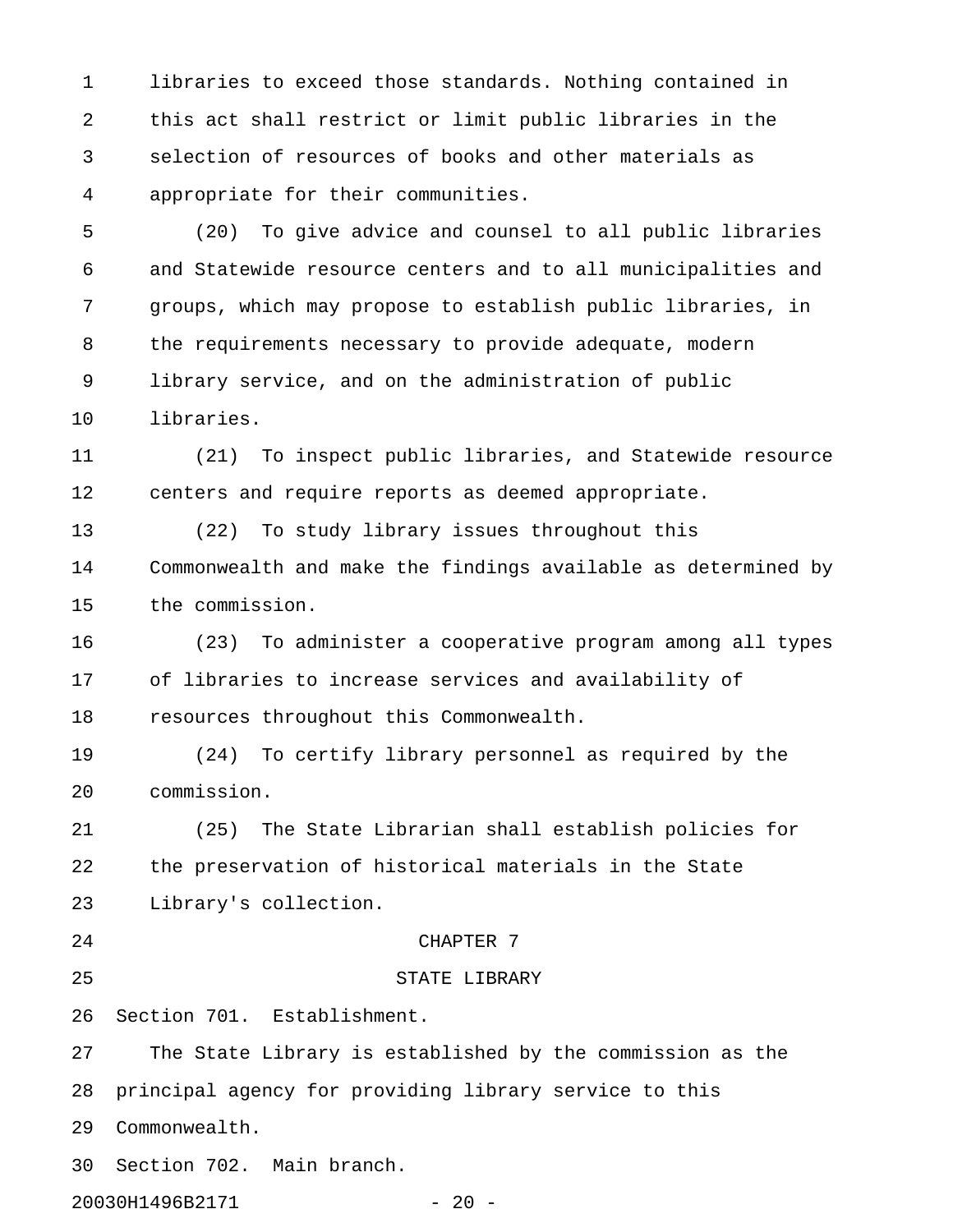1 (a) General rule.--The State Library shall coordinate public 2 access to information and records contained within the State 3 Library's collection.

4 (b) Collections.--The State Library and the designated 5 Statewide resource centers shall maintain the following 6 collections separately or collectively:

7 (1) A general library consisting of reference, 8 nonfiction and fiction material.

9 (2) A newspaper and periodical library consisting of 10 daily and weekly newspapers published within principal cities 11 of the world, the United States and this Commonwealth, 12 magazines and periodicals.

13 (3) A historical and genealogical library, consisting of 14 volumes relating to the history of Pennsylvania and of the 15 several counties and to American and international history.

16 (4) An agricultural library consisting of reference and 17 nonfiction material relating to agriculture and farming and 18 allied fields.

19 (5) A business and mercantile library consisting of 20 reference and nonfiction material relating to business, 21 commerce, industry, labor and technology.

22 (6) A science and technology library consisting of 23 reference and nonfiction material relating to natural and 24 applied sciences and technology.

25 (7) A communications and media library consisting of 26 reference and nonfiction material relating to communications 27 and media.

28 (8) A government and political science library 29 consisting of reference and nonfiction material relating to 30 Federal, State and local government.

20030H1496B2171 - 21 -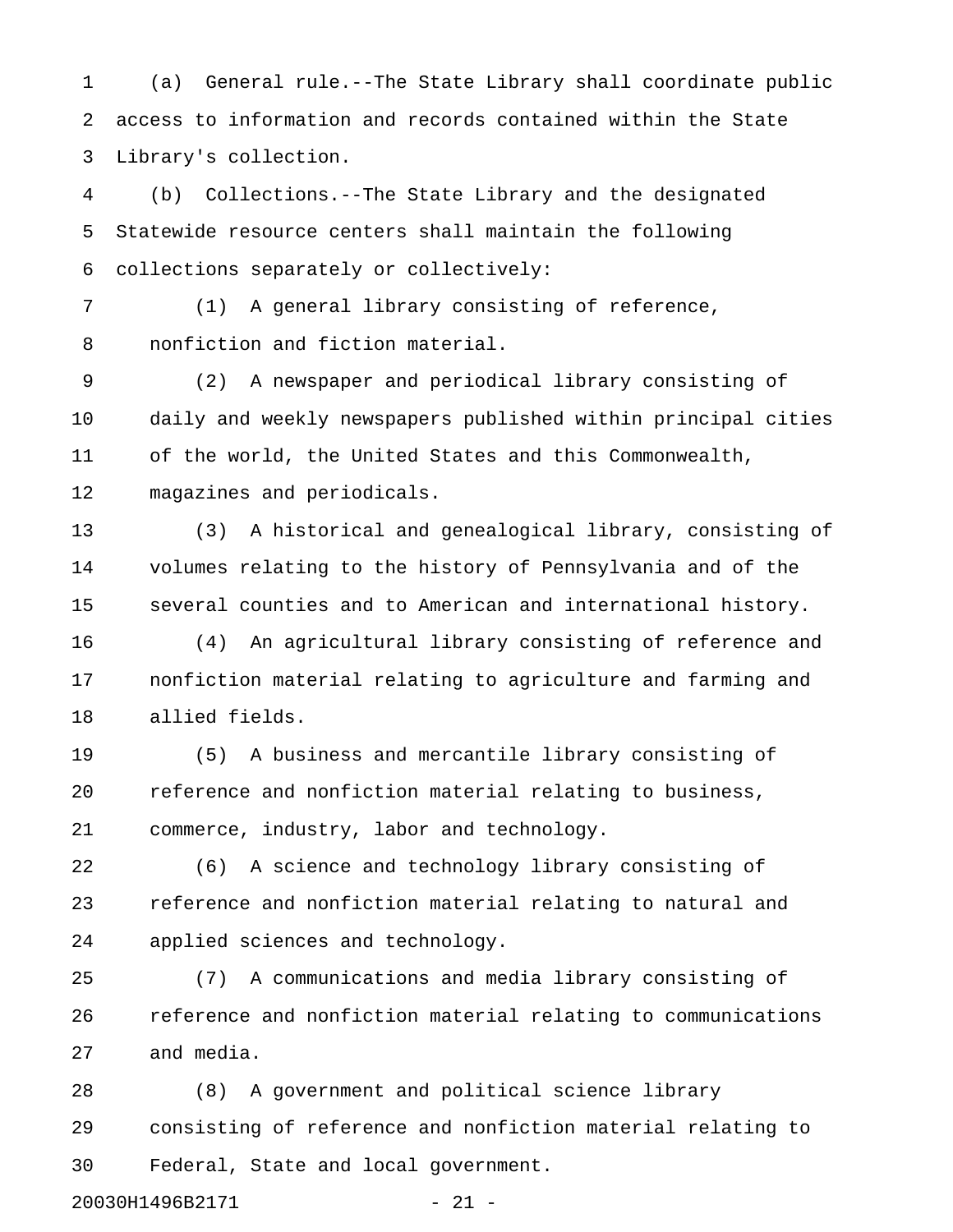- 
- 1 (9) A law library.

## 2 (10) Other materials as appropriate.

## 3 Section 703. Public documents

4 It is the policy of this Commonwealth that its citizens have 5 convenient access to the information collected and disseminated 6 by government agencies. It is the purpose of this act to ensure 7 this access through well-organized collections of State 8 government publications in the State Library and in depository 9 collections in libraries throughout this Commonwealth. 10 Section 704. Deposits and copies of public records. 11 The State Library shall maintain copies of all publications 12 of all agencies and provide for distribution of these 13 publications to academic and public libraries, and may serve as 14 a depository of the Federal Government. 15 CHAPTER 9 16 PENNSYLVANIA STATE LIBRARY SYSTEM 17 Section 901. Establishment. 18 There is hereby established the Pennsylvania State Library 19 System which shall consist of a unified system of all public 20 libraries within this Commonwealth which qualify for and apply 21 for State aid under this act. The commission shall promulgate 22 regulations governing the Pennsylvania State Library System and 23 minimum standards for public libraries to qualify for State aid 24 and grants.

25 Section 902. District library centers.

26 (a) General rule.--The commission shall designate up to 30 27 libraries throughout this Commonwealth as district library 28 centers which may include any public library or public library 29 system. A district library center shall provide library services 30 within the district which it serves as may be determined from 20030H1496B2171 - 22 -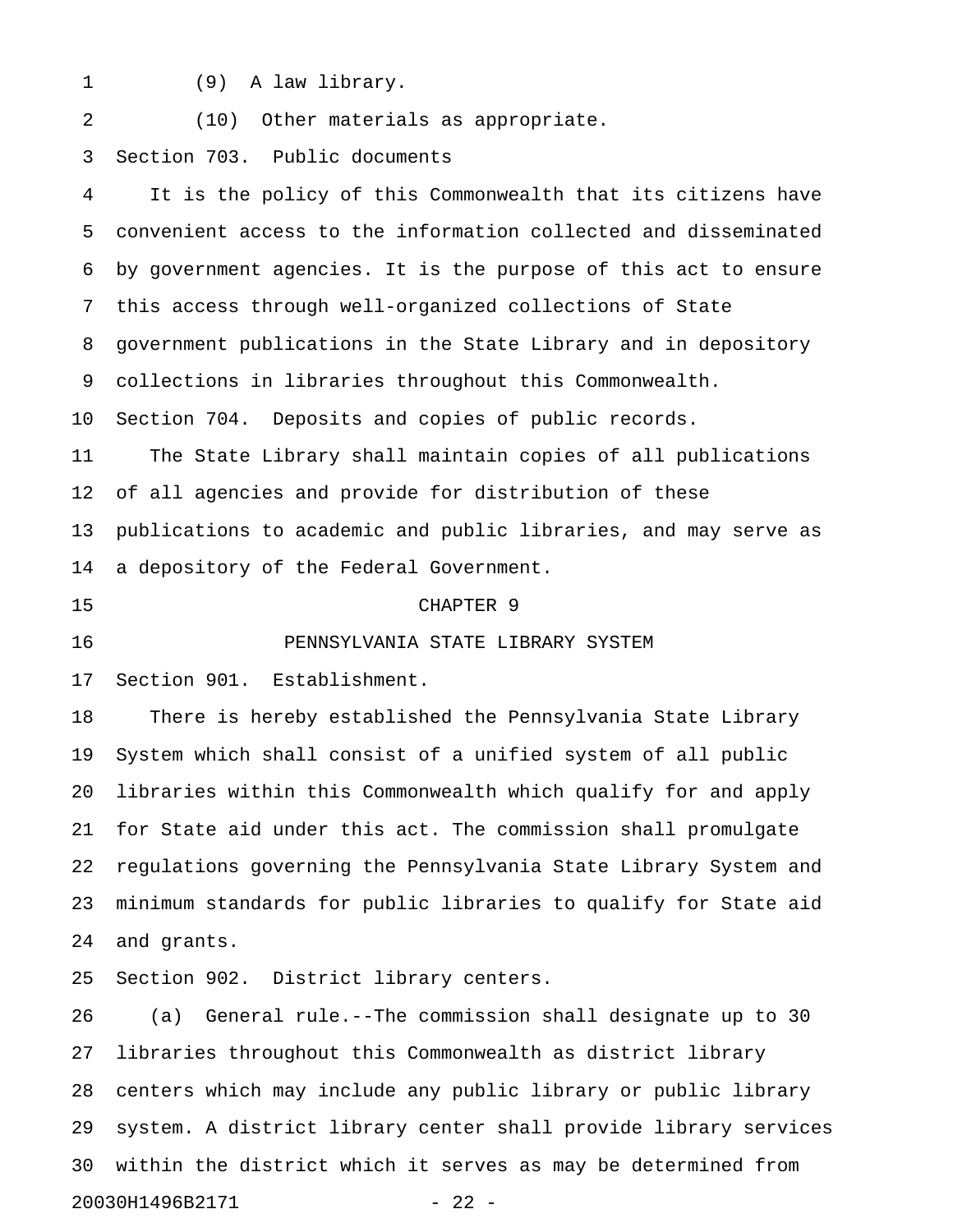1 time to time by the commission, shall provide additional 2 services as deemed appropriate by the governing board of the 3 district library center and shall otherwise exchange or provide 4 services either by contract or otherwise with other district 5 library centers.

6 (b) Funding.--Those funds received by the district library 7 center under section 1104(c)(5) shall be used by the district 8 library center for the services it provides as a district 9 library center and shall be segregated from the other funds 10 administered by the governing board of the district library 11 center.

12 Section 903. Statewide library resource centers.

13 The commission shall designate four Statewide library 14 resource centers to be located at the following places:

15 (1) The Free Library of Philadelphia.

16 (2) The State Library.

17 (3) The Pennsylvania State University Library.

18 (4) The Carnegie Library of Pittsburgh.

19 Statewide library resource centers shall have the responsibility 20 and power to acquire major resource collections and, under the 21 rules and regulations as are promulgated by a board consisting 22 of the head librarians of all State library resource centers and 23 under the chairmanship of the State Librarian, to make them 24 available to the residents of this Commonwealth on a Statewide 25 basis.

26 Section 904. Public library boards.

27 The affairs of public libraries shall be under the exclusive 28 control of the board of each local library, as follows:

29 (1) For local libraries and public library systems 30 established after June 14, 1961, the board shall be composed 20030H1496B2171 - 23 -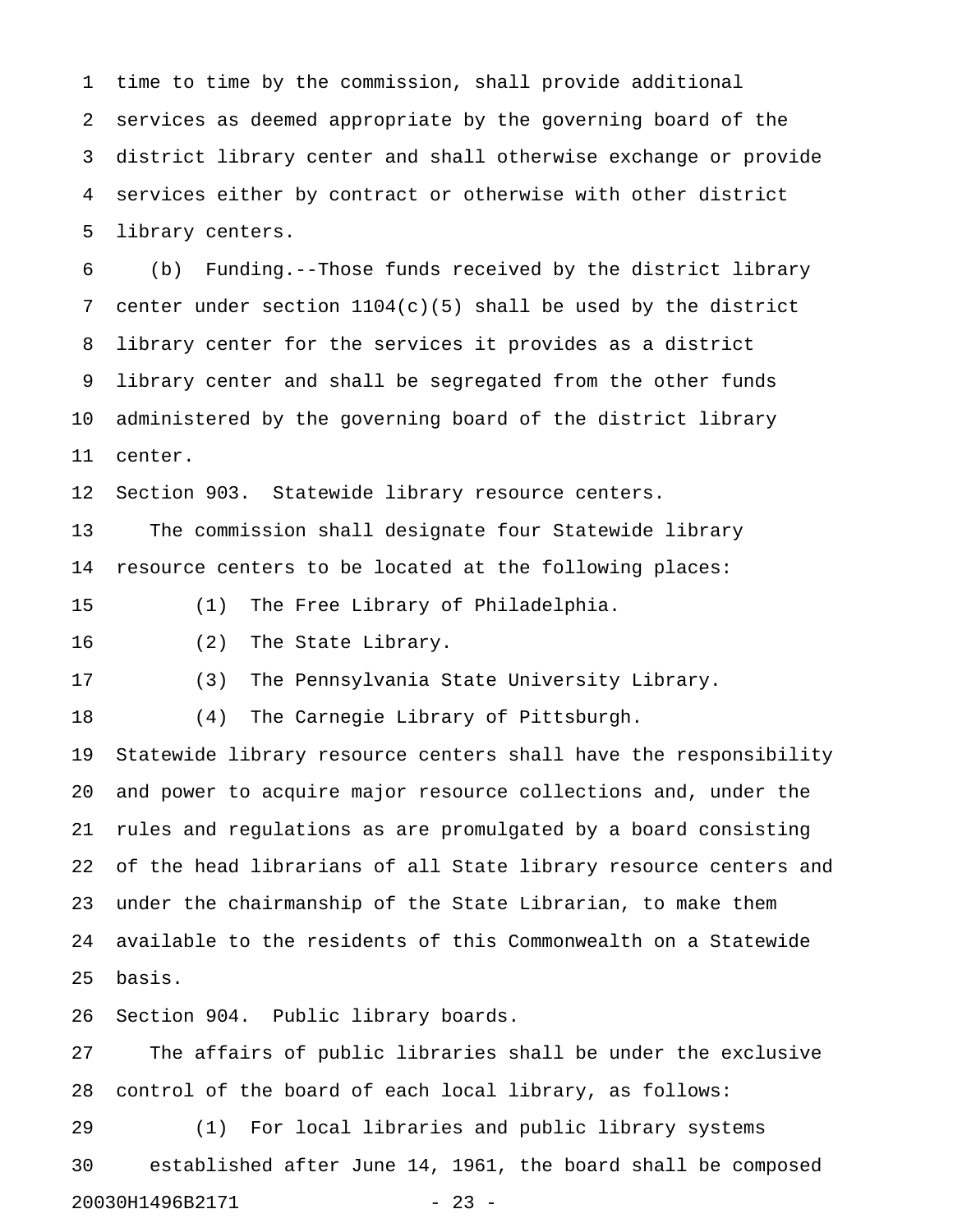1 of not fewer than five nor more than 11 members. The 2 municipal officers of the municipality which establishes the 3 local library shall appoint the board members and fill any 4 vacancies occurring from any cause. However, if two or more 5 municipalities contribute to the support and maintenance of a 6 local library or public library system, they shall each 7 appoint that number of board members as is mutually agreed 8 upon by the municipalities, the total number not to exceed 11 9 members. When a municipality maintains or aids in the 10 maintenance of a local library which is established by deed, 11 gift or testamentary provisions, or in any manner other than 12 the specific provisions of this act, it shall be sufficient 13 if the municipal officers appoint the majority of the board 14 members. Initially, the board members shall be appointed as 15 nearly as possible, one-third for one year, one-third for two 16 years and one-third for three years, with all subsequent 17 appointments to be of three-year duration. All members shall 18 serve until their successors have been appointed. No board 19 member shall receive any salary for service as a board 20 member.

21 (2) In the case of a local library established by deed, 22 gift or testamentary provision, by any association, 23 corporation or group, prior to June 14, 1961, this section 24 shall not be construed to require the municipal officers of 25 each municipality aiding in the maintenance of a local 26 library to appoint more than two of the board members of that 27 local library.

28 (3) The board of a district library center shall be the 29 board of the local library in which the district library 30 center is located. In the event a district library center 20030H1496B2171 - 24 -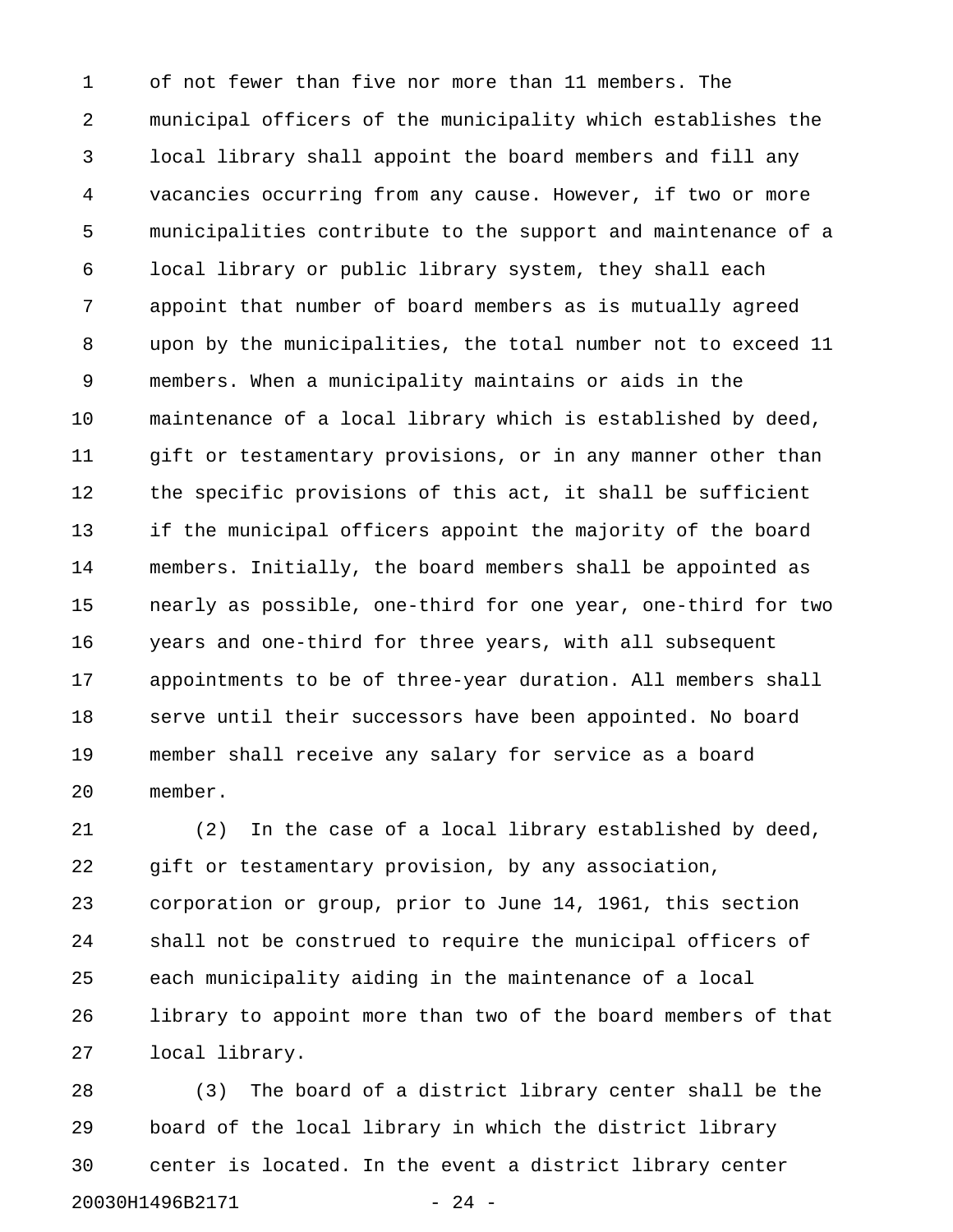1 serves local libraries which are outside of the public 2 library system in which the library is situate, and 3 thereafter the public library system determines to move its 4 system headquarters to another local library within the 5 public library system, then the district library center shall 6 not be moved unless and until approval of the commission is 7 obtained. Each district shall also have a district advisory 8 council which shall also have the duties and responsibilities 9 as may be determined hereafter by the commission.

10 Section 905. Surrogate voting.

11 In the event that a municipal officer is a board member of a 12 public library, whether by virtue of appointment, election, 13 charter designation or otherwise, by reason of the individual 14 holding the municipal office, then the designated municipal 15 officer may appoint a surrogate whose attendance at a board 16 meeting shall be deemed appropriate for the purpose of forming a 17 quorum of the board, and who shall be entitled to cast the vote 18 of that municipal officer on any board matter. The following 19 shall also apply:

20 (1) The municipal officer shall have submitted a written 21 authorization designating the surrogate prior to any meeting 22 in which the surrogate is present and votes on any board 23 matter.

24 (2) The authority of the surrogate shall continue until 25 the authorization is revoked in writing by the appointing 26 municipal officer or the municipal officer's authority to act 27 as a board member is otherwise terminated for any reason. 28 Section 906. Duties of the governing board and board members. 29 The board and the board members of public libraries shall 30 have the following duties and responsibilities: 20030H1496B2171 - 25 -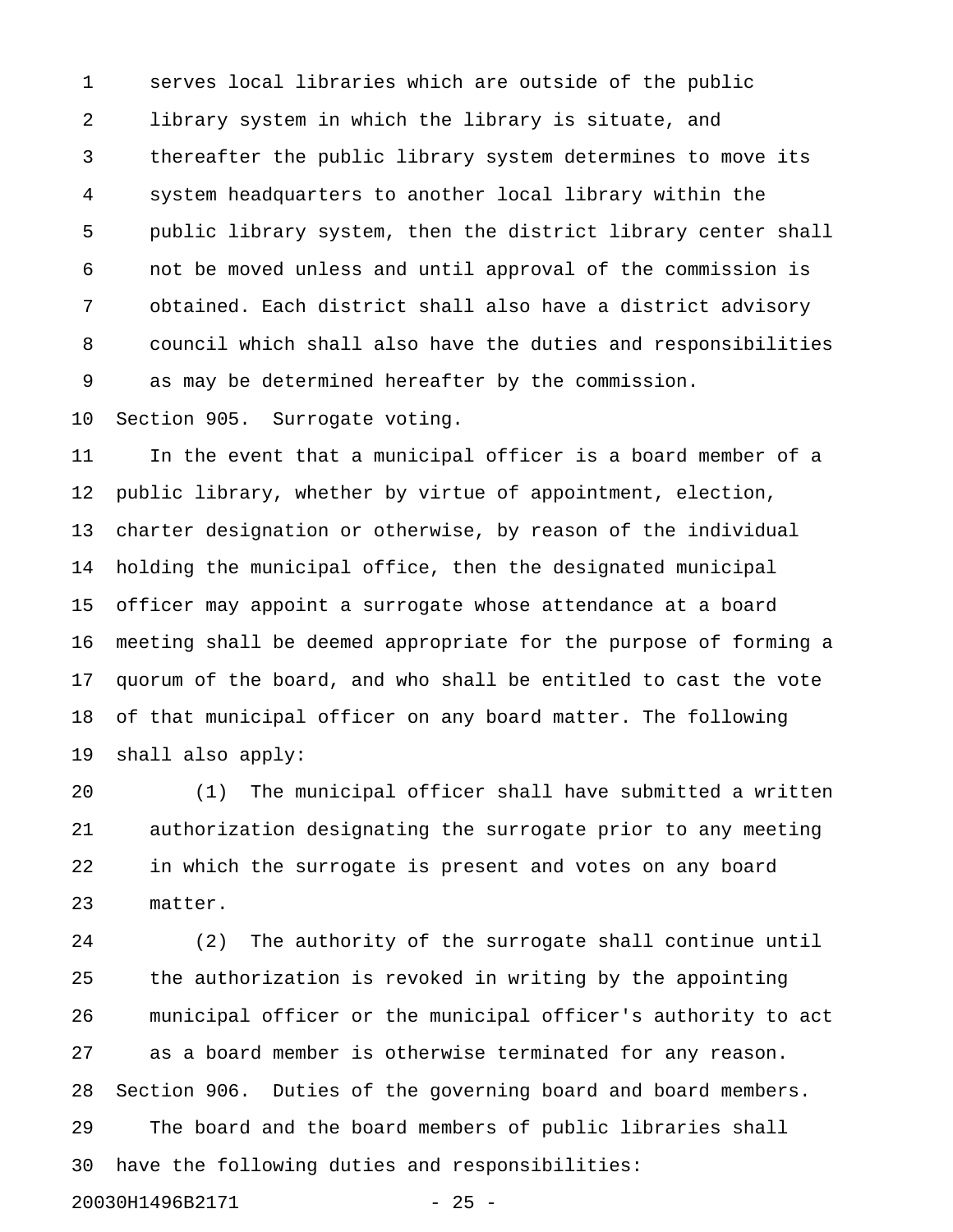1 (1) To define and keep current the statement of the 2 public library's mission and goals, which statement shall be 3 in conformity with section 102.

4 (2) To provide library services which serve the 5 informational, educational and recreational needs of the 6 residents of the direct service area for which the board is 7 responsible as a member of the Pennsylvania State Library 8 System, by providing free access to those residents, 9 including free lending and reference services to an organized 10 and currently useful collection of printed items and other 11 materials, and to the services of a staff trained to 12 recognize and provide for these needs.

13 (3) To adopt policies with regard to staffing, 14 materials, library administration, services, access and 15 facilities, provided that the same are in accordance with 16 this act. In the case of public library system boards, the 17 policies shall be with regard to library services under the 18 direct administration of the public library system and 19 systemwide services.

20 (4) To receive and control all funds appropriated for 21 the establishment or maintenance of the public library and 22 any funds from other sources for library use.

23 (5) To adopt an annual budget, and to cause an audit to 24 be conducted of all funds within its control, in accordance 25 with regulations adopted from time to time by the commission.

26 (6) To hire and evaluate on a regular basis a qualified 27 librarian.

28 (7) To determine the salary and wages of all library 29 employees not covered by governmental regulations or 30 collective bargaining agreements.

20030H1496B2171 - 26 -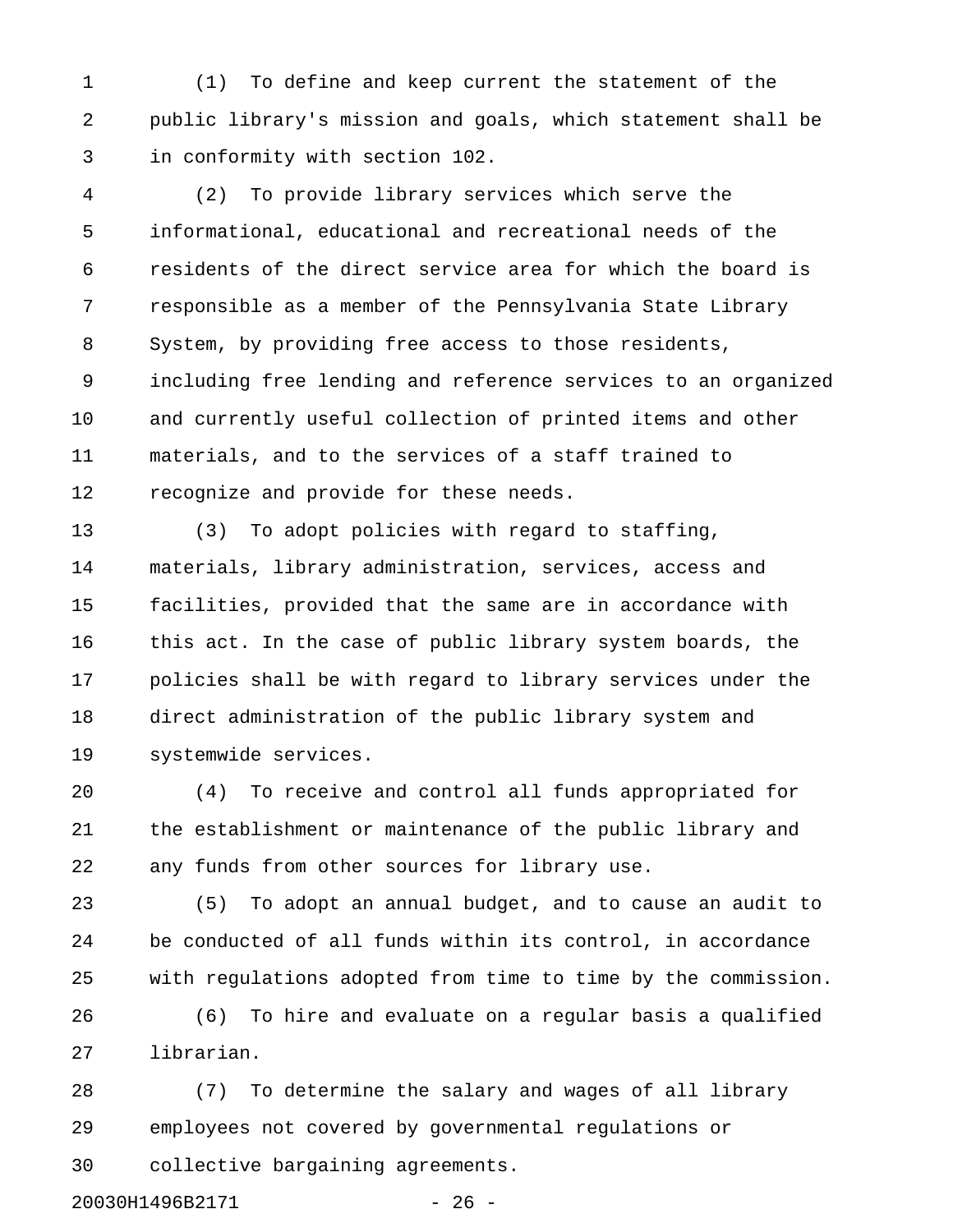1 (8) To receive all property of whatsoever kind or 2 nature, together with any materials donated or appropriated 3 to the public library according to the terms of transfer of 4 that property by deed, gift, devise, bequest or otherwise. In 5 the absence of restrictions, the property shall be controlled 6 and administered as is other public library material or 7 property, provided that the use of the property shall be 8 limited and used only for public library purposes. The board 9 shall have the right and discretion to refuse any gifts 10 deemed or determined inappropriate by the board.

11 (9) To determine the location of the library facilities, 12 approve construction of new facilities in the expansion or 13 remodeling of existing facilities, approve improvements and 14 expansion of technological resources and maintaining library 15 facilities, if the same is in accordance with this act. 16 Public library system boards shall coordinate planning for 17 the location of local library facilities within the public 18 library system's direct service area, approve construction of 19 new facilities and expansion or remodeling of existing 20 facilities and coordinate improvements and expansion of 21 technological resources and maintenance of those library 22 facilities through which the public library system provides 23 service directly, with the intended purpose being that the 24 service shall be consistent throughout the direct service 25 area of the public library system.

26 (10) To purchase, lease, sell or otherwise dispose of 27 the property of the library which is governed by the board. 28 In the event that the board administers a capital fund for 29 endowment purposes, the board shall have the power to 30 transfer the fund to a separate nonprofit corporation which 20030H1496B2171 - 27 -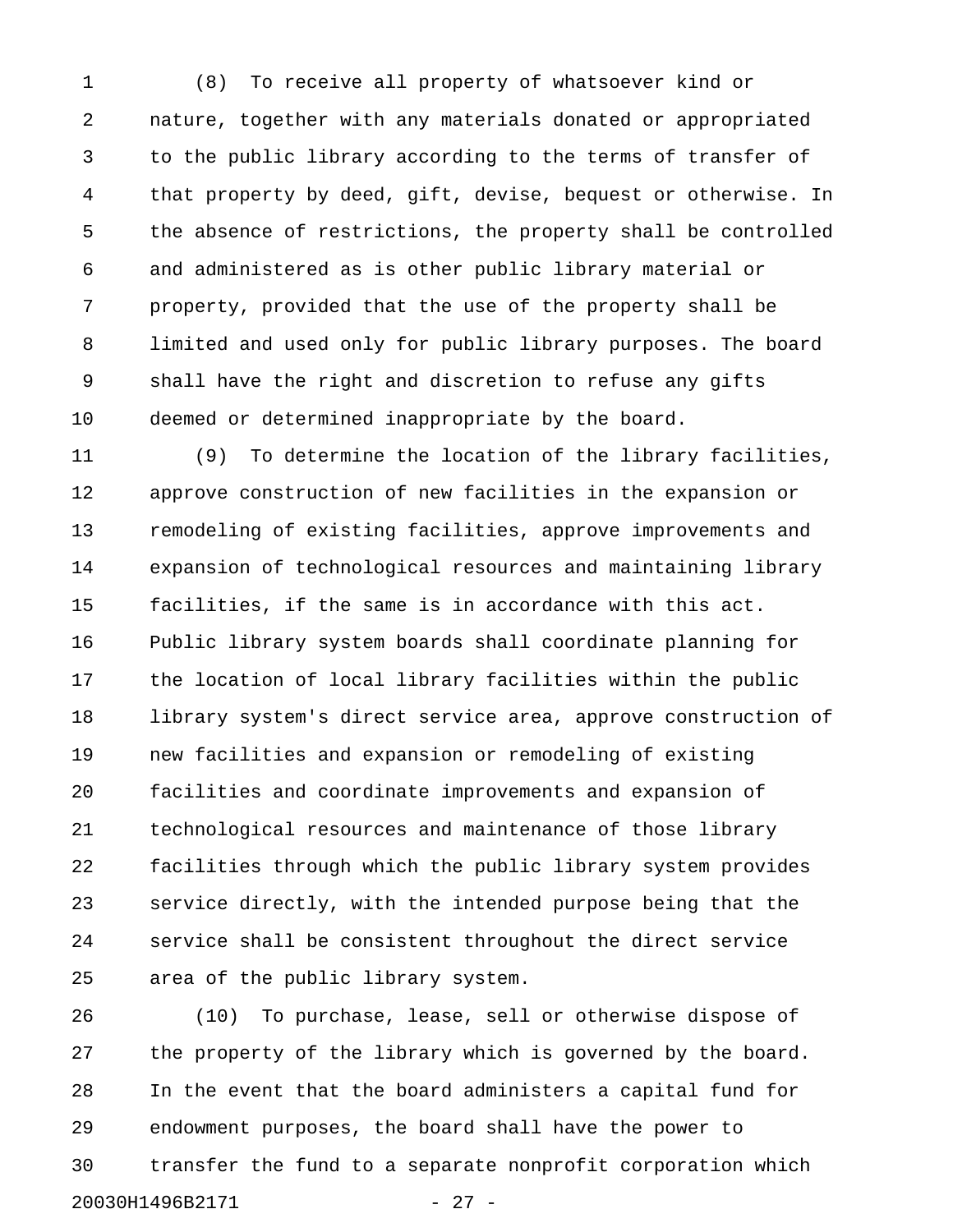1 has received a designation as a section  $501(c)(3)$ 

2 organization under the Internal Revenue Code of 1986 (Public 3 Law 99-514, 26 U.S.C. § 1 et seq.), without the requirement 4 of obtaining an order of court, if the transfer does not 5 abrogate any restrictions otherwise placed on the funds by 6 the donor of the funds or by the board of the transferring 7 local library, and the funds are thereafter used for public 8 library purposes.

9 (11) To cooperate with the friends of a library group or 10 other library advocacy group or groups as may be active in 11 the direct service area of the local library.

12 (12) To submit the annual report required under section 13 305(14).

14 (13) To forward a copy of any required audit to each 15 municipality from which funds are received by the local 16 library, no later than 60 days from the date of receipt of 17 the audit.

18 (14) Except as otherwise provided in this act, to assume 19 those liabilities provided for in 15 Pa.C.S. § 5712 (relating 20 to standard of care and justifiable reliance) and 42 Pa.C.S. 21 § 8332.2 (relating to officer, director or trustee of 22 nonprofit organization negligence standard).

23 (15) To comply with all provisions of the charter 24 establishing the local library and, in the event of nonprofit 25 corporations, to comply with the provisions of 15 Pa.C.S. Pt. 26 II Subpt. C (relating to nonprofit corporations).

27 (16) To adopt bylaws which provide for the organization 28 and governance of the board.

29 (17) Notwithstanding any other provision of this 30 section, in the event that a board member misses three 20030H1496B2171 - 28 -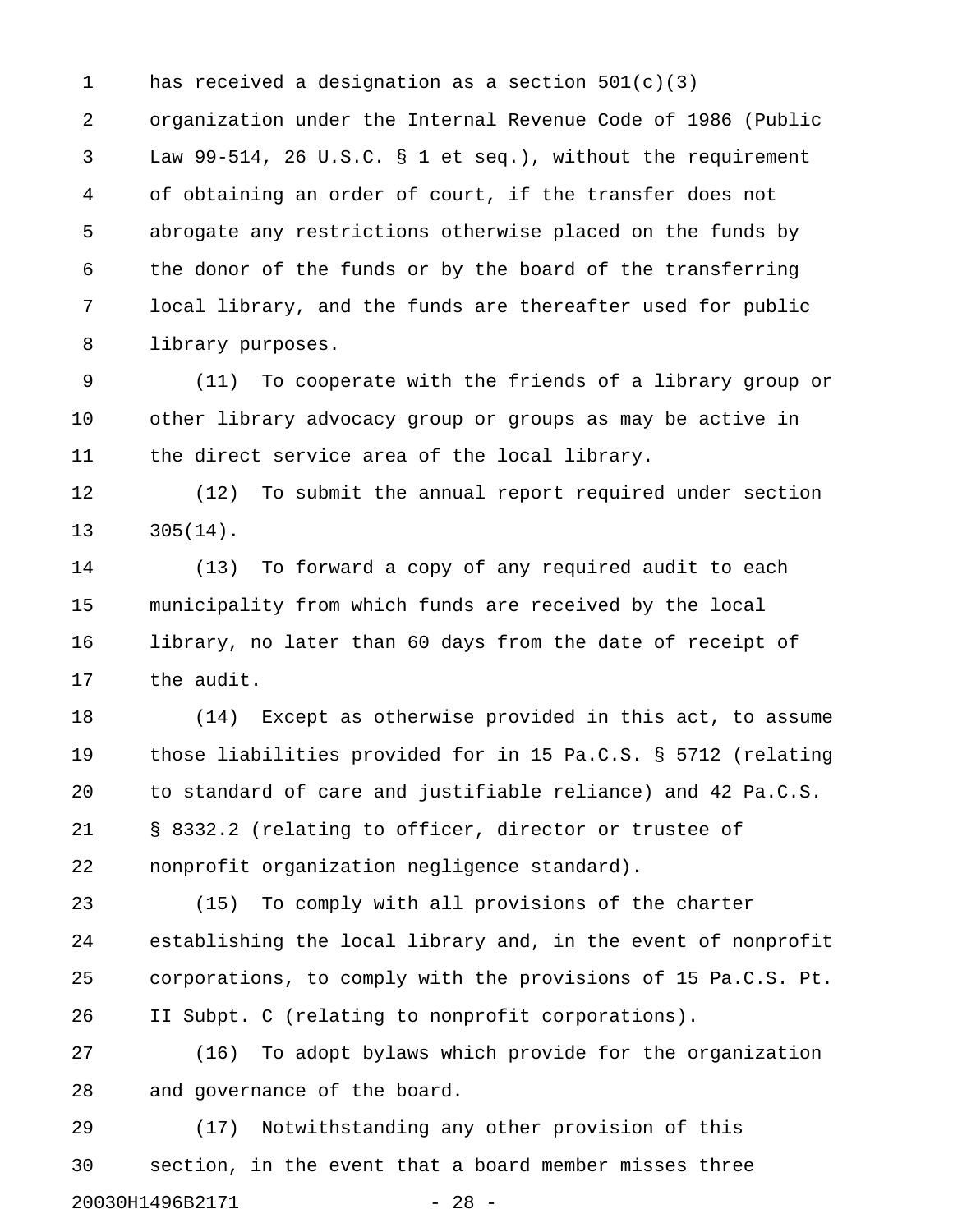1 consecutive meetings of the board, the absence shall be 2 deemed sufficient cause for the removal of the board member 3 from the board. In the event the board member holds 4 membership by virtue of being appointed by a municipality or 5 by reason of holding a particular office or position, then 6 the absence shall be reported by the board to the appointing 7 organization or municipality, along with a copy of this 8 provision, and the appointing organization or municipality 9 may deem the absence as sufficient cause to revoke the 10 appointment.

11 Section 907. Organization of board and bond of treasurer. 12 The board shall organize as soon as may be possible after 13 appointments by electing a president, secretary and treasurer 14 from its membership and other officers and agents as the board 15 may deem necessary. The treasurer shall give bond to the 16 municipality with satisfactory surety in the amount as the board 17 may determine.

18 Section 908. Staff.

19 (a) Appointment of librarian.--The public library board has 20 the power to appoint a suitable librarian.

21 (b) Existing labor agreements.--This act shall not abrogate 22 labor agreements in existence on the effective date of this act. 23 Section 909. Merger of local libraries.

24 (a) Preparation and submission of plan of merger.--Subject 25 to approval by the commission, two or more local libraries may 26 accomplish a merger. A plan of merger shall be prepared and 27 submitted to the commission for approval, which shall have 28 attached to it at the time of submission:

29 (1) written approval of each of the boards of the 30 merging local libraries; and 20030H1496B2171 - 29 -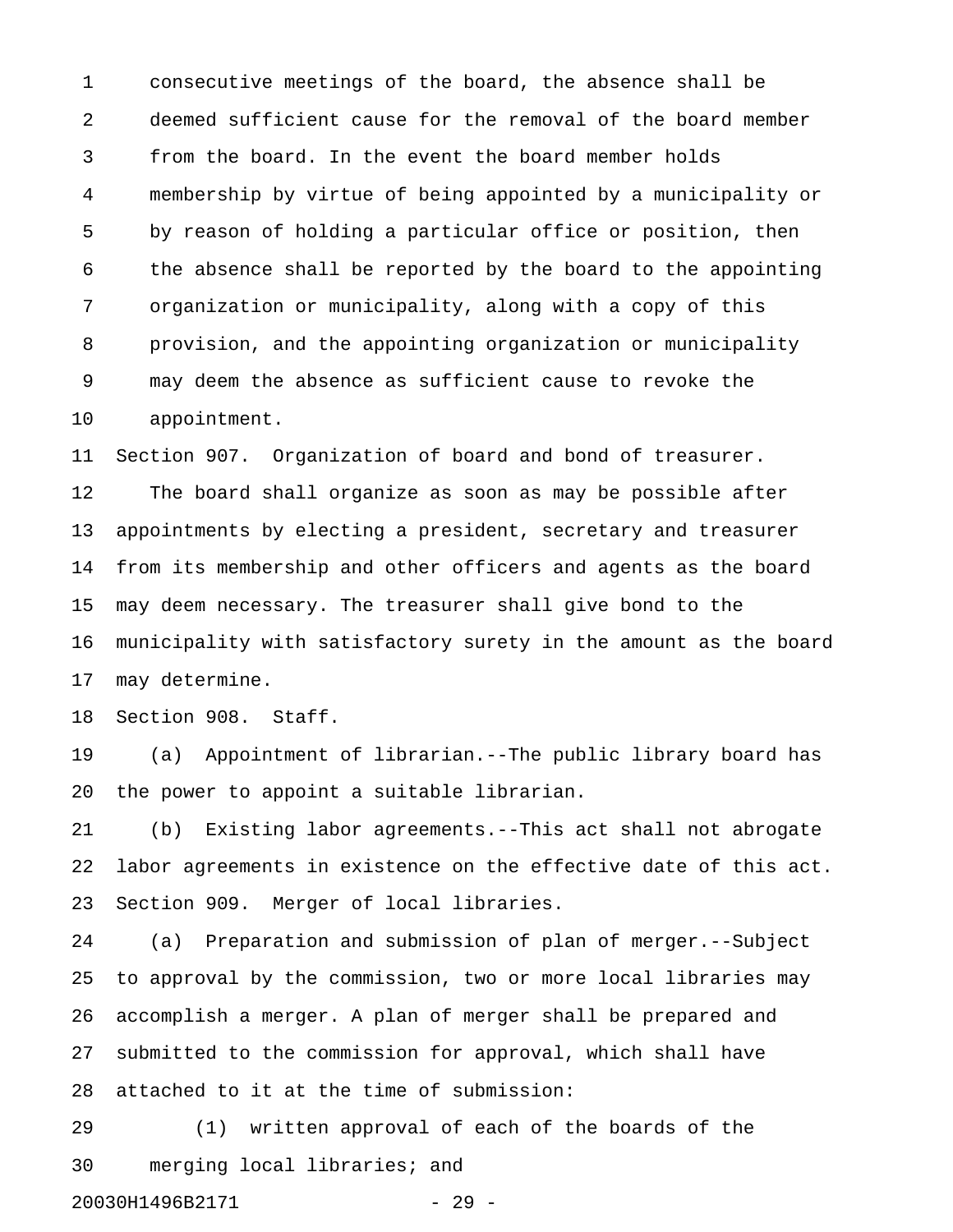1 (2) written approval of each of the municipalities in 2 the designated direct service area of the merging local 3 libraries which aid in the maintenance of that local library. 4 (b) Determination to be made by commission.--In determining 5 whether or not the merger shall be permitted the commission 6 shall determine whether the merger is in accordance with the 7 standards developed by the commission pursuant to the powers 8 granted to the commission in section 305(7). No merger shall be 9 permitted unless the commission makes a determination that the 10 library services proposed after the merger pursuant to the plan 11 of merger submitted are equitable throughout the resulting local 12 library's direct service area and that the resulting local 13 library will provide more efficient library services to the 14 residents of the direct service area than the predecessor local 15 libraries.

16 (c) Availability of incentive grants.--The resulting local 17 library after merger shall be entitled to receive incentive 18 grants as may be available and as are otherwise permitted in 19 section 305(5), and which shall be in addition to the State aid 20 to which the resulting local library is entitled under Chapter 21 11.

22 (d) Effect.--After completion of the merger, the resulting 23 local library shall have one board. In the event that all of the 24 parties to a proposed merger are separate nonprofit 25 corporations, then 15 Pa.C.S. Pt. II Subpt. C (relating to 26 nonprofit corporations) shall be complied with in addition to 27 the provisions of this act. Notwithstanding, the merger shall 28 not be deemed defective in the event that one or more of the 29 merging local libraries is other than a nonprofit corporation. 30 Section 910. Shared services among libraries.

20030H1496B2171 - 30 -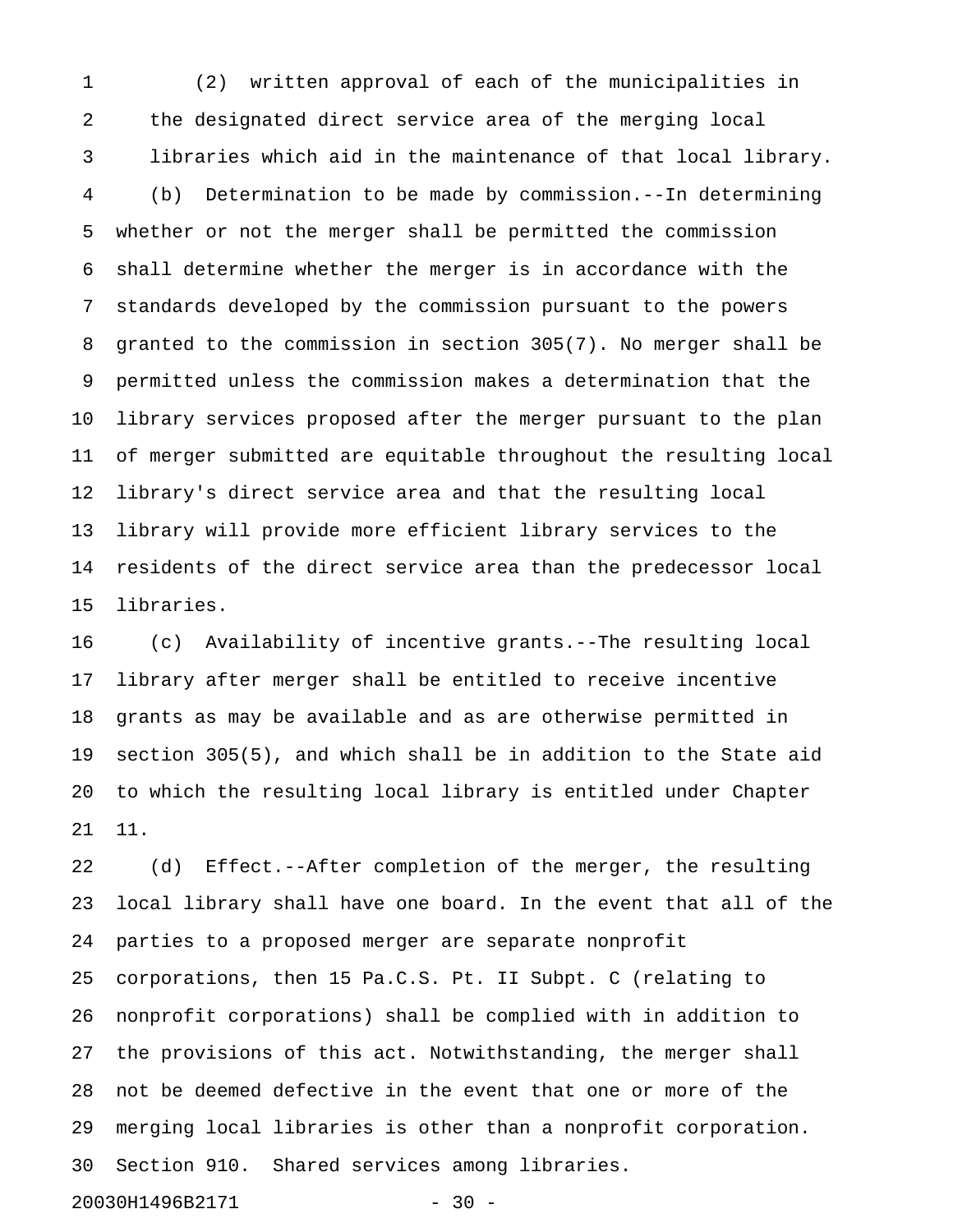1 (a) General rule.--Public libraries desiring to share 2 services with other libraries, whether or not they are public 3 libraries, shall do so by contract. 4 (b) Permitted shared services.--Permitted shared services 5 shall include: 6 (1) shared administration; 7 (2) shared automation services; 8 (3) shared technical services; 9 (4) shared programming; 10 (5) shared collections and collection development; 11 (6) shared staffing; 12 (7) shared union catalog; 13 (8) shared ownership and cost of a bookmobile; 14 (9) shared cost and ownership of outreach services; 15 (10) shared purchasing arrangements; 16 (11) shared library facilities; and 17 (12) other services as are approved by the commission. 18 (c) Availability of additional funding.--In the event that a 19 contract approved by the commission is entered into for shared 20 services under this section, then additional funding may be made 21 available under section 305(5), which shall include either or 22 both of the following: 23 (1) Capital or other grants to aid in the initial 24 funding requirements of the shared service. 25 (2) Incentive funding as may be determined in accordance 26 with standards established by the commission. 27 (d) Exception.--Notwithstanding the provisions of subsection 28 (c), approval of the commission for shared services contemplated 29 shall not be required in the event that no additional funding is 30 requested from the Commonwealth for the shared services. 20030H1496B2171 - 31 -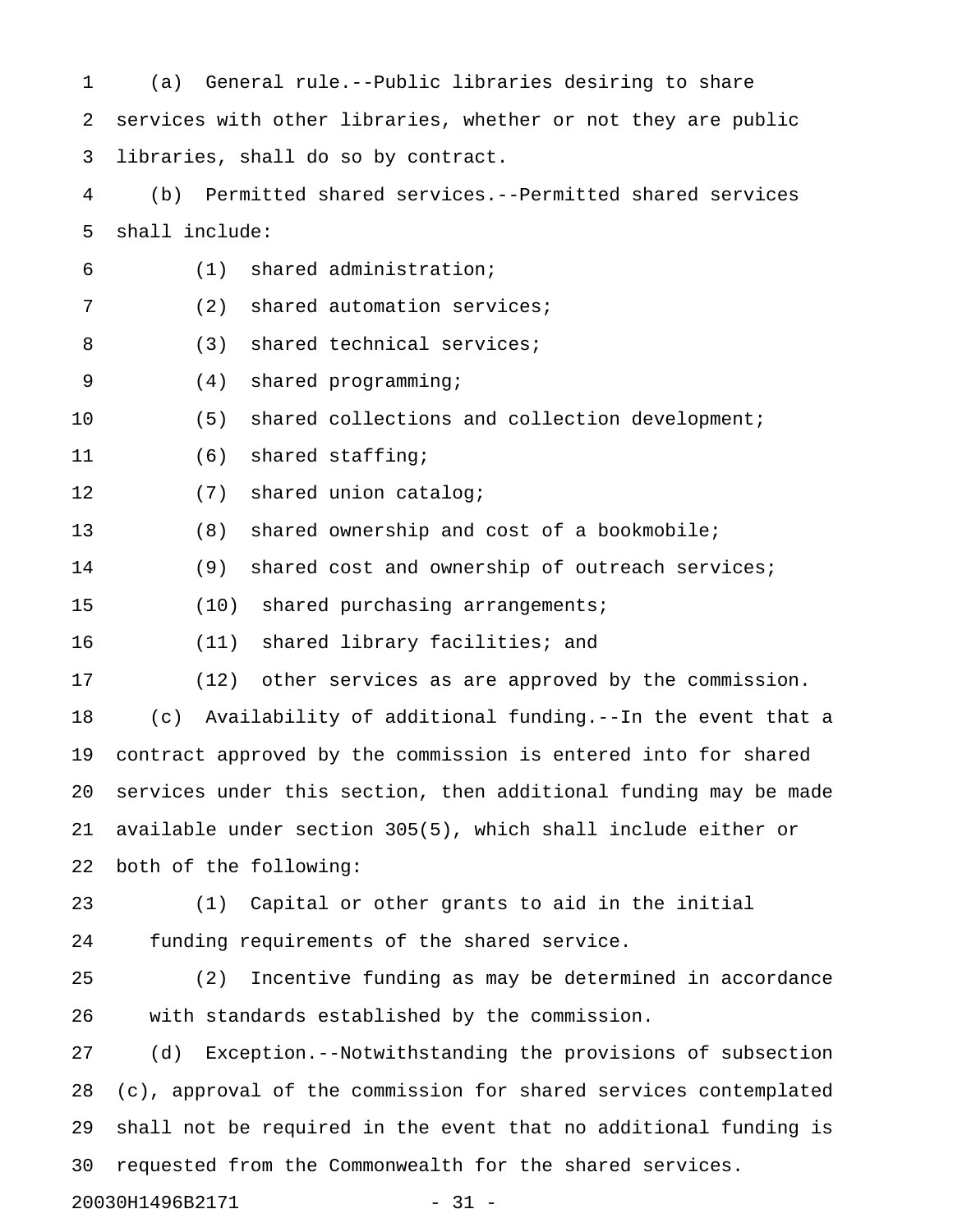1 Section 911. Statewide library card.

2 (a) Establishment of library card program.--The commission 3 shall establish, maintain and operate a Statewide library card 4 program to provide access to public libraries and other 5 libraries, as deemed appropriate by the commission, for all 6 citizens of this Commonwealth.

7 (b) Access to automated library cards.--The commission shall 8 coordinate access to the many automated library catalogs in this 9 Commonwealth, including that of the State Library and the 10 Statewide resource centers, as part of the Pennsylvania 11 Information Network established in section 1101.

12 Section 912. Noncompliance with system requirements.

13 Any Pennsylvania State Library System member which fails to 14 comply with the minimum standards shall not be eligible for any 15 State funding.

#### 16 CHAPTER 11

## 17 STATE AID TO LIBRARIES

18 Section 1101. Establishment of system of State aid.

19 A system of State aid to assist in the support and 20 maintenance of local libraries, county libraries, library 21 systems, district library centers and Statewide library resource 22 centers is hereby established.

23 Section 1102. State aid.

24 State aid shall be paid when a library achieves the 25 applicable standards determined by counseling with the State 26 Librarian pursuant to the advice and recommendations of the 27 commission, or submits plans as set forth in section 1114 28 leading to the achievement of such standard and makes a minimum 29 financial effort, except that no library receiving State aid 30 prior to and at time of the approval of this act shall receive 20030H1496B2171 - 32 -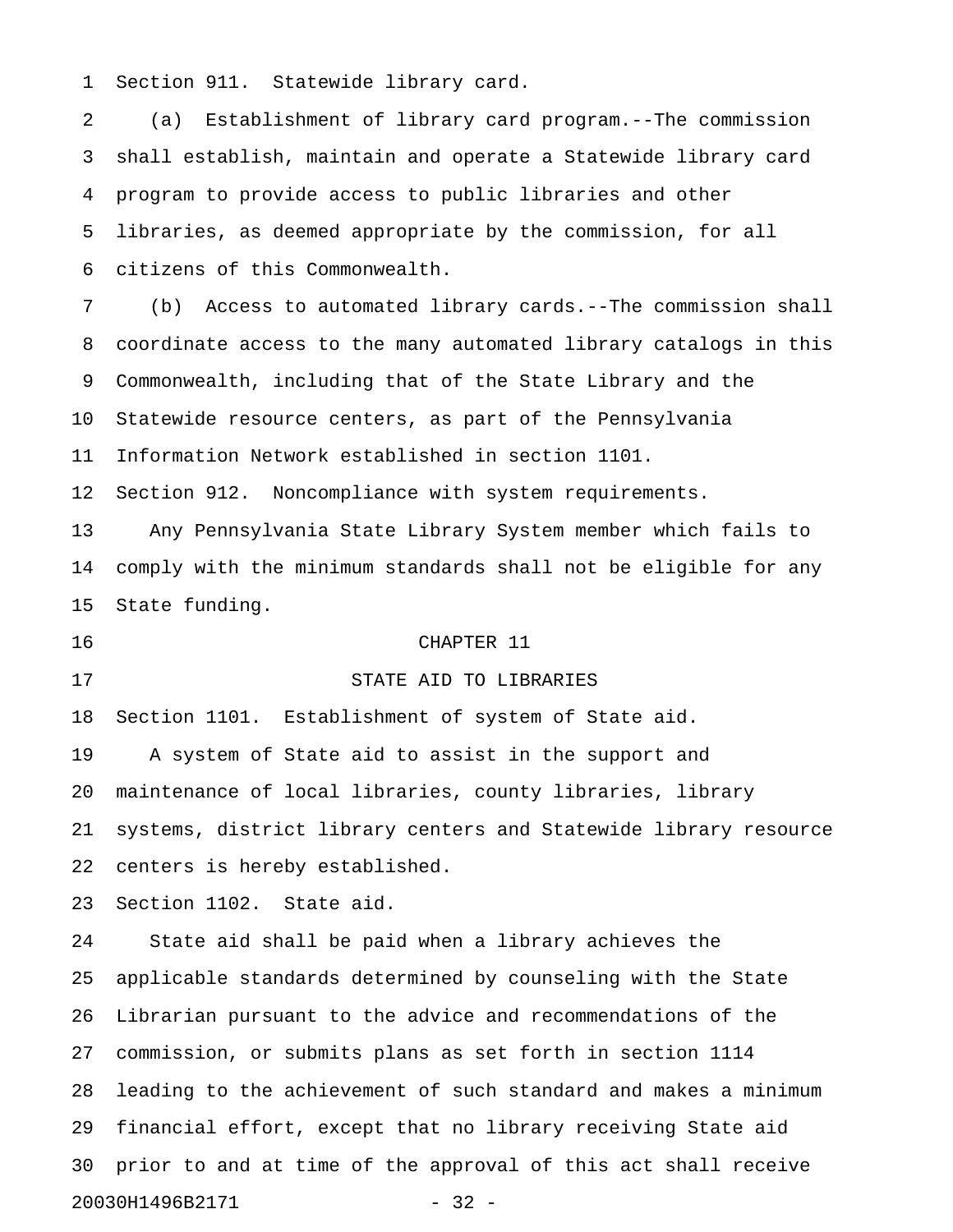1 less State aid as a result of the provisions of this act 2 notwithstanding that such library has not accepted the 3 provisions of this act.

4 Section 1103. Basic aid to local libraries.

5 (a) Initial eligibility.--

6 (1) A local library which makes a minimum financial 7 effort equal to one-half mill for the municipalities on 8 behalf of which it applies for aid or \$2 per capita for each 9 person residing in those municipalities, whichever is less, 10 and achieves the basic standards shall qualify for basic 11 State aid. Such aid shall not be less than 25ç for each 12 person residing in those municipalities.

13 (2) Subject to paragraph (3), when the allocation for 14 basic aid exceeds the amount necessary to pay the minimum 15 rate, the entire allocation shall be distributed at a per 16 capita rate which shall be determined by dividing the 17 allocation by the number of persons in this Commonwealth on 18 behalf of which local libraries and library systems apply and 19 qualify for basic aid.

20 (3) In the first year in which a library applies for 21 State aid, it shall qualify by making a minimum financial 22 effort equal to one-quarter mill, or \$1 per capita for each 23 person residing in the municipalities, whichever is less. 24 (b) Continued eligibility.--

25 (1) In each of the succeeding five years, such library 26 shall qualify for maximum State aid only when it increases 27 its financial effort by the following scale of percentages of 28 the difference between the financial effort with which such 29 library initially qualified for State aid and a financial 30 effort equal to one-half mill or \$2 per capita for each 20030H1496B2171 - 33 -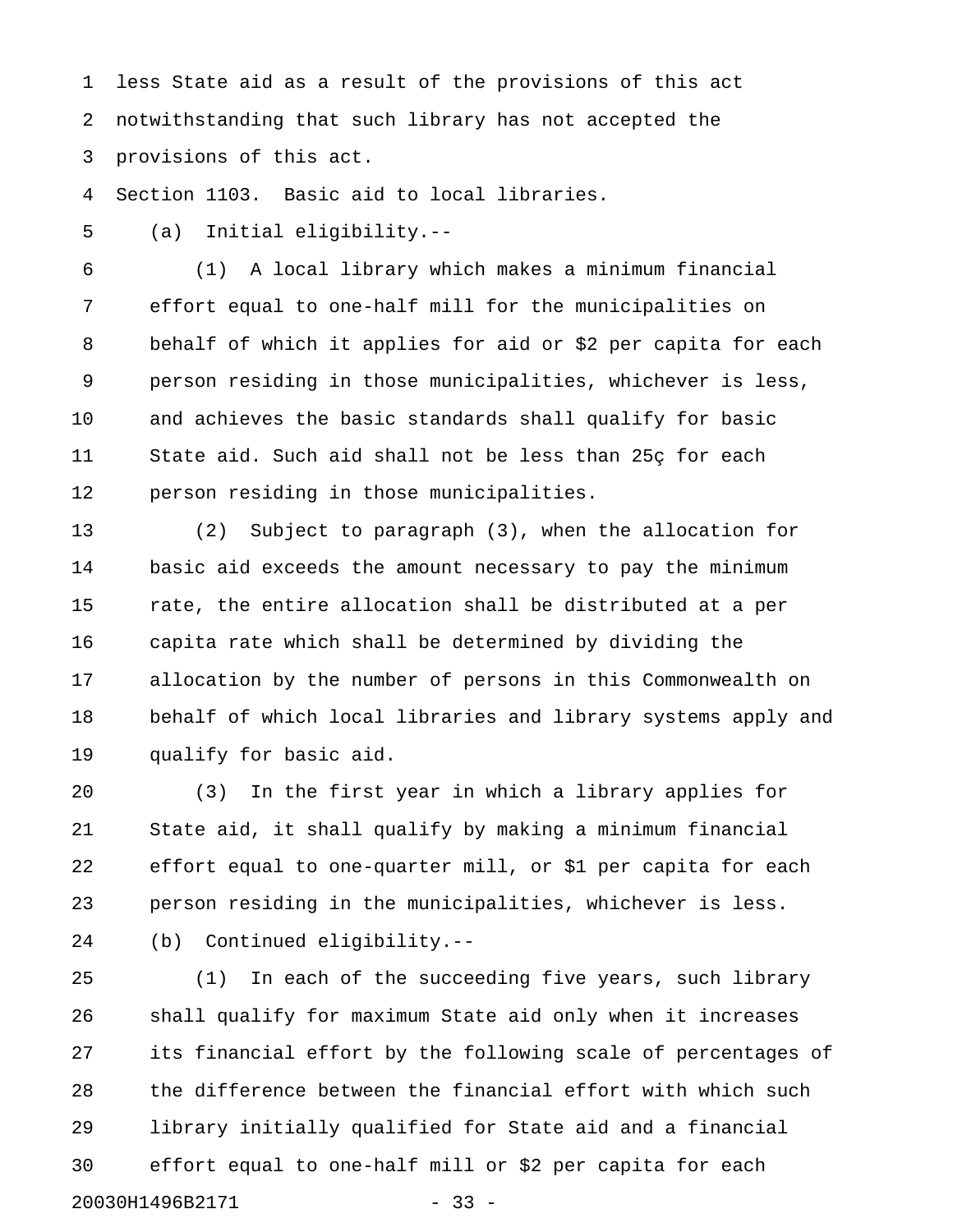1 person residing in the municipalities for which it applies

2 for aid, whichever is less:

3 1st succeeding year - 20%.

4 2nd succeeding year - 40%.

5 3rd succeeding year - 60%.

6 4th succeeding year - 80%.

7 5th succeeding year - 100%.

8 (2) Where the increase in any year is less than the 9 percentage specified in paragraph (1), the amount of State 10 aid shall be reduced by a percentage equal to one-fifth of 11 the percentage which the difference between the required 12 increase and the actual increase bears to the required 13 increase multiplied by the number of years of participation 14 in State aid beyond the first year.

15 (c) Subsequent eligibility.--After the fifth succeeding 16 year, a local library shall not be eligible for further State 17 aid unless it makes a financial effort equal to one-half mill 18 for the municipalities on behalf of which it applies for aid or 19 \$2 per capita for each person residing in those municipalities, 20 whichever is less.

21 Section 1104. Quality libraries aid.

22 (a) General rule.--For fiscal year 2002-2003 and each fiscal 23 year thereafter, the amount allocated for quality libraries aid 24 shall be specified in the Commonwealth's annual appropriation 25 for grants to local libraries and library systems within the 26 General Appropriation Act for that fiscal year.

27 (b) Allocation formula.--Quality libraries aid shall be 28 allocated to qualifying local libraries and library systems on a 29 per capita basis in the following manner:

30 (1) the annual allocation of funds available for quality 20030H1496B2171 - 34 -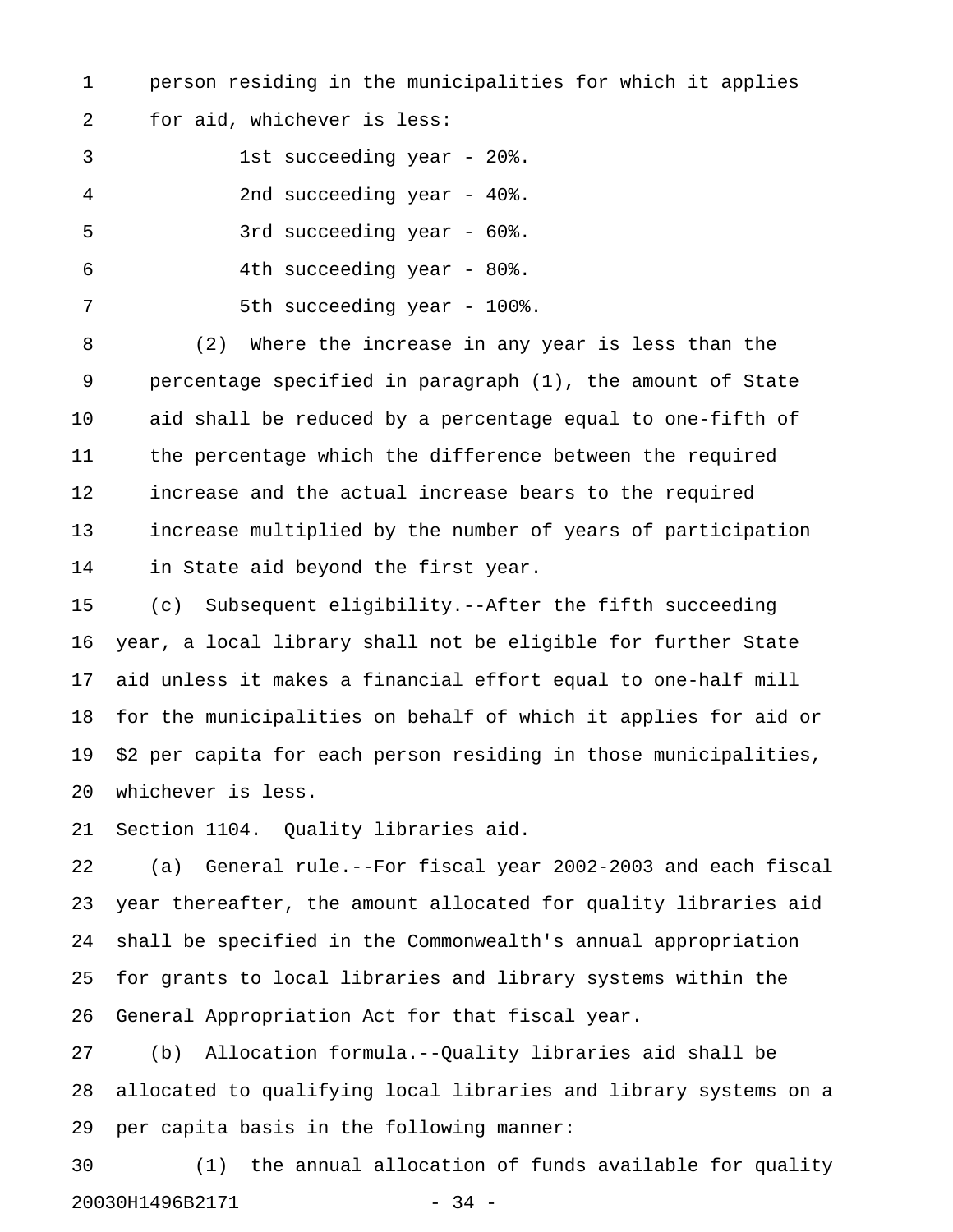1 libraries aid shall be divided by the total population on 2 which all libraries and library systems qualify for State aid 3 to yield a per capita amount of quality libraries aid; and

4 (2) the per capita amount of quality libraries aid shall 5 then be multiplied by the total population residing within 6 the municipalities served by a library or library system 7 which qualifies for aid.

8 (c) Initial eligibility.--To qualify, a local library or 9 library system must make a minimum financial effort of \$5 per 10 capita for each person residing in the municipalities based on 11 which it qualifies for aid.

12 (d) Subsequent eligibility.--

13 (1) Any local library or library system which applies 14 for State aid on behalf of an economically distressed 15 municipality under section 1111 must expend a minimum of \$2 16 per capita for the residents of the municipality.

17 (2) Except for the population of municipalities 18 considered economically distressed, beginning with fiscal 19 year 2002-2003, all libraries and library systems which 20 received State aid in fiscal year 1998-1999 must make a 21 minimum financial effort of \$5 per capita to qualify for 22 quality libraries aid.

23 Section 1105. Quality libraries aid criteria.

24 To receive aid under section 1104, a local library or library 25 system must meet the following minimum standards:

26 (1) Participate in the Access Pennsylvania Statewide 27 Library Card Program.

28 (2) Lend materials free of charge on a reciprocal basis 29 to all types of libraries in this Commonwealth.

30 (3) Provide interlibrary loans to residents of the 20030H1496B2171 - 35 -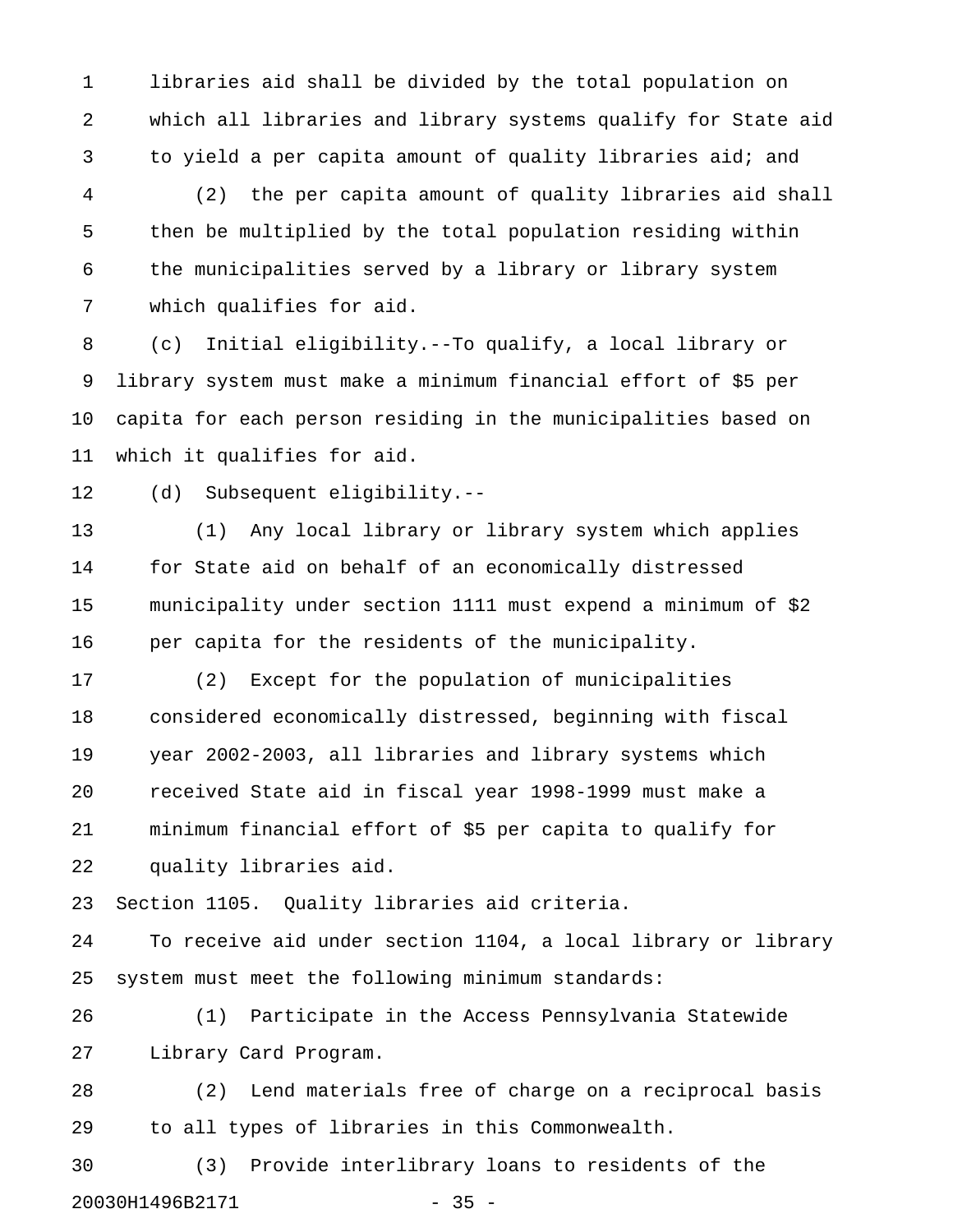1 library's direct service area free of charge.

2 (4) Be open for service at least 26 hours per week 3 during hours best suited to the needs of residents of its 4 service area, to include at least six hours during the 5 weekend period beginning on Saturday and ending on Sunday. 6 Weekend hours may be reduced to four hours during time 7 periods as community-use patterns warrant for ten weeks per 8 year.

9 (5) The library director must annually attend at least 10 eight hours of continuing education programs approved by the 11 Office of Commonwealth Libraries.

12 (6) Participate in the county library plan for the 13 coordination of countywide services or in the absence of a 14 county library, participate in the development of a 15 coordinated county services plan developed with the district. 16 The State Librarian may, on a case-by-case basis, grant a 17 waiver of participation in certain provisions of the plan 18 under this paragraph.

19 Section 1106. Incentive for excellence aid.

20 (a) General rule.--For fiscal year 2002-2003 and each fiscal 21 year thereafter, the amount allocated for incentive for 22 excellence aid shall be specified in the Commonwealth's annual 23 appropriation for grants to local libraries and library systems 24 within the General Appropriation Act for that fiscal year.

25 (b) Eligibility.--To qualify, a local library or library 26 system must make a financial effort greater than \$5 per capita 27 for each person residing in the municipalities on behalf of 28 which it applies for aid and meet the minimum standards for 29 local libraries or library systems standards.

30 (c) Allocation.--The annual distribution of funds available 20030H1496B2171 - 36 -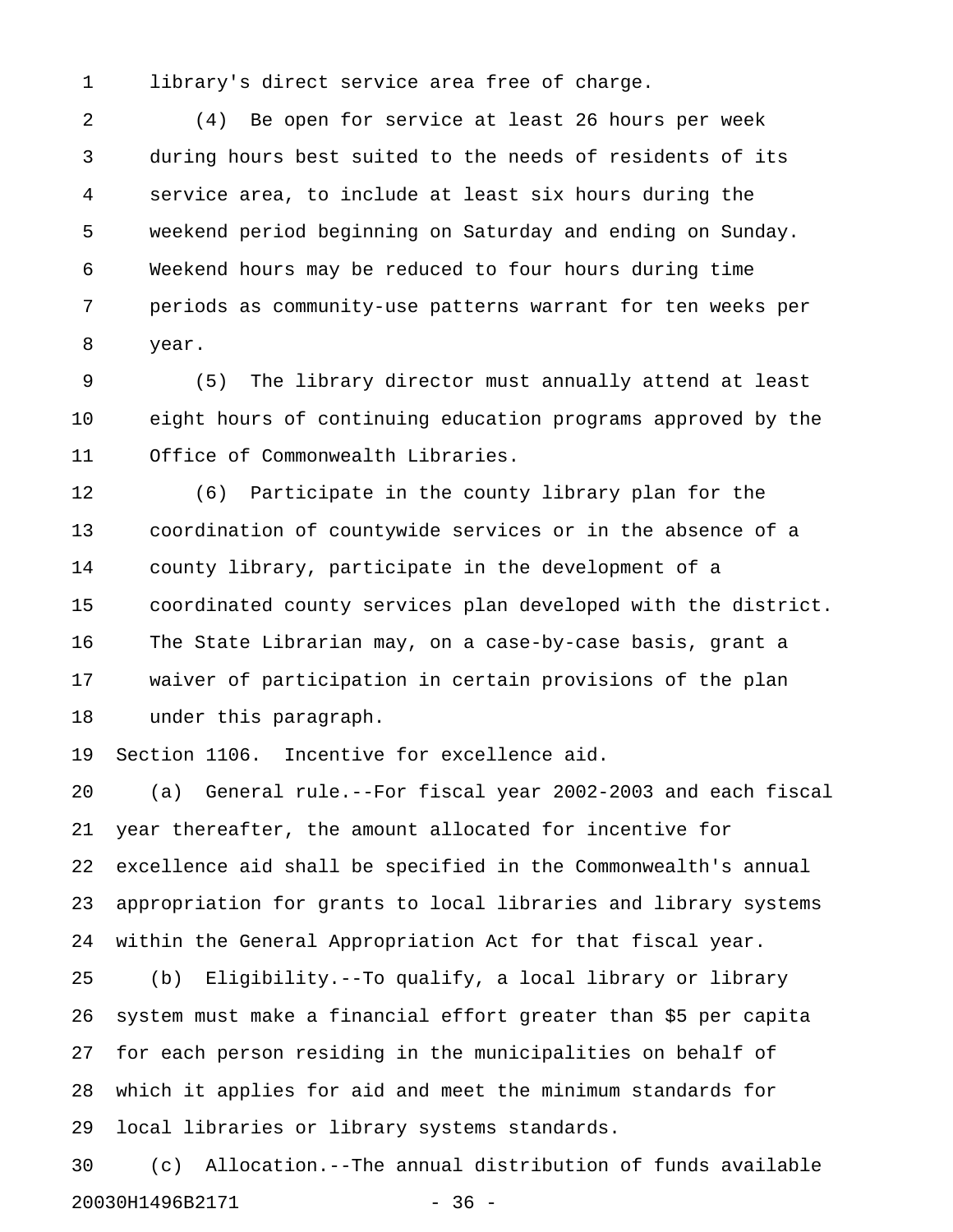1 for incentive for excellence aid shall be allocated 2 proportionately to qualifying local libraries or library systems 3 as follows:

4 (1) Tier 1 funding shall be an amount equal to 80% of 5 each \$1 per capita or portion thereof a local library or 6 library system shows in financial effort between \$5 and \$7.50 7 per capita.

8 (2) Tier 2 funding shall be an amount up to 10% of each 9 \$1 per capita or portion thereof a local library or library 10 system shows in financial effort between \$7.51 and \$15 per 11 capita. Eligibility for Tier 2 funding does not preclude 12 receipt of Tier 1 funding.

13 (d) Prohibition.--No local library or library system may use 14 incentive for excellence funds to reduce its financial effort 15 for normal, recurring operating costs from a previous level 16 unless evidence of substantial curtailment of financial ability 17 of the community is accepted by the State Librarian.

18 Section 1107. Incentive for excellence aid criteria.

19 Beginning with fiscal year 2002-2003 and each fiscal year 20 thereafter, to qualify for aid under section 1106:

21 (1) A local library or a library system must expend no 22 less than 12% of its operating budget, excluding costs of an 23 unusual, emergency or nonrecurring nature, on materials. A 24 local library or a library system that expends more than 12% 25 in the year in which it qualified for incentive for 26 excellence aid must increase the total amount expended on 27 collection each succeeding year by no less than 5% or the 28 percentage increase in the appropriation for improvement of 29 library services, whichever is less.

30 (2) A local library or a member library within a library 20030H1496B2171 - 37 -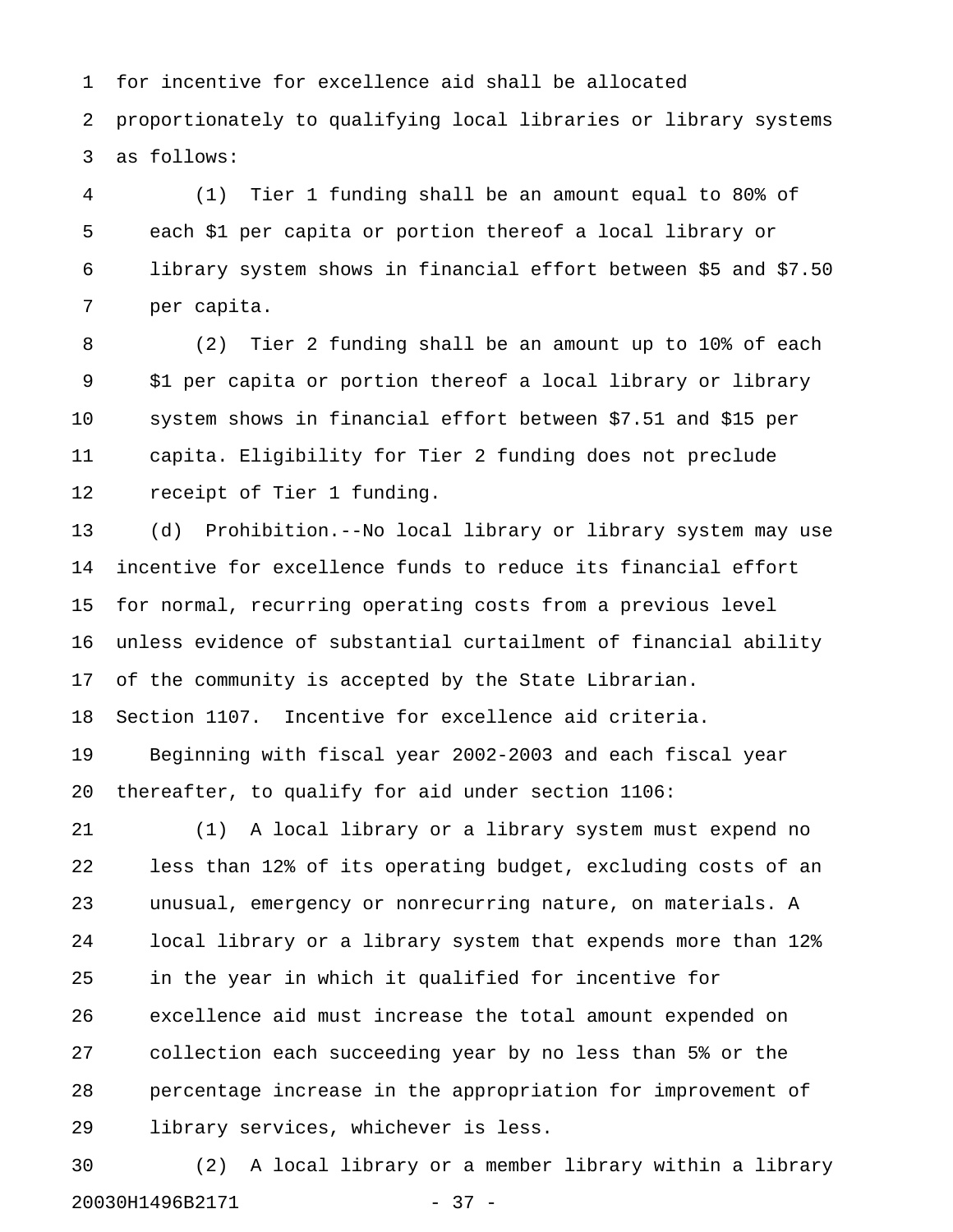1 system must be open for full services at least 45 hours per 2 week with at least seven of these hours during the weekend 3 period beginning on Saturday and ending on Sunday. A local 4 library or member library within a library system serving a 5 population of less than 7,000 must be open at least 35 hours 6 per week with at least seven of these hours during the 7 weekend period beginning on Saturday and ending on Sunday. 8 Libraries may reduce weekend hours to four hours for ten 9 weeks per year during periods when community-use patterns 10 warrant. A local library or member library within a library 11 system may reduce total weekly hours by three hours per week 12 during the ten-week period of reduced Saturday and Sunday 13 hours if approved by the State Librarian.

14 (3) A local library or a member library within the 15 library system must require at least six hours of continuing 16 education every two years for paid staff working at least 20 17 hours per week in direct support of the library service. 18 Section 1108. County coordination aid.

19 (a) General rule.--For fiscal year 2002-2003 and each fiscal 20 year thereafter, the amount allocated for county coordination 21 aid shall be specified in the Commonwealth's annual 22 appropriation for grants to local libraries and library systems 23 within the General Appropriation Act for that fiscal year.

24 (b) County matching.--In the case of a county library or a 25 county library system in counties of the second through eighth 26 class, State aid shall be given in an amount measured by the 27 amount appropriated by the county government from county moneys, 28 either from the General Fund or a special library tax or other 29 sources and from a district established pursuant to section 30 3110-B of the act of July 28, 1953 (P.L.723, No.230), known as 20030H1496B2171 - 38 -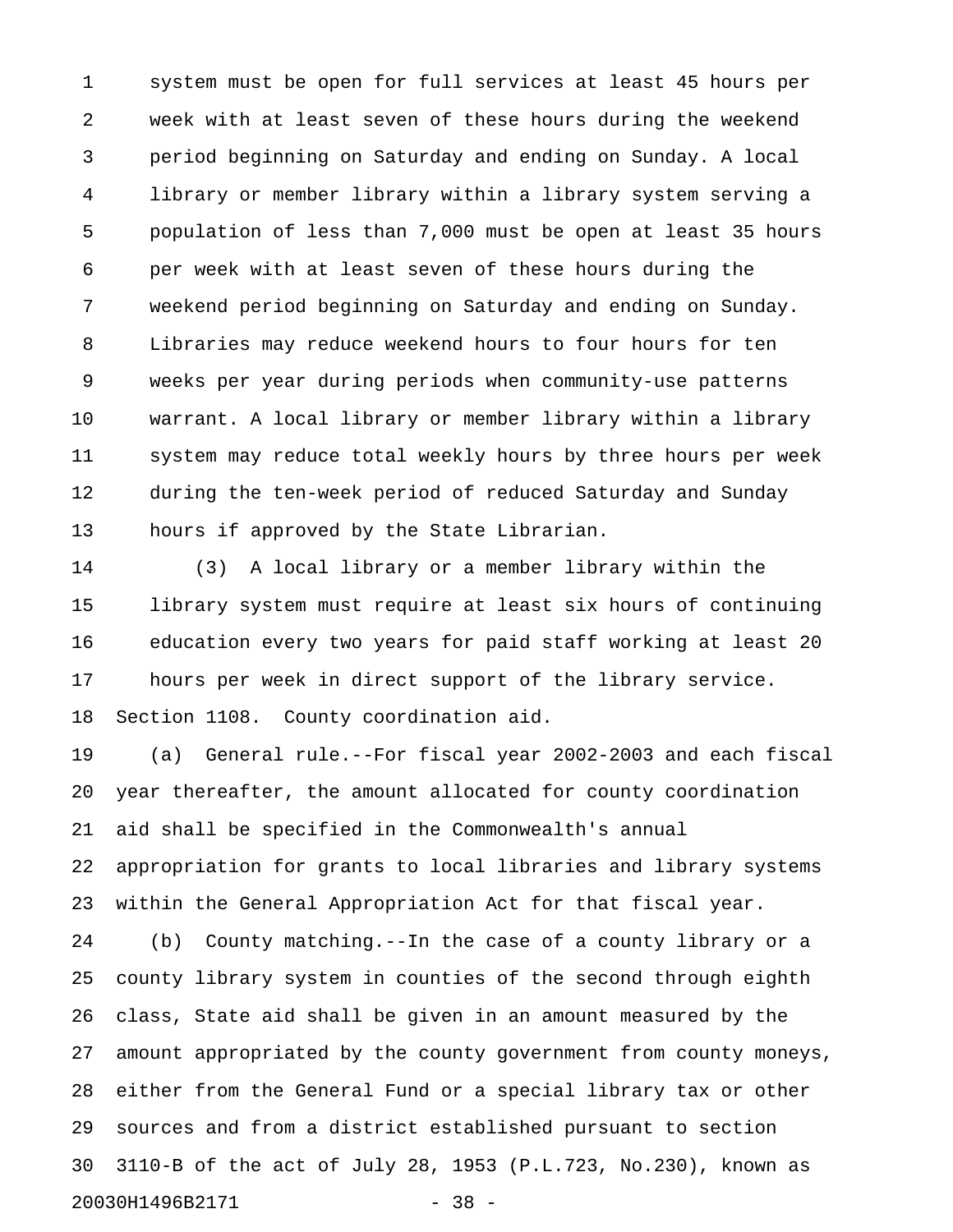1 the Second Class County Code, for the support and maintenance of 2 the county library, and shall be determined as follows: 3 Class of County Percentage Match 4 2 5% 5 2A and 3 30%  $6$  50%  $7$  5 5 5 5 5 5 5 5 5 5 5 6 % 8 6 100% 9 7 100% 10 8 100%

11 (c) Calculation of payment.--County coordination aid shall 12 be paid as follows:

13 (1) For fiscal year 2002-2003 and each fiscal year 14 thereafter, a county library or county library system in a 15 county of the eighth class shall be paid the greater of 16 either an amount equal to the percentage match in subsection 17 (b) times the level of county support paid, or an amount 18 equal to the 2000-2001 payment providing the 2000-2001 19 payment was 10% above the 1999-2000 payment and the level of 20 county support paid is maintained. If the level of county 21 support from its county decreases from the previous fiscal 22 year, then the amount paid under this paragraph shall be an 23 amount equal to the percentage match in subsection (b) for 24 eighth class counties times the reduced level of county 25 support paid.

26 (2) (i) Payments to a county library or a county 27 library system in counties of the second through seventh 28 class shall be made from the funds remaining after 29 payments have been made to a county library or county 30 library system in counties of the eighth class as 20030H1496B2171 - 39 -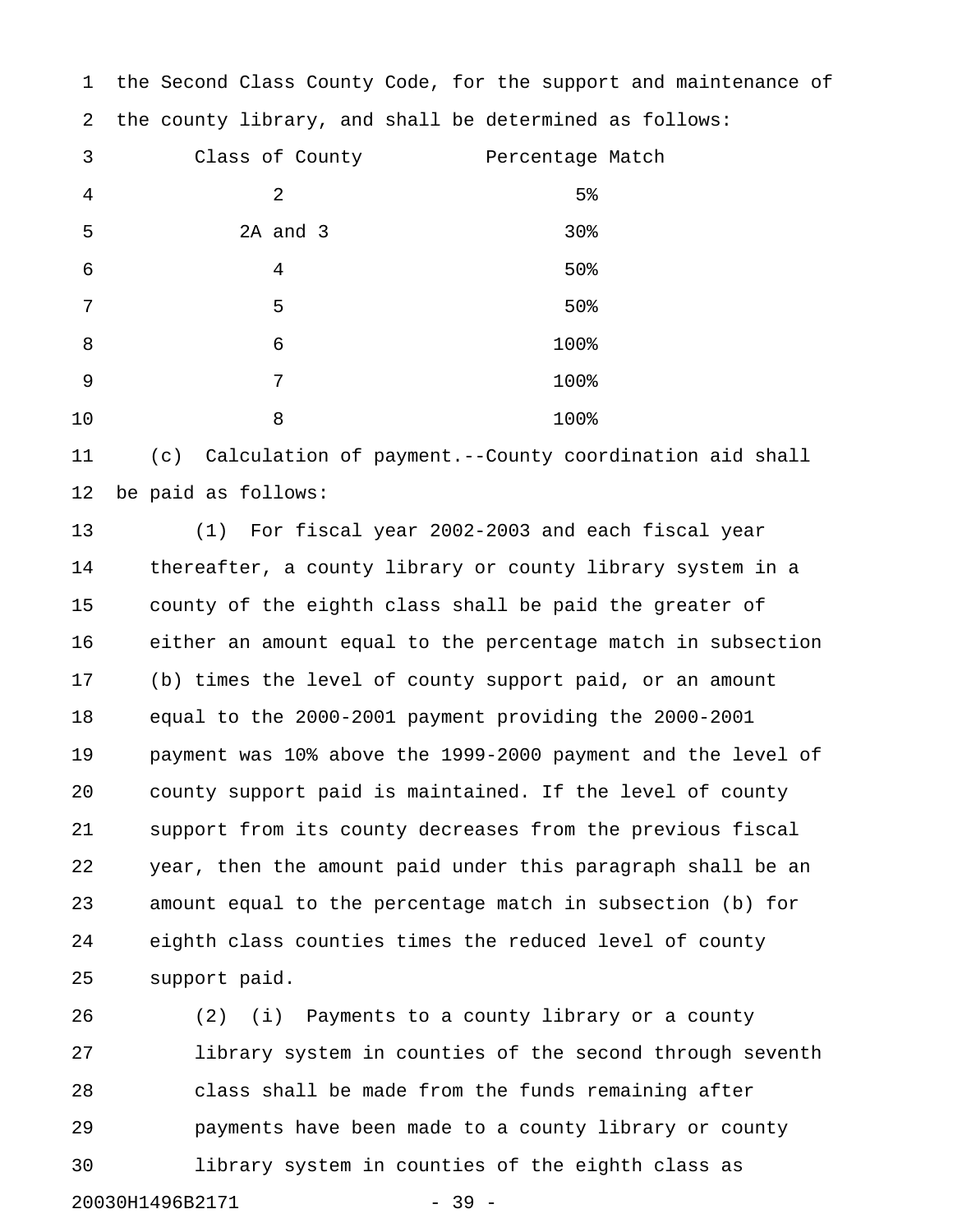1 provided in paragraph (1) and shall be an amount equal to 2 the level of county support paid times the percentage 3 match in subsection (b) for its county. If the funds 4 remaining are insufficient to pay the total amount for 5 which each county library and county library system in 6 counties of the second through seventh class qualifies, 7 then each shall be paid proportionately from the funds 8 remaining.

9 (ii) For fiscal year 2002-2003 and each fiscal year 10 thereafter, a county library or county library system in 11 counties of the second through seventh class shall be 12 paid an amount equal to the greater of either the 13 percentage match in subsection (b) for its county times 14 the level of county support paid, or an amount equal to 15 the 2000-2001 payment it received, provided the 2000-2001 16 payment was 10% above the 1999-2000 payment and the level 17 of county support paid is maintained. If the level of 18 county support paid decreases from the previous fiscal 19 year, then the amount paid under this paragraph shall be 20 an amount equal to the percentage match in subsection (b) 21 for its county times the reduced level of county support 22 paid.

23 (3) A county library or county library system shall 24 expend funds received under this subsection to implement a 25 countywide cooperative plan to improve and extend service. 26 The plans shall coordinate areas of library service and 27 administration, including library resources and collections, 28 technology, personnel, services to children, adults and 29 special populations. If there is no county library or county 30 library system, the district library center shall coordinate 20030H1496B2171 - 40 -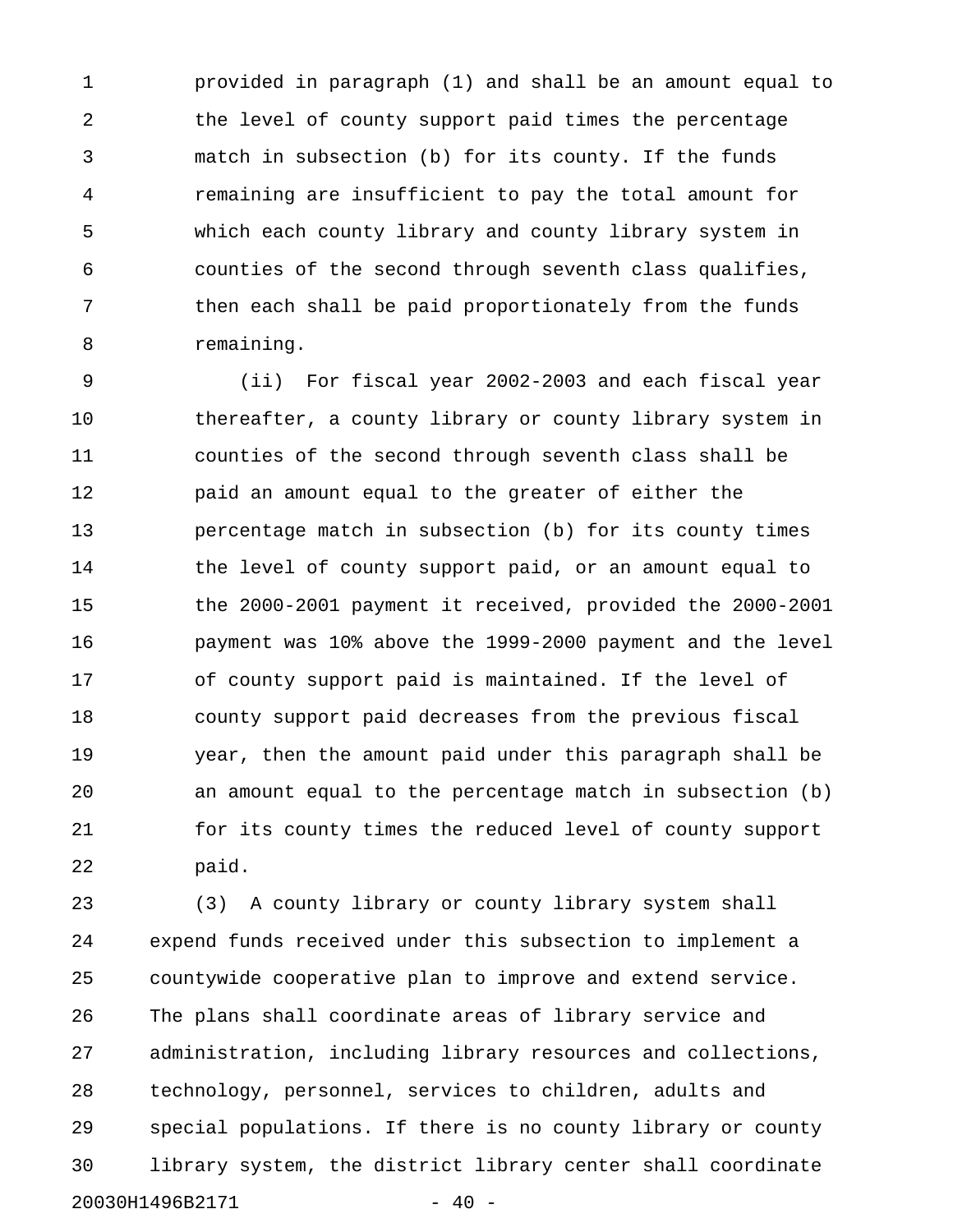1 a countywide plan for services.

2 (d) Annual reporting required.--A report of the expenditure 3 of such State moneys shall be made annually to the county 4 government and the State Librarian in such form as may be 5 required. County libraries and county library systems may also 6 apply for additional amounts of State aid under sections 1104, 7 1106 and 1112. County coordination aid shall be paid to the 8 board of library directors in charge of each qualifying county 9 library or county library system.

10 Section 1109. District library centers.

11 (a) General rule.--For fiscal year 2002-2003 and each fiscal 12 year thereafter, the amount allocated for district library 13 centers shall be specified in the Commonwealth's annual 14 appropriation for grants to local libraries and library systems 15 within the General Appropriation Act for that fiscal year. Funds 16 allocated for district library centers shall be distributed 17 according to the provisions of this section.

18 (b) Calculation of payment.--Any library designated by the 19 State Librarian to serve as a district library center shall 20 qualify for an additional amount of State aid. For fiscal year 21 2002-2003 and each year thereafter, the amount of aid to be paid 22 each district library center shall be determined by multiplying 23 the annual per capita rate set by the department by the number 24 of persons residing in the district; but in no case shall a 25 district library center receive less than \$200,000.

26 (c) Standards for eligibility.--For fiscal year 2002-2003 27 and each fiscal year thereafter, a district library center must 28 meet the following standards to qualify for aid under this 29 section:

30 (1) A district library center must implement a program 20030H1496B2171 - 41 -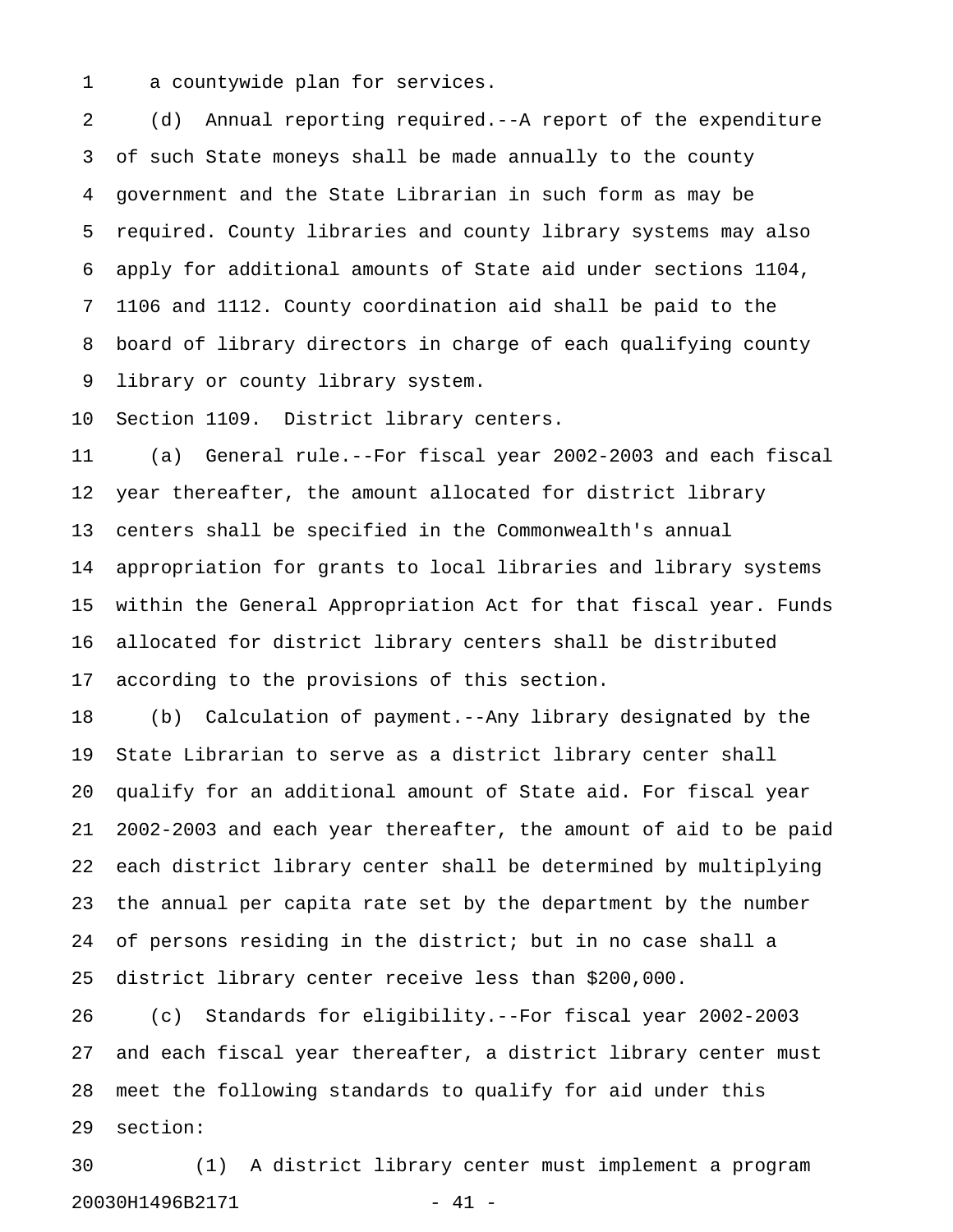1 of service to local libraries through an agreement negotiated 2 by representatives from the district library center, local 3 libraries, library systems and the State Library. The program 4 must be implemented in accordance with district library 5 center standards and guidelines issued by the State 6 Librarian.

7 (2) As part of the negotiated agreement, the district 8 library center must provide leadership, coordination and 9 consultation to local libraries in the following areas:

10 (i) Continuing education for library staff.

11 (ii) Library services to youth.

12 (iii) Library services to special populations, 13 including, but not limited to, individuals with 14 disabilities, homebound individuals, the elderly and 15 individuals who are deficient in basic literacy skills.

16 (iv) Information technology and library automation. 17 (v) Orientation and training for boards of directors 18 of local libraries, library systems and district library 19 centers.

20 Section 1110. Statewide library resource centers.

21 (a) General rule.--Any library designated by the State 22 Librarian to serve as a Statewide library resource center shall 23 qualify for additional State aid. The allocation shall be 24 divided equally among the libraries so designated. For fiscal 25 year 2000-2001 and each fiscal year thereafter, the amount 26 allocated for Statewide library resource centers shall be 27 specified in the Commonwealth's annual appropriation for grants 28 to local libraries and library systems within the General 29 Appropriation Act for that fiscal year. Funds allocated for 30 Statewide library resource centers shall be distributed 20030H1496B2171 - 42 -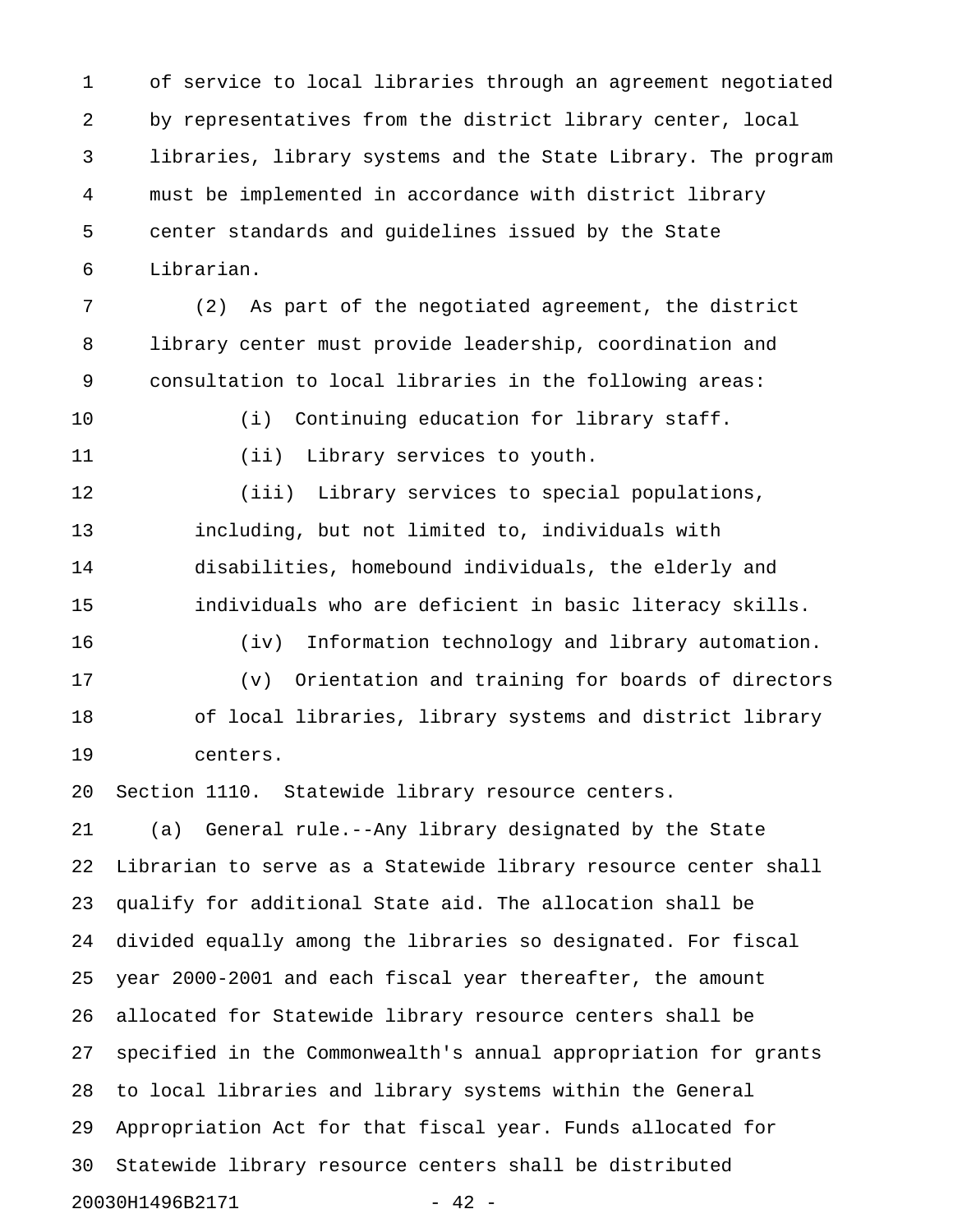1 according to the provisions of this section.

2 (b) Dissemination of information.--Statewide library 3 resource centers shall disseminate information to Commonwealth 4 residents to augment the collections and services of local 5 libraries and district library centers through means such as:

6 (1) Digitizing Commonwealth resources from their 7 extensive collections for Statewide accessibility and use via 8 the Internet.

9 (2) Implementing, for use by all Commonwealth residents, 10 an on-line reference service based on the specialized 11 resources and staff expertise of the four Statewide library 12 resource centers.

13 (3) Enhancing access to specialized on-line reference 14 databases.

15 (4) Building major research collections and making them 16 available to all Commonwealth residents on a Statewide basis 17 via direct borrowing, interlibrary loan or onsite use. 18 Section 1111. Equalization aid.

19 (a) General rule.--Any local library or library system which 20 achieves or exceeds applicable basic standards, maintains or 21 exceeds its financial effort of the preceding year and is 22 supported by a municipality that is economically distressed by 23 any one or more of the following criteria shall qualify for 24 equalization aid. For purposes of determining eligibility for 25 equalization aid, an economically distressed municipality shall 26 be:

27 (1) a city, borough, town or township having a market 28 value per capita below the fifth percentile of all such 29 cities, boroughs, towns and townships, as certified annually 30 by the State Tax Equalization Board;

```
20030H1496B2171 - 43 -
```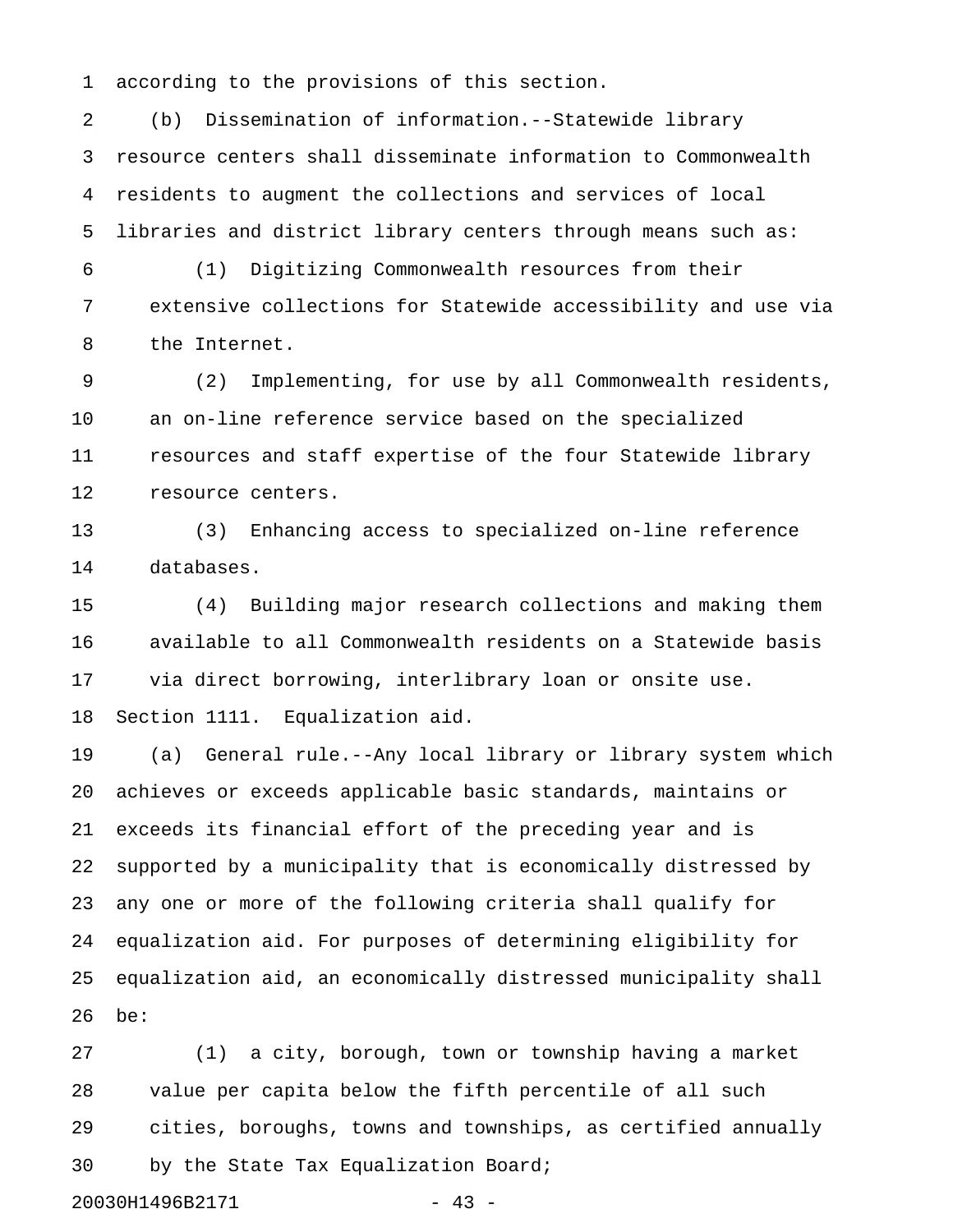1 (2) located in a county having a personal income per 2 capita below the 15th percentile of all counties as certified 3 annually by the Department of Revenue; or

4 (3) located in a county having an annual average 5 unemployment rate above the 70th percentile of all counties, 6 as determined annually by the Department of Labor and 7 Industry.

8 (b) Census data to be used.--Population data to be used for 9 determining market value per capita and personal income per 10 capita as provided for in this section shall be the latest 11 available data from the United States decennial census for the 12 direct service area of the local library or library system. 13 (c) Libraries supported by economically distressed 14 municipalities.--In the case of a library or library system that 15 is supported by an economically distressed municipality but that 16 fails to maintain or exceed its financial effort of the 17 preceding year, the library may still qualify for equalization 18 aid if the State Librarian accepts evidence that the library or 19 municipality did not attempt to substitute State funds for local 20 effort.

21 (d) Allocation.--Beginning in the 2002-2003 fiscal year, 20% 22 of the annual allocation for equalization aid shall first be 23 distributed in equal amounts to all local libraries and members 24 of library systems which qualify for such aid, as determined in 25 accordance with the provisions of this section. The remainder of 26 the annual allocation shall be distributed on a per capita basis 27 to each local library and library system which qualifies for 28 such aid, as determined in accordance with the provisions of 29 this section, by dividing the number of persons residing in the 30 direct service area of each such local library or library system 20030H1496B2171 - 44 -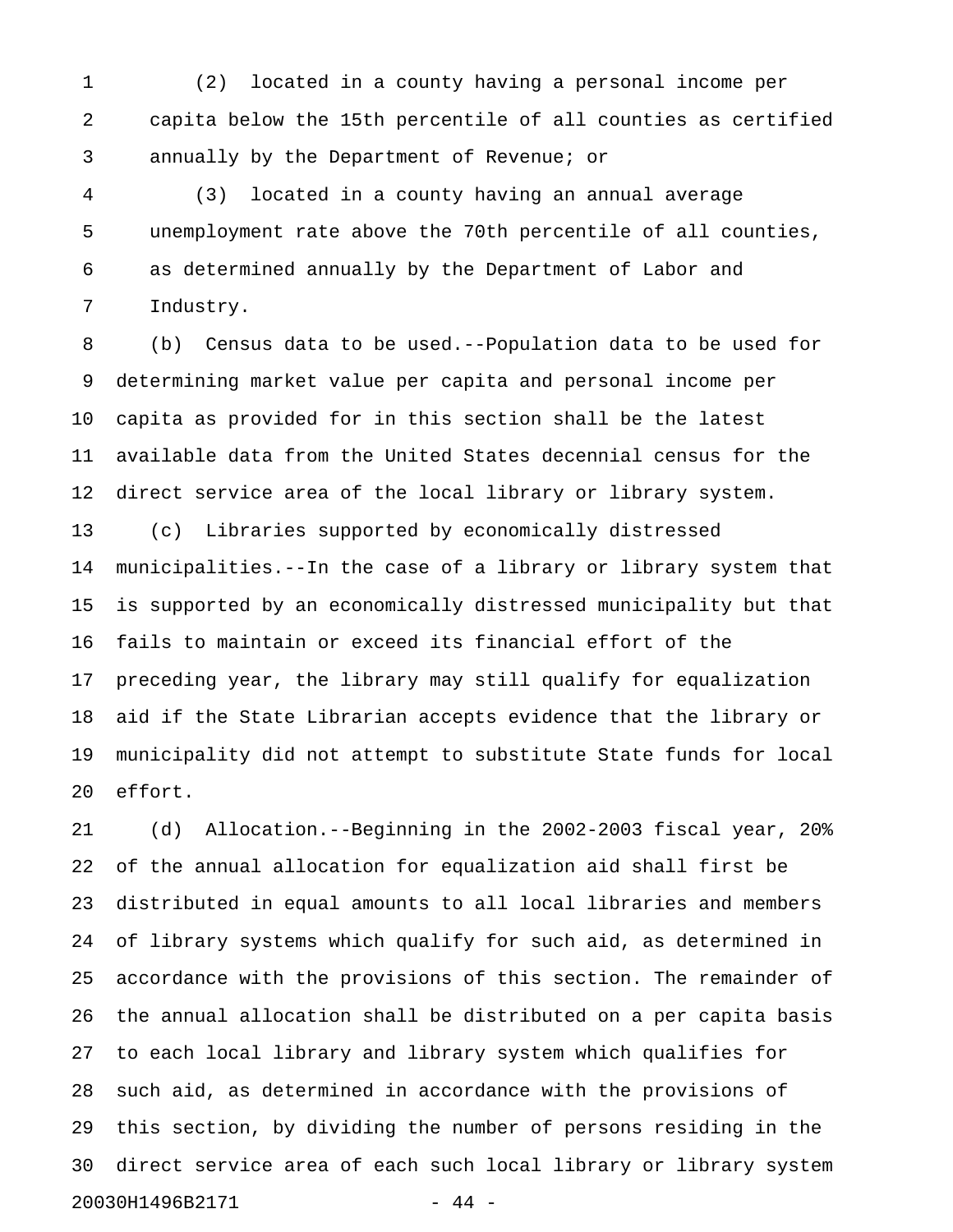1 by the total number of such persons residing in the direct 2 service areas of all qualifying local libraries or library 3 systems and multiplying the result by the amount of the 4 allocation to be distributed on a per capita basis.

5 (e) Limitation.--No local library or library system shall, 6 as a result of the provisions of this section, receive in any 7 year more than one-third of the total annual appropriation for 8 equalization aid.

9 (f) Specification in General Appropriation Act.--For fiscal 10 year 2002-2003 and each fiscal year thereafter, the amount 11 allocated for equalization aid shall be specified in the 12 Commonwealth's annual appropriation for grants to local 13 libraries and library systems within the General Appropriation 14 Act for that fiscal year. Funds allocated for equalization aid 15 shall be distributed according to the provisions of this 16 section.

17 Section 1112. Equal distribution grants to local libraries and 18 library systems.

19 For the fiscal year 2002-2003 and each fiscal year 20 thereafter, the amount allocated for equal distribution grants 21 to local libraries and library systems shall be specified in the 22 Commonwealth's annual appropriation for grants to local 23 libraries and library systems within the General Appropriation 24 Act for that fiscal year. Funds allocated for equal distribution 25 grants to local libraries and library systems shall be 26 distributed according to the provisions of this section. 27 Section 1113. Transfer of funds.

28 If necessary, the commission may transfer funds among the 29 allocations listed in sections 1104, 1106, 1108, 1109, 1110, 30 1111 and 1112, provided that the aggregate amount transferred 20030H1496B2171 - 45 -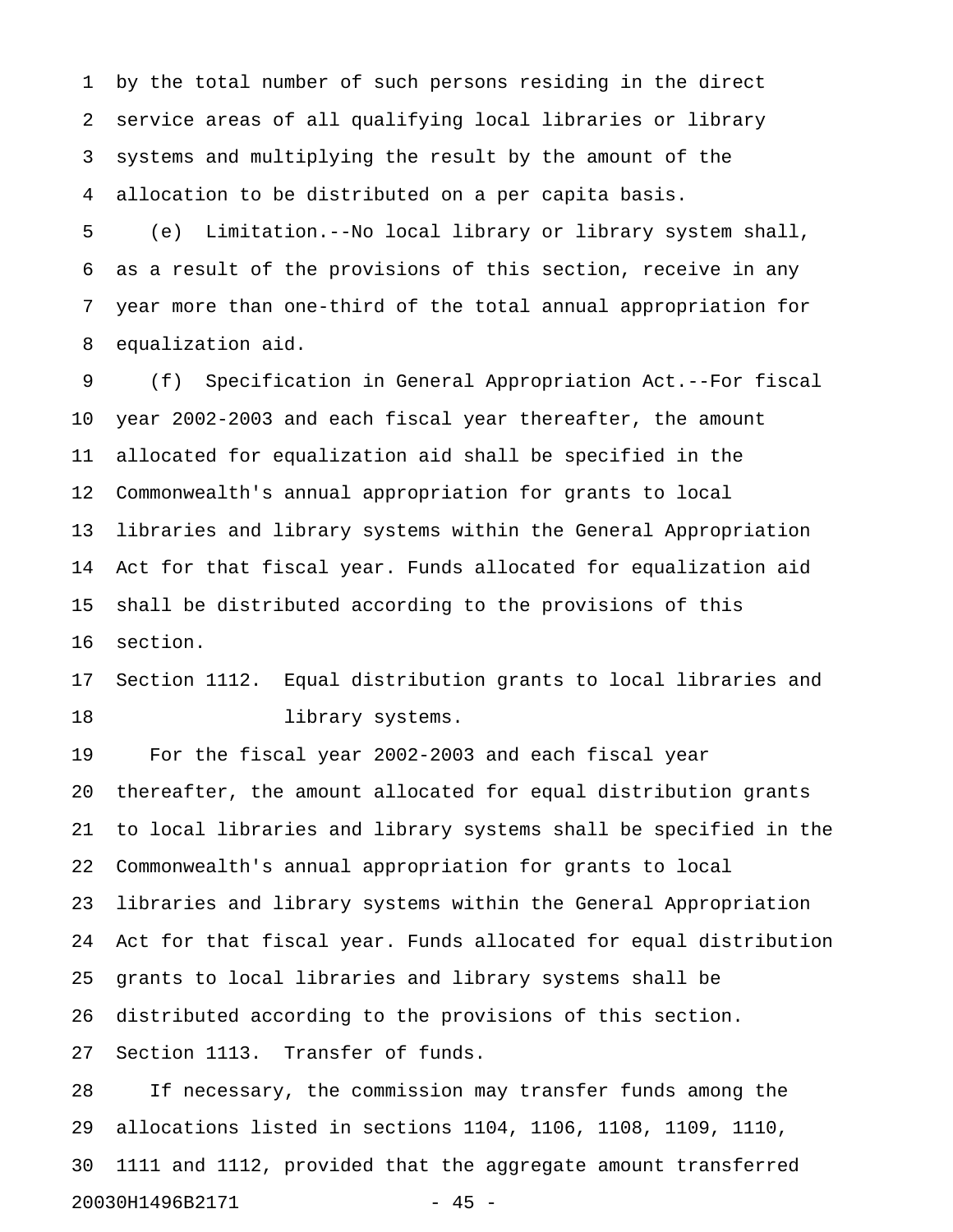1 into or out of each allocation during a fiscal year shall not 2 exceed 5% of the amount specifically allocated for that section. 3 Section 1114. State Librarian to approve plans.

4 (a) General rule.--Each library desiring to receive State 5 aid under this act shall submit to the State Librarian a plan 6 for the use of the funds and no payments of State aid shall be 7 made until such plan is approved by the State Librarian in 8 accordance with rules and regulations approved by the 9 commission. Subsequent changes and modifications in a library 10 plan may be submitted at any time for approval by the State 11 Librarian. Libraries qualifying for aid must achieve applicable 12 standards within five years. Further extensions of time may be 13 permitted with the approval of the State Librarian acting under 14 regulations made by the advisory council.

15 (b) District Library Center Cooperative Program.--No State 16 aid shall be given to any library unless:

17 (1) The local library board commits the library to 18 participation in the District Library Center Cooperative 19 Program including attendance at district meetings and the use 20 of interlibrary loans and interlibrary references.

21 (2) If the library provides access to the Internet or an 22 on-line service, it has adopted a policy regarding access by 23 minors to Internet and on-line sites that contain or make 24 reference to explicit sexual materials as defined in 18 25 Pa.C.S. § 5903 (relating to obscene and other sexual 26 materials and performances).

27 (c) Referendum.--

28 (1) If the board does not act to participate in the 29 District Library Center Cooperative Program, upon petition of 30 3% of the total number of persons voting in the last 20030H1496B2171 - 46 -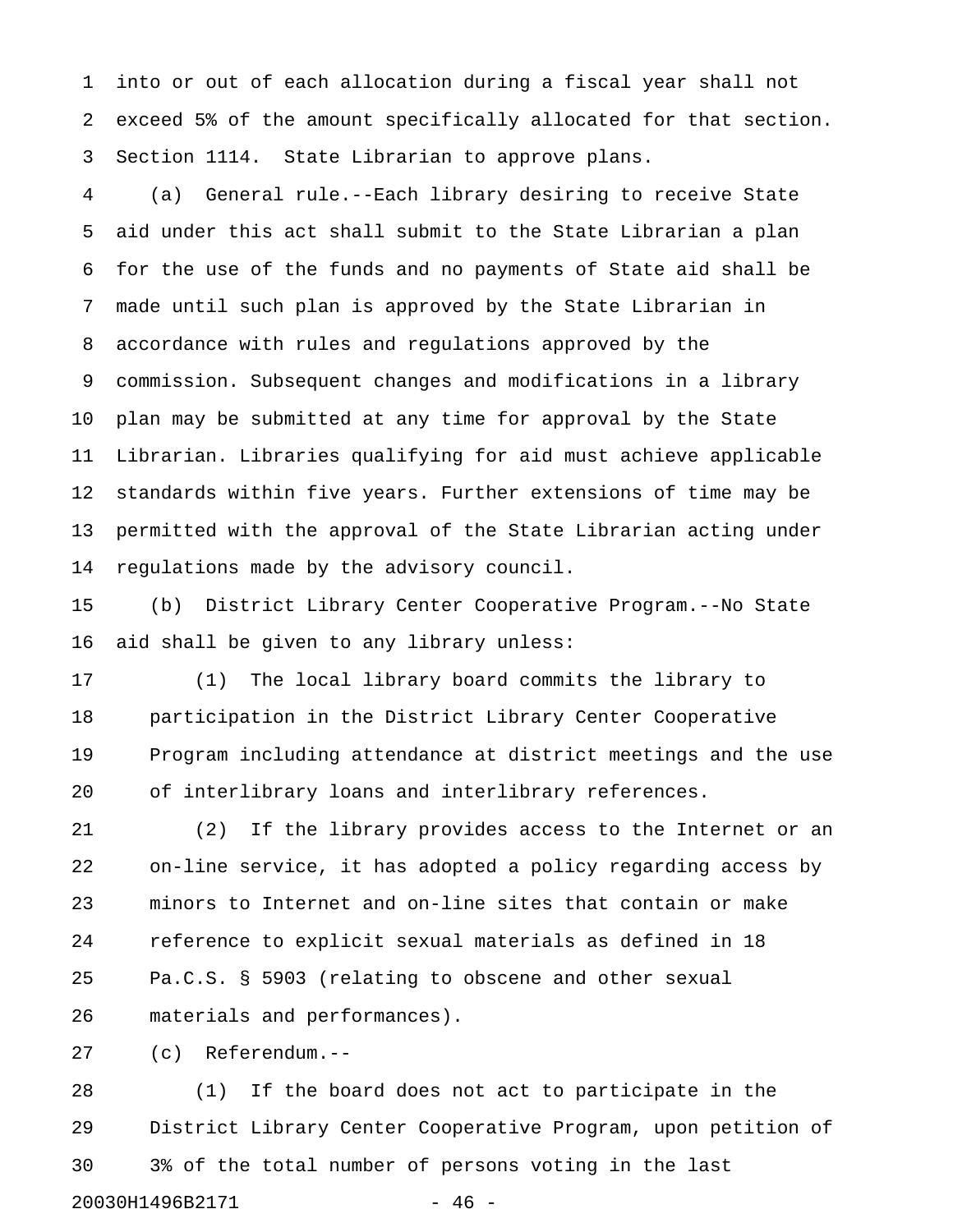1 preceding general or municipal election, the question of 2 participation shall be submitted to the qualified electors of 3 the municipalities in the direct service area.

4 (2) The petition shall be circulated within and signed 5 by a sufficient number of electors in the direct service 6 area. The persons circulating the petition shall present it 7 to the municipal officers who shall forward the petition to 8 the county board of elections.

9 (3) The county board of elections shall, after 10 determining that the petition contains a sufficient number of 11 signatures, place the question of participation in the 12 District Library Center Cooperative Program on the ballot in 13 the municipalities comprising the direct service area from 14 which the petition was submitted. If a majority of the 15 persons voting on the question vote in the affirmative, the 16 board shall participate in the District Library Center 17 Cooperative Program.

18 (d) Disapproval of plan for decrease in local government 19 support.--No local library or library system plan for the use of 20 incentive for excellence funds shall be approved if it projects 21 a decrease in local government support for normal, recurring 22 operating costs from a previous level, unless the State 23 Librarian determines that the decrease is directly attributable 24 to a gift or endowment to a library or that there is a 25 substantial decrease in the financial ability of the 26 municipality on behalf of which the library or library system 27 applied for aid.

28 Section 1115. Implementation schedule.

29 (a) General rule.--If a library or library system applying 30 for State aid in 2002-2003 fails to comply with the standards 20030H1496B2171 - 47 -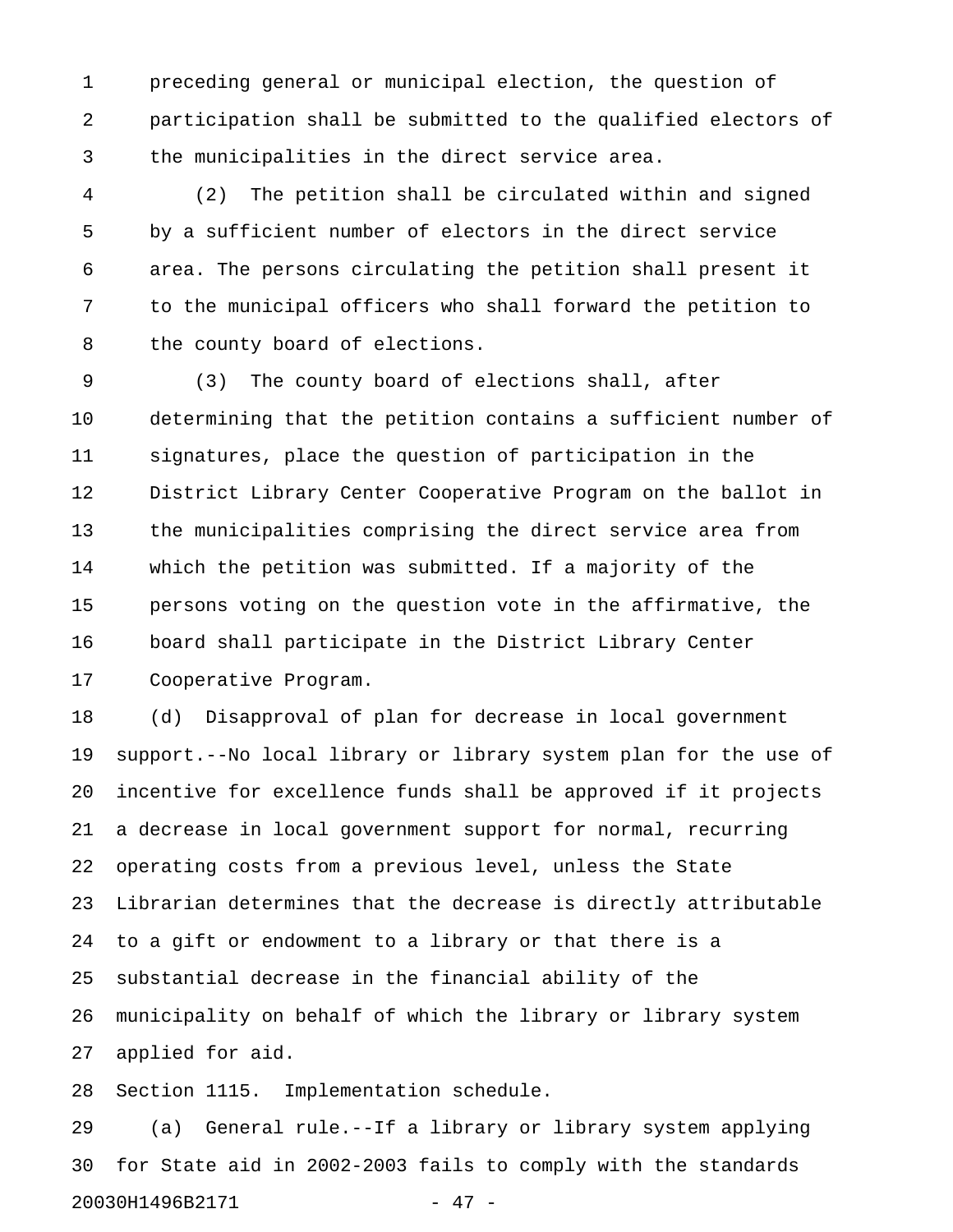1 under any section of this chapter, the library or library system 2 shall not be eligible for funds under that section.

3 (b) Extensions.--

4 (1) The State Librarian may grant an extension of time 5 to meet the standards under sections 1105 and 1107 if: 6 (i) the library or library system is financially 7 unable to comply at the time of payment; or 8 (ii) a plan is accepted by the State Librarian 9 indicating how the library or library system will comply, 10 to include specifics regarding budget, timeline and how 11 the library is working in good faith to achieve the 12 standards. 13 (2) An extension by the State Librarian shall continue 14 until the time of the submission of the 2002-2003 plan for 15 use of State funds under this act. 16 CHAPTER 13 17 PENNSYLVANIA INFORMATION NETWORK 18 Section 1301. Computer library services. 19 (a) Pennsylvania Information Network (PIN).--The 20 Pennsylvania Information Network is established as a computer 21 library network that shall connect the following: 22 (1) Pennsylvania State Library System members. 23 (2) The legislative, executive and judicial branches. 24 (3) Municipal and county governments. 25 (4) Qualified libraries. 26 The Pennsylvania Information Network shall be available to the 27 general public without cost or fee via Internet access. 28 (b) Information to be made available.--Public information 29 generally made available by the legislative, executive and 30 judicial branches and municipal and county governments may be 20030H1496B2171 - 48 -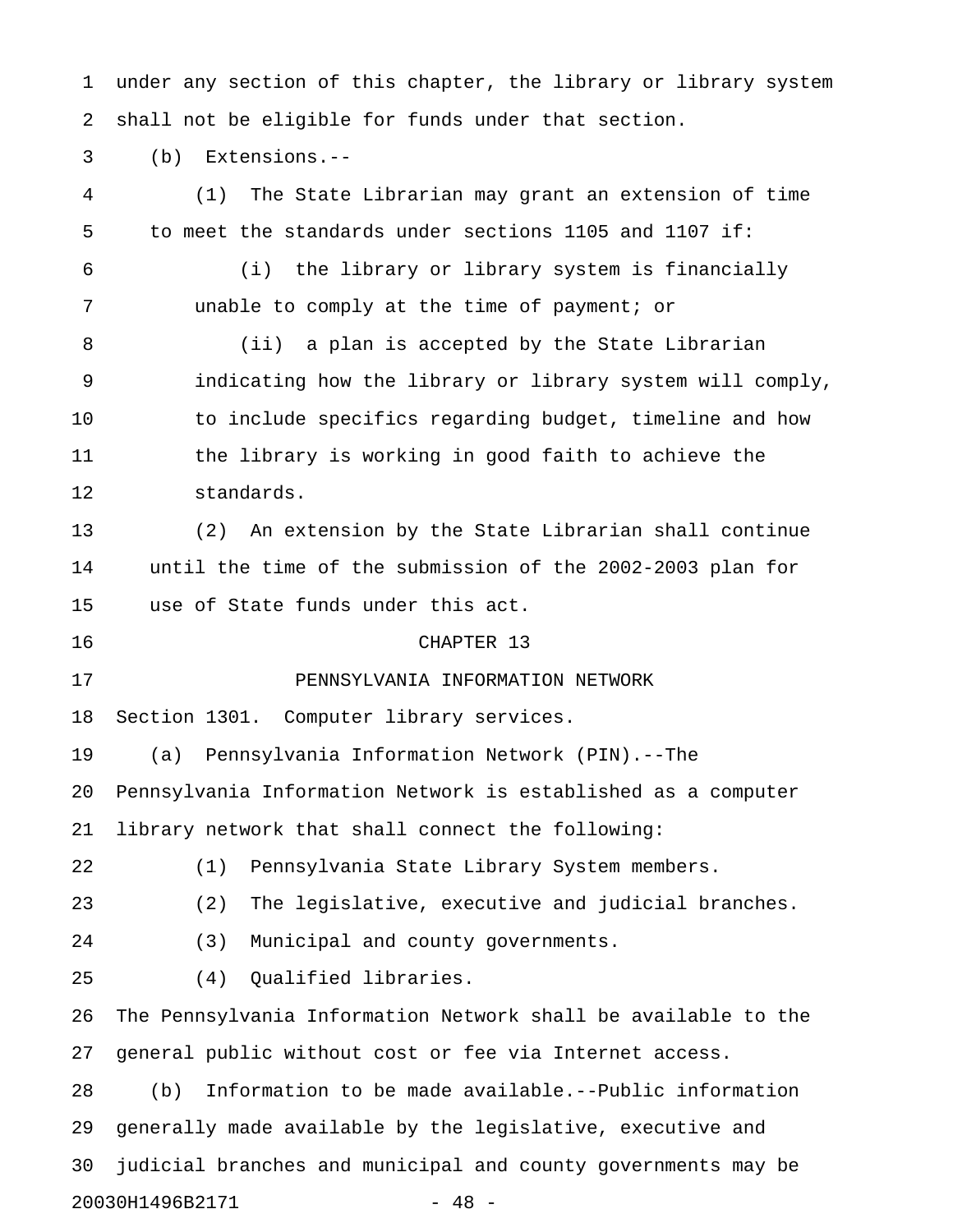1 made available in electronic format by the Pennsylvania 2 Information Network. Materials owned by the State Library and 3 all Pennsylvania State Library System members may be made 4 available over the Pennsylvania Information Network unless 5 dissemination is prohibited by Federal or international 6 copyright laws. 7 Section 1302. User fees. 8 The commission shall set user fees for access to information

9 retrieval services.

## 10 CHAPTER 15

# 11 TAX EXEMPTIONS AND TAX CREDITS

12 Section 1501. Property, inheritance and income.

13 (a) Property.--Any building owned and occupied by a public 14 library, public library system or foundation established by a 15 public library or public library system and the land on which it 16 stands shall be exempt from local tax, notwithstanding the fact 17 that some portion of the building or land may be yielding 18 rentals to the corporation or association managing the library. 19 To qualify for exemption under this subsection, the net receipts 20 of the corporation or association from rentals must be used 21 solely for the purpose of maintaining the library.

22 (b) Inheritance and income.--Gifts, bequests, devises, 23 grants or endowments made to a public library shall be free from 24 inheritance tax. The income from such gifts, bequests, devises, 25 grants or endowments used solely for the purposes of maintaining 26 the libraries shall be exempt from State income tax.

27 Section 1502. Tax credit.

28 (a) General rule.--Any business which makes a donation to a 29 local library shall receive a tax credit as provided in 30 subsection (b) if the receiving library and the State Librarian 20030H1496B2171 - 49 -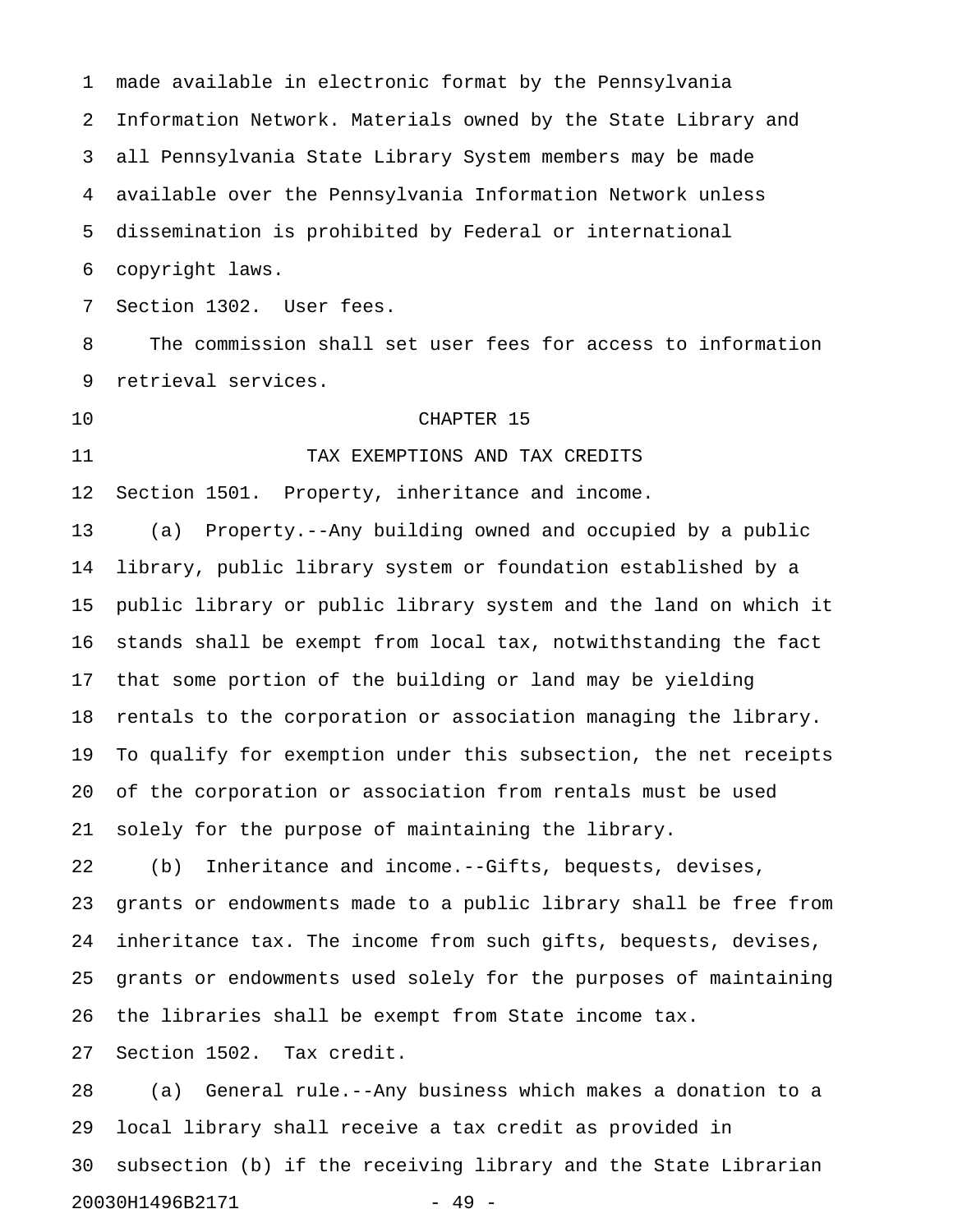1 annually approve the proposal of the business firm. The proposal 2 shall set forth:

- 3 (1) The donation to be made.
- 4 (2) The receiving library.

5 (3) The estimated market value of the donation to the 6 library.

7 (4) The plans for providing the donation.

8 (b) Tax credits.--The Department of Revenue shall grant a 9 tax credit against any tax due under Article IV, VI, VII, VII-A, 10 VIII, VIII-A, IX or XV of the act of March 4, 1971 (P.L.6, 11 No.2), known as the Tax Reform Code of 1971, or any tax 12 substituted in lieu thereof in an amount which shall not exceed 13 100% of the total market value of a qualified donation that 14 occurs during the taxable year by the business. No tax credit 15 shall be granted under this subsection to any business for 16 activities that are part of its normal course of business. Any 17 tax credit under this subsection that is not used in the period 18 the qualified donation was given may be carried over for the 19 next five succeeding taxable years until full credit has been 20 allowed.

21 (c) Regulations.--The State Librarian is hereby authorized 22 to promulgate rules and regulations for the approval or 23 disapproval of qualified donations and shall provide a listing 24 of all applications received and their disposition to the 25 General Assembly by October 1 of the following fiscal year. 26 (d) Limitation.--The total amount of all tax credits under 27 this chapter may not exceed \$10,000,000 in any fiscal year. 28 CHAPTER 17 29 ESTABLISHMENT AND MAINTENANCE OF LOCAL LIBRARIES 30 Section 1701. Municipal library tax and appropriations.

20030H1496B2171 - 50 -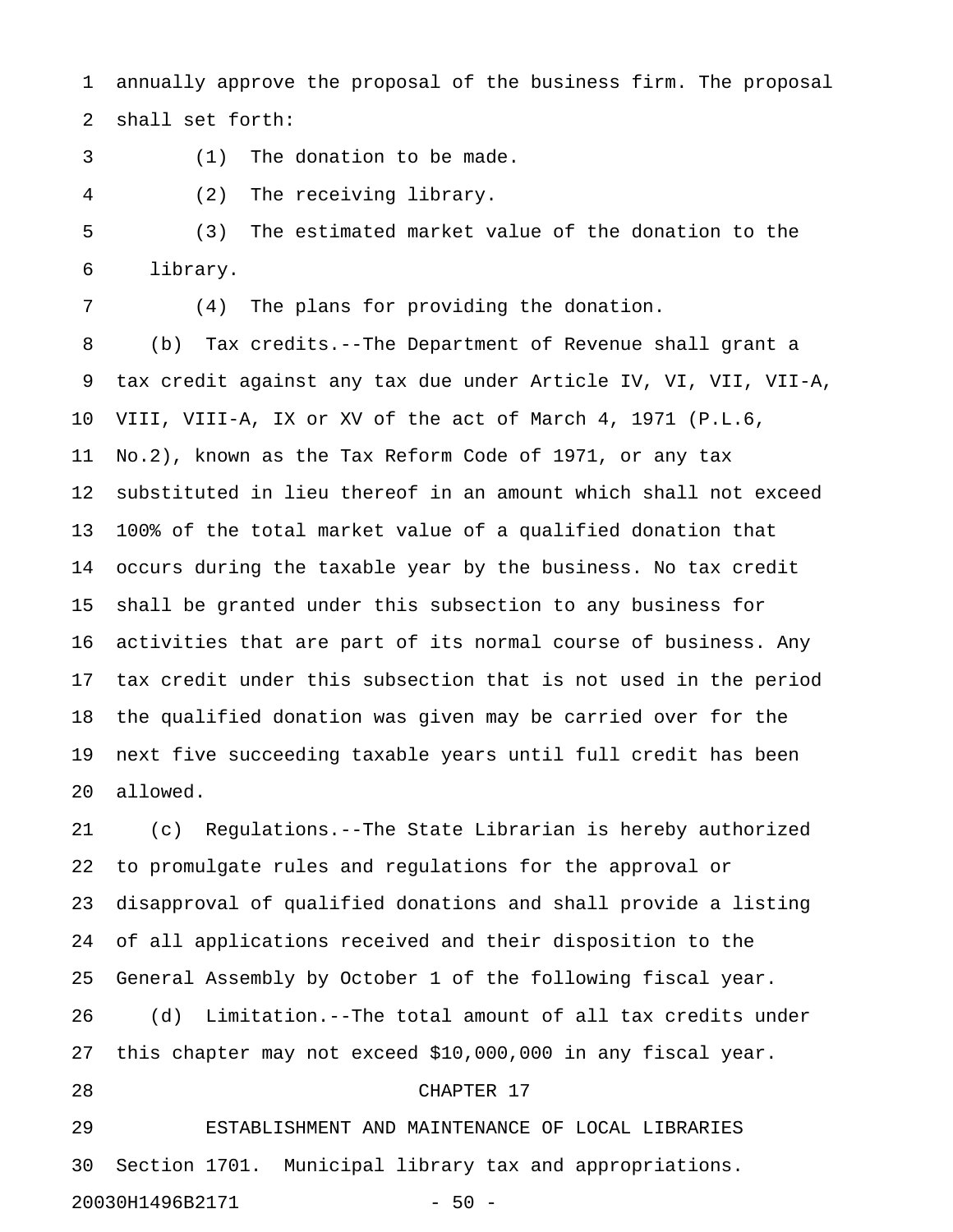1 The municipal officers of any municipality may make 2 appropriations out of current revenue of the municipality or out 3 of moneys raised by the levy of special taxes to establish, 4 maintain or aid in the maintenance of a local library 5 established by deed, gift or testamentary provision, for the use 6 of the residents of the municipality. Special taxes for these 7 purposes may be levied on the taxable property of the 8 municipality or the same may be levied and collected with the 9 general taxes. If the county levies a special tax for the 10 support of a public library, that tax shall not be levied upon 11 residents of municipalities which appropriate funds or levy a 12 tax for the support of a local library that is not a part of the 13 county library district and is located within the municipality. 14 This section shall not be construed to limit appropriations made 15 for library purposes to those made from special tax levies. 16 Wherever a special tax is levied, all income from the tax shall 17 be used for the support and maintenance of the local library. 18 Section 1702. Referendum.

19 (a) Referendum question.--The municipal officers of any 20 municipality may submit to the qualified voters of the 21 municipality at a special election to be held at the time of the 22 next general, municipal or primary election occurring not less 23 than 60 days therefrom the question of establishing, maintaining 24 or aiding in maintaining a local library, and must submit the 25 questions if petitioned for by 3% of the number voting at the 26 last preceding general or municipal election. At the election 27 the question of estimating an annual tax on all taxable property 28 of the municipality shall be submitted.

29 (b) Conditions to be met.--In cases where questions under 30 subsection (a) are submitted to the voters of the county, they 20030H1496B2171 - 51 -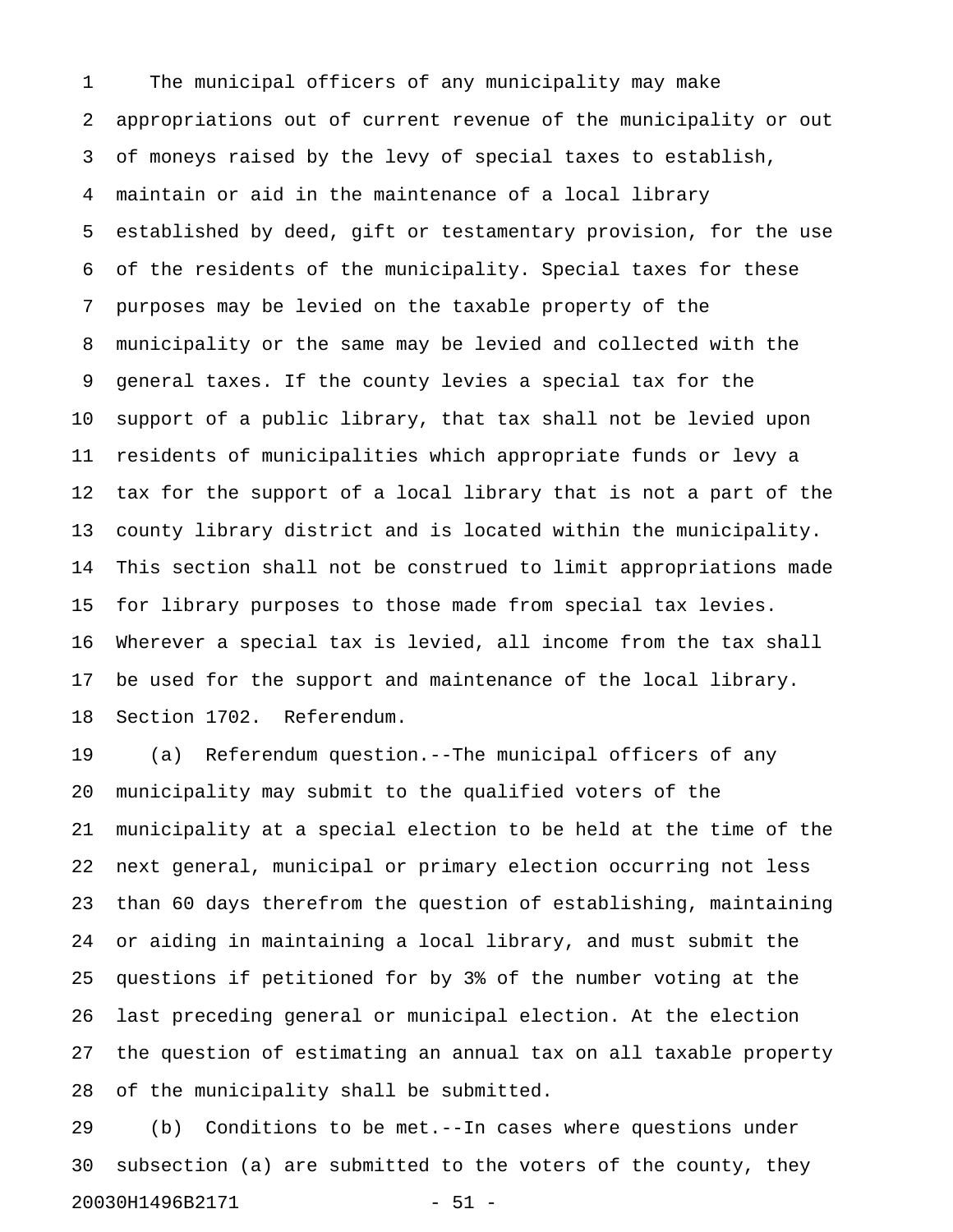1 shall not be submitted to the voters residing in cities, 2 boroughs, towns, townships and school districts in which there 3 is then being maintained a local library that is not a part of 4 the county library district, whether by the city, borough, town, 5 township, school district or otherwise, unless the municipal 6 officers of the board of trustees or managers of any endowed 7 library or association library in the municipality shall have, 8 previous to the submission, signified their intent by ordinance 9 or resolution to become part of the county library district and 10 to merge any existing library in the municipal district with the 11 county library, if the same may be done legally. Any city, 12 borough, town, township, school district or any board of 13 trustees or managers of any endowed library or association 14 library maintaining such a local library shall have the power to 15 contract with the county commissioners before the submission of 16 the questions upon the terms and conditions under which it will 17 become a part of the county library district. Title to the books 18 and other property of the municipally supported library or other 19 library shall remain in the municipality or with the board of 20 trustees or managers, but the books and other property shall be 21 used by the county library in accordance with the terms of a 22 written agreement between the county commissioners and the 23 municipal officers or board of trustees or managers of any 24 endowed library or associate library. However, title to such 25 books and other property may be transferred to the county 26 library district, if the same may be done legally. 27 (c) Merger of facilities.--Where a county library district 28 is established and a municipality has not joined in the

29 establishment, it may, nevertheless, thereafter join the county 30 library district if the municipal officers or the board of

20030H1496B2171 - 52 -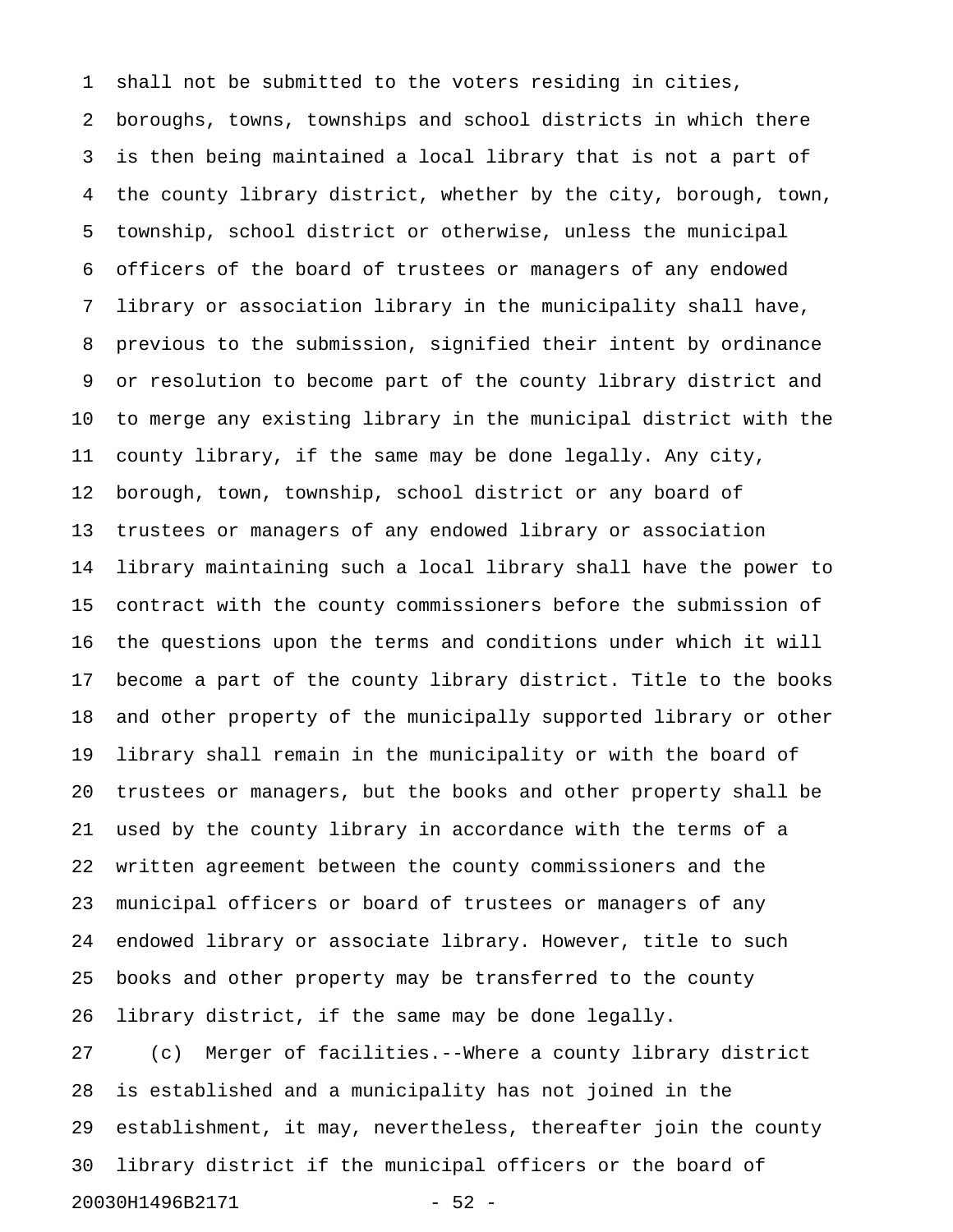1 trustees or managers of any endowed library or association 2 library in the municipality enter into an agreement with the 3 county board of library directors to merge its facilities with 4 the county library in the manner provided under this act. 5 Section 1703. Tax-levying; restrictions to county tax.

6 If the majority of votes cast on the question under section 7 1702 are in favor of establishing the tax rate, the municipal 8 officers, at the first meeting following the official 9 announcement of the results of the election, shall take the 10 necessary steps to levy and collect the tax so levied and shall 11 appoint a board of library directors. The board shall have 12 exclusive control of the library so established and/or 13 maintained and shall be governed as provided elsewhere in this 14 act. In the case of a county tax, no tax shall be levied on any 15 property in cities, boroughs, towns, townships or school 16 districts where local libraries are being maintained by public 17 tax funds and which have not elected up to the time of the levy 18 to join the county library district.

19 Section 1704. Annual tax rate; levy and collection.

20 The rate of tax so voted shall be an annual rate until 21 another vote is taken changing the same. The municipal officers 22 may increase the rate without submitting the question to the 23 voters. The tax shall be levied and collected in like manner as 24 other taxes in the municipality, and shall be in addition to all 25 other taxes, except where included within the general levy, and 26 shall be used for no other purpose than that of establishing 27 and/or maintaining a local library.

28 Section 1705. Discontinuance of county library and tax in city, 29 borough, town, township or school district. 30 Wherever in a city, borough, town, township or school 20030H1496B2171 - 53 -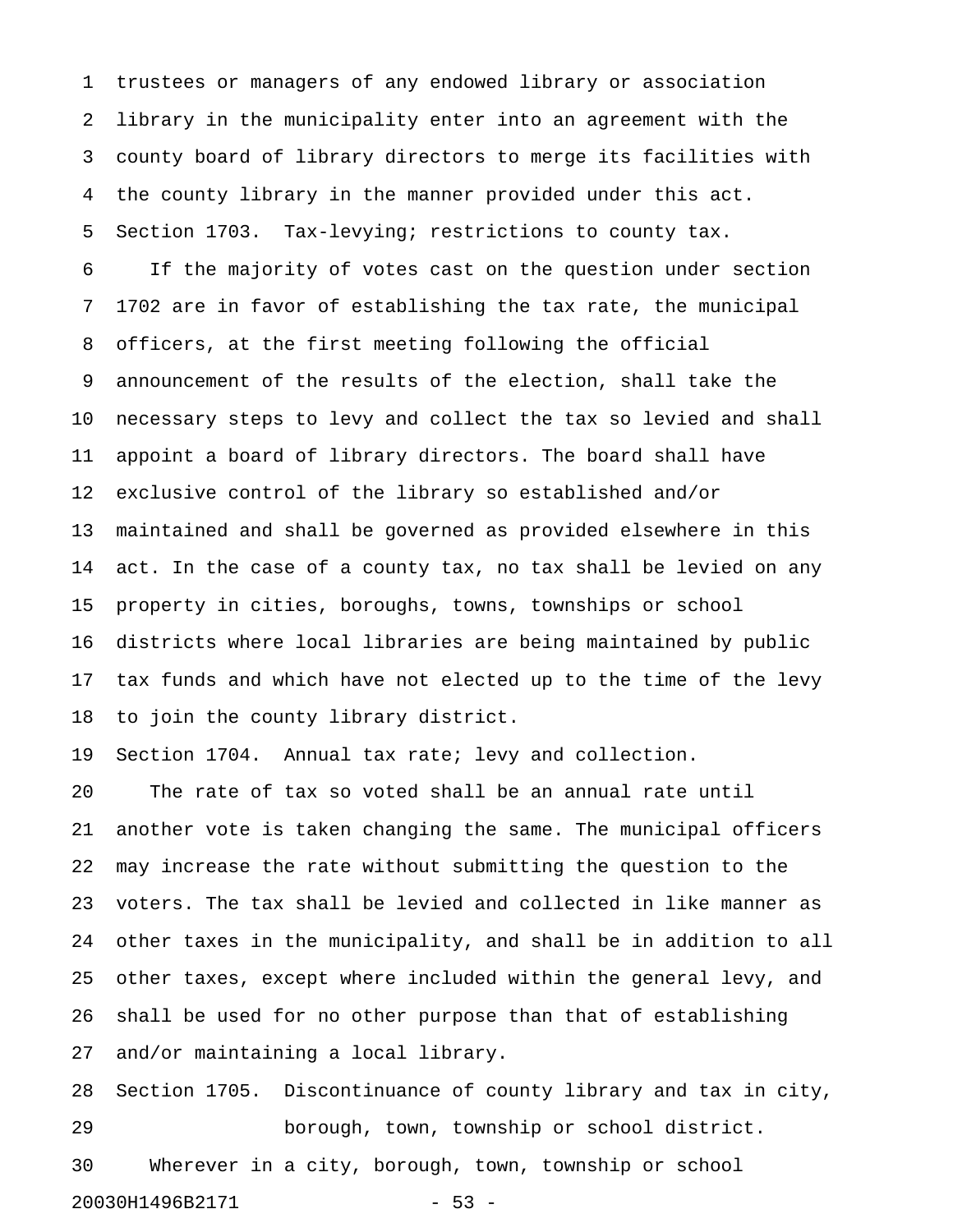1 district there has been or may be established and maintained a 2 separate local library and there is at the time a county library 3 in existence, 3% of the number voting at the last preceding 4 general or municipal election in the city, borough, town, 5 township or school district may petition the county 6 commissioners to place on the ballot the question of whether or 7 not the city, borough, town, township or school district shall 8 be a part of the county library district and be subject to levy 9 and payment of any taxes levied for the purpose of maintaining 10 or aiding in the maintenance of any county library. At the next 11 general or municipal election occurring at least 60 days after 12 the filing of the petition, but not more often than once in five 13 years, the question shall be placed upon the ballots and 14 submitted to the electors of the city, borough, town, township 15 or school district, as provided by the election laws. If a 16 majority of those voting on the question vote in favor of the 17 discontinuance of the county library and tax in the city, 18 borough, town, township or school district, then the city, 19 borough, town, township or school district shall not thereafter 20 be a part of the county library district and shall not be 21 subject to the levy and payment of any taxes levied for the 22 purpose of maintaining or aiding in the maintenance of any 23 county library. When a vote to discontinue a library tax is 24 presented to the voters, as a result of successful petition to 25 the county commissioners as described, the vote to discontinue 26 the tax must be inclusive of the municipality or group of 27 municipalities which, as a whole, originally voted the tax into 28 existence. Individual municipalities may not, separately, 29 petition to have the discontinuance of the tax put on the ballot 30 in cases where the tax was instituted by majority vote of a 20030H1496B2171 - 54 -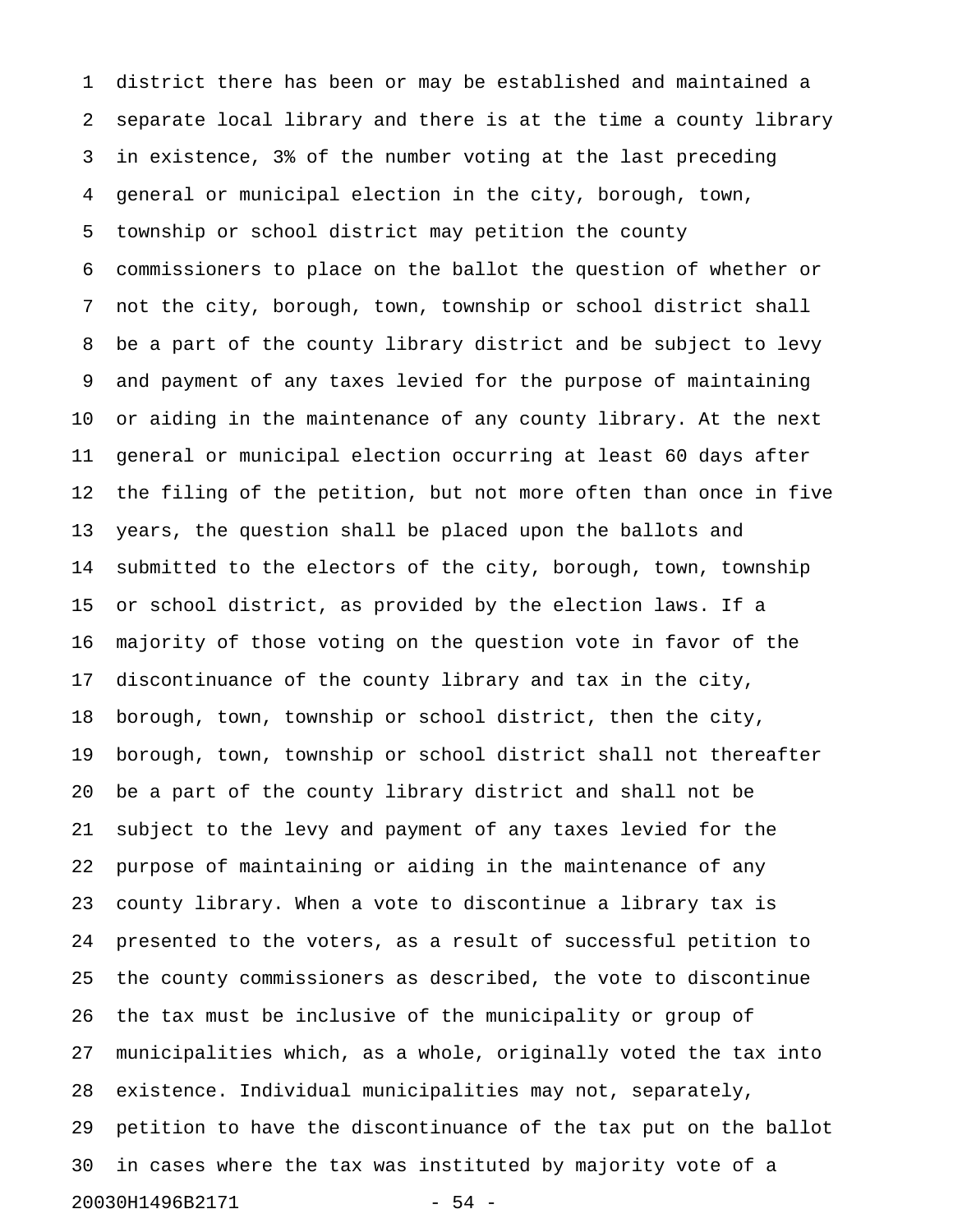1 large group of municipalities.

2 Section 1706. Joint action by municipalities.

3 Two or more municipalities may unite in establishing and/or 4 maintaining a local library under the terms of an agreement 5 entered into between them. The agreements shall be in writing 6 and shall set forth the purpose, the terms as to support and 7 control and the conditions under which the agreement shall be 8 altered or terminated. The agreement shall not be valid until it 9 has been accepted by a majority vote of the municipal officers 10 of each of the municipalities agreeing thereto and signed by the 11 proper officer of each of the municipalities.

12 Section 1707. Municipality contract for free library services. 13 Any municipality may contract with the managers or owners of 14 any existing local library for public library service to the 15 residents of the municipality, whether the library is located in 16 the same or in another municipality. The contract shall be 17 renewable as provided in the contract.

18 Section 1708. Appropriation for contracted library services. 19 The municipal officers of any municipality may make 20 appropriations out of current revenue of the municipality or out 21 of the moneys raised by the levy of special taxes on the dollar 22 on all taxable property in the municipality for the purpose 23 specified in section 1707. Whenever a special tax is levied, all 24 income from the tax shall be used for the support and 25 maintenance of the local library with which the municipal 26 officers have entered into contract.

27 Section 1709. Purchase, lease lands and buildings for local 28 library purposes.

29 A municipality is authorized to purchase, set apart or lease 30 lands and buildings, or parts of buildings already owned by it, 20030H1496B2171 - 55 -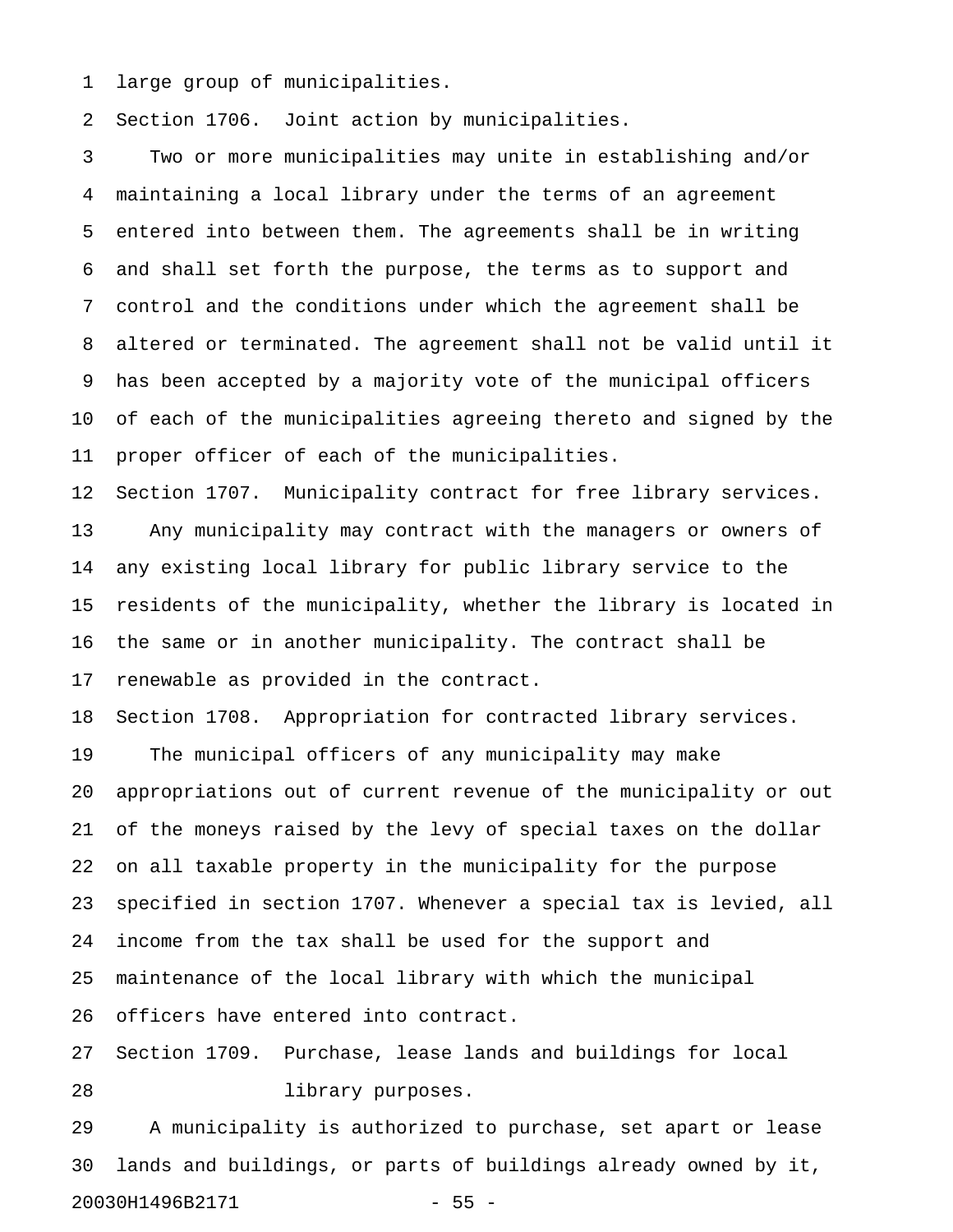1 or both, or to erect buildings, to be used for local library 2 purposes, or to alter buildings already erected so as to make 3 them suitable for that use, and it is authorized to provide for 4 the cost of the same as in the case of other buildings to be 5 used for municipal purposes. Whenever, in a municipality, a tax 6 levy has been or may hereafter be authorized for the purpose of 7 maintaining a local library therein as provided by this act, 8 and, out of moneys raised from the levy, a surplus or excess has 9 been or may hereafter be accumulated above the necessary cost of 10 maintaining the library, it shall and may be lawful for the 11 directors of the library to pay over the excess or surplus to 12 the municipal officers of the municipality, to be used by them 13 for any of the purposes provided in this section.

14 Section 1710. Appropriation of private property for library 15 purposes.

16 A municipality may by ordinance or resolution purchase, enter 17 upon and appropriate private property within its limits for the 18 purpose of library facilities, utilizing the procedures of the 19 act of June 22, 1964 (Sp.Sess., P.L.84, No.6), known as the 20 Eminent Domain Code.

21 Section 1711. Petition for submission of bond issue.

22 If 5% of the registered voters of any municipality shall 23 petition the municipal officers to submit the question of 24 executing a bonded indebtedness for purchasing grounds and/or 25 erecting buildings for library purposes, the officers must 26 submit the question at the next ensuing election. 27 Section 1712. Existing agreements not affected. 28 This act shall not in any way affect any agreement or

29 agreements heretofore made by a municipality under any prior act 30 relating to local libraries but all these agreements are hereby 20030H1496B2171 - 56 -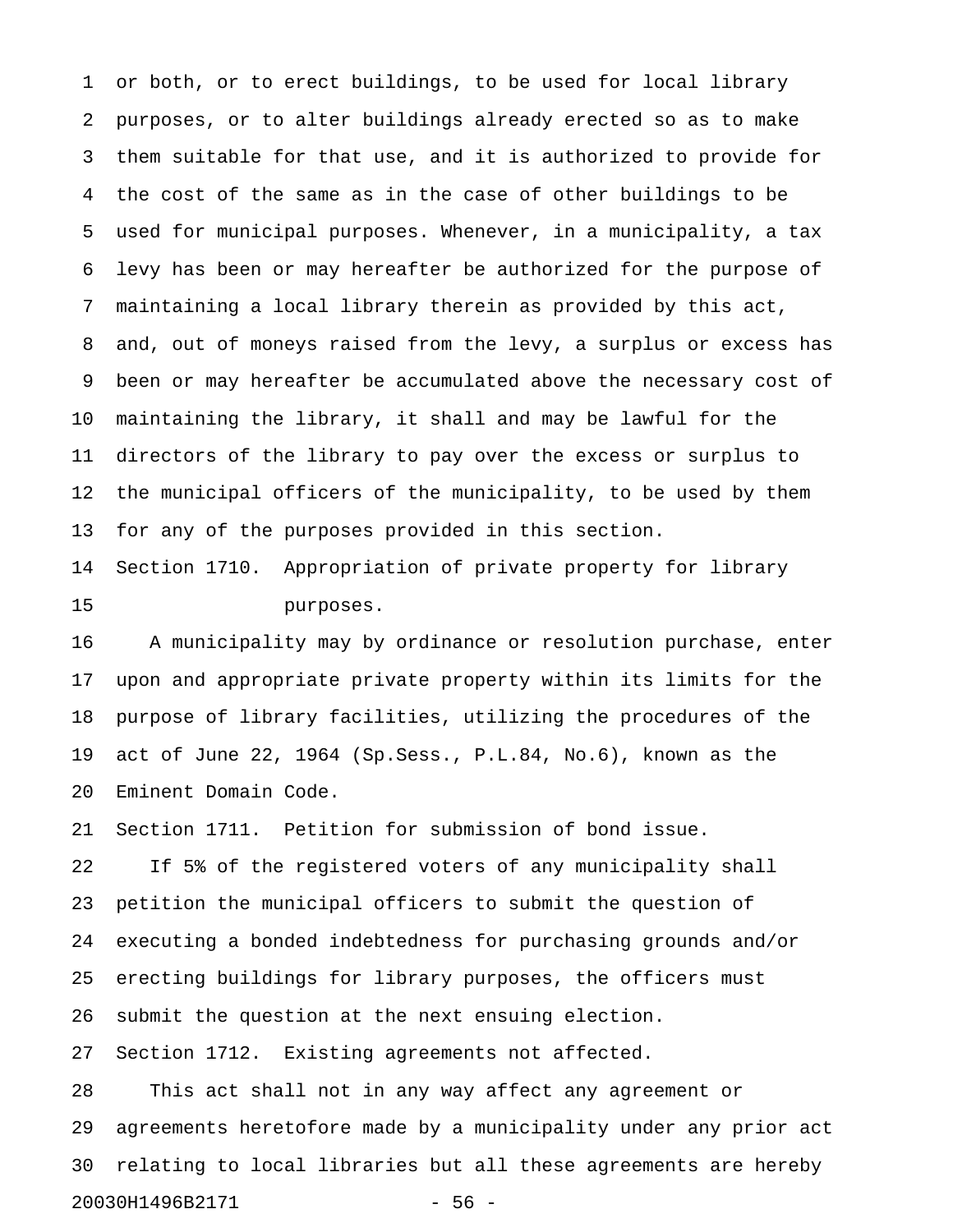1 ratified and are to continue as binding contracts between the 2 parties.

3 Section 1713. Duplication.

4 Whenever there is in any municipality a local library which 5 is open to the use of all the residents thereof and which meets 6 the minimum standards recommended by the State Librarian as 7 conditions for participation in State aid, no new library shall 8 be established there, under this act, but all public aid 9 authorized shall be given to the existing library to enable it 10 to meet as far as possible the needs of the residents. However, 11 if on or before July 20, 1917, two or more libraries have been 12 receiving aid from the same municipality, the appropriation 13 authorized by this act shall be divided between the libraries 14 according to the terms of an agreement previously entered 15 between the libraries and approved by the State Librarian.

### 16 CHAPTER 19

## 17 LIBRARY OFFENSES

18 Section 1901. Damaging library property.

19 (a) Offense defined.--A person commits a misdemeanor of the 20 third degree if he willfully cuts, mutilates, marks or otherwise 21 injures any book, pamphlet, magazine, newspaper, manuscript, map 22 or other property belonging in, or to, or on deposit with, any 23 library open to the public or any part thereof or the library of 24 any university, college or educational institution chartered by 25 the Commonwealth.

26 (b) Disposition of fine.--Any fine imposed under this 27 section shall be paid over by the court imposing the fine to the 28 library against which the offense was committed.

## 29 CHAPTER 31

#### 30 MISCELLANEOUS PROVISIONS

20030H1496B2171 - 57 -